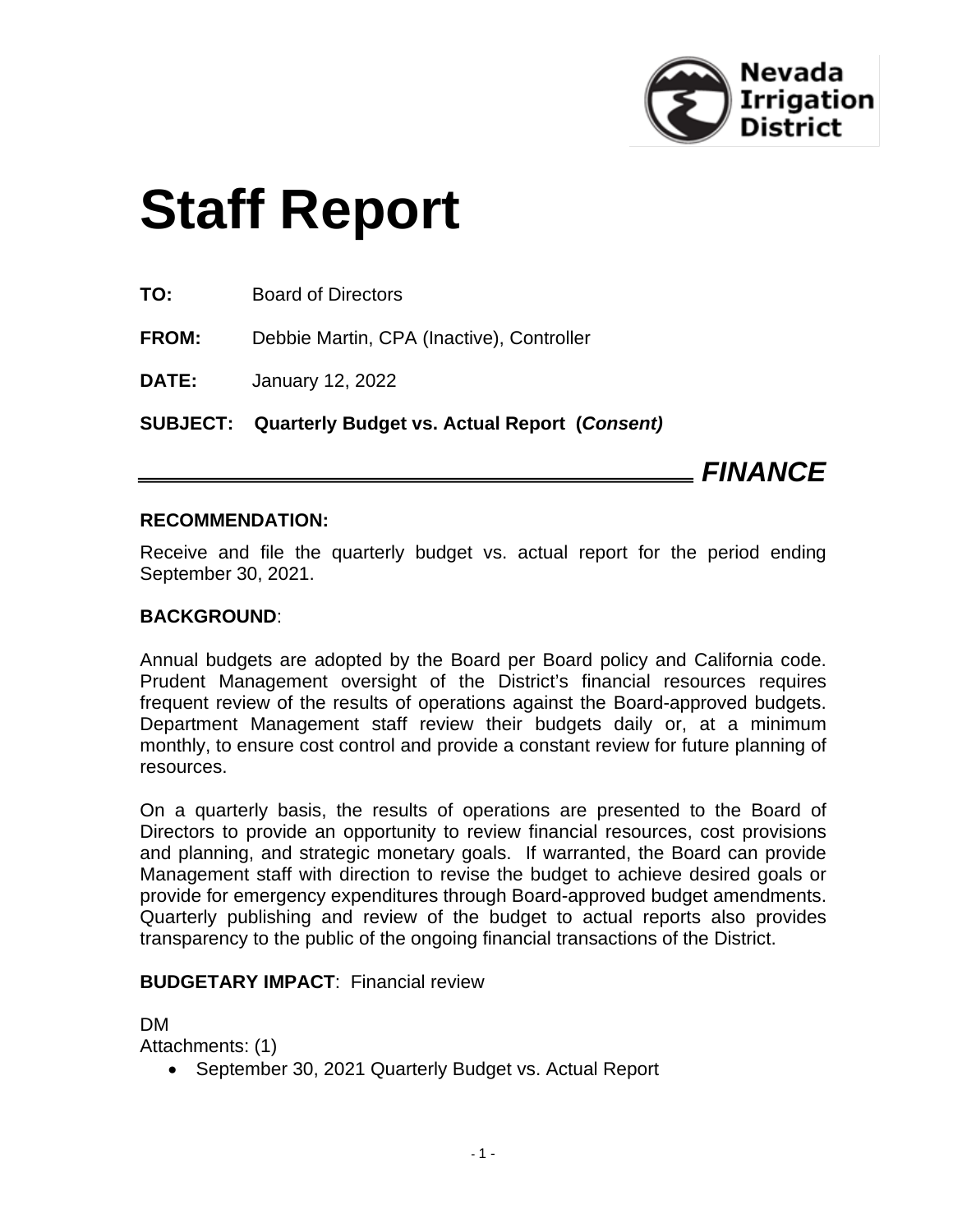**Fiscal Year 2021 Budget to actual report For the period January through September 30, 2021** 

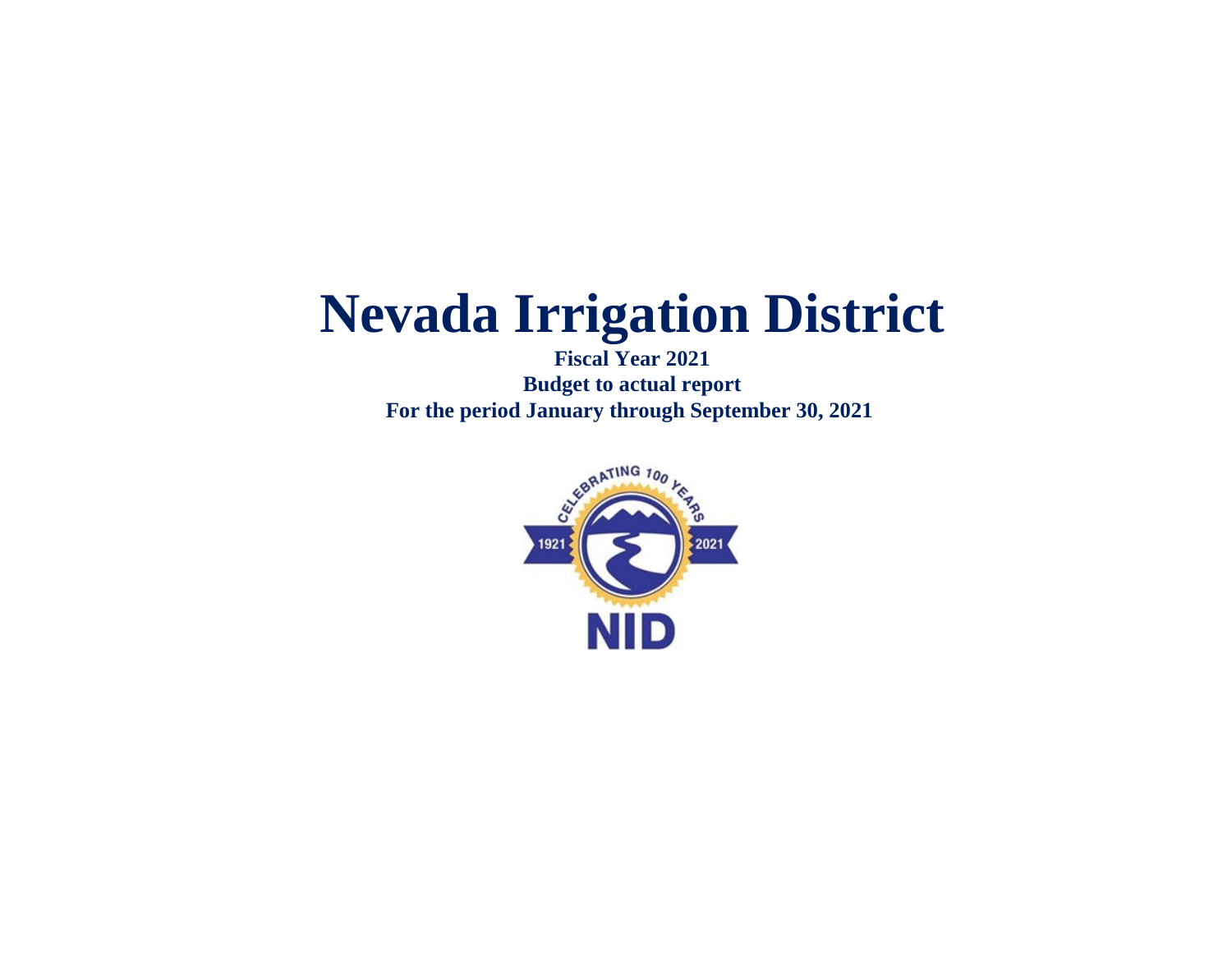#### **NEVADA IRRIGATION DISTRICT For the period January through September 30, 2021 Budget to actual**

#### **Summary:**

The following pages provide schedules of the District's revenues, expenses, project spending and reconciled cash balances for the period to date ending September 30, 2021. This report summarizes and analyzes nine months of the fiscal year's transactions, representing 75% of the year. Year to date actuals and outstanding encumbrances are compared as a percentage against the District's Board approved budget. For comparative purposes, the prior year's actuals and percentage against the prior year's budget for the same time period are also provided. Overall, the District finished the period with revenue and transfers-in exceeding expenses and transfers-out by \$16.4M consisting of \$10.3M from operating results and \$6.1M from non operating results. By comparison, the prior year revenue and transfersin exceeded expenses and transfers-out by \$14.6M consisting of \$6.7M from operating and \$7.9M from non operating.

#### **Revenues:**

**Operating:** Water revenues are 89.2% of budget compared to 77.9% for the prior fiscal year. Revenues this period are lower than the prior year by \$2.4M but this is due to a \$5.4M decrease in the amount of transfers-in this year. Last year, the District was receiving transfers from the bond proceeds fund and transfers from Hydro for the ERP that is not occuring this year. Notably, treated water sales are up by \$2.4M and raw water sales are up \$493K. The District is experiencing the effects of low savings interest rates with investment income lagging by \$600K this period. Grant income is up over last year by \$246K with a general increase of all other revenues coming in \$.5M higher than last year. The District is currently billing under its' treated water drought rates. Recreation campground revenue is at 92.8% of budget compared to 53.3% for the prior fiscal year. Receipt levels are up over last year by \$747K bouncing back from COVID-19 and wildfire campground closures. Hydroelectric revenues are 73.8% of budget compared to 80.0% for the prior year, reflecting a different budgetary assumption for 2021, but receipt levels are up \$436K. Combie South PH is contracted with NCPA and monthly revenue reporting from NCPA can be significantly delayed as sales contracts close and settle. Deer Creek revenues will commence after ownership transfer. Remaining conservative, the District decided not to budget for Bowman Transmission Line anticipating solvency challenges of the company. New revenue of \$28K from the support services contract makes its appearance this quarter. **Non Operating:** Non-operating revenues overall are 90.3% of budget compared to 71.0% for the prior fiscal year. Water comprises the significant portion of the overall non operating revenue this year with property taxes posting an increase of \$634K over the prior year. The 2016A bond proceeds were expended in full last year so transfers-in for bond capital projects have ceased. Recreation transfers-in are holding flat with last year.

#### **Expenses:**

**Operating and Non Operating: District wide expenses, i**ncluding encumbrances and transfers-out are 65.4% of budget compared to 65.5% for the prior fiscal year. Excluding budgeted transfer outs, current spending levels (Actual and encumbrances) are less than the prior year by \$12.1M, primarily being driven by a decrease in project spending of \$13.1M. Other O&M expenses and consultants/contactors have increased by over \$1.6M over the prior year as supply chain increases and inflationary concerns impact expenses. Salaries and benefits have increased only slightly over last year by \$150K and are currently absorbing only 67.3% of budget. A budget amendment was completed in September to reclass \$213,086 of OPEB and ARC expenses to Division labor accounts to accomodate the 2021 Represented MOU contract increases. Debt service has decreased year to date by \$239K.

#### **Cash Balances:**

Fiscal year 2020 cash balances have been audited. As of September 30, 2021, the unrestricted cash balance is \$85M and restricted cash balance is \$8M after including outstanding commitments of the District (encumbrances).

#### **Treated Water Consumption:**

The District's treated water consumption is up 3.8% from the prior year.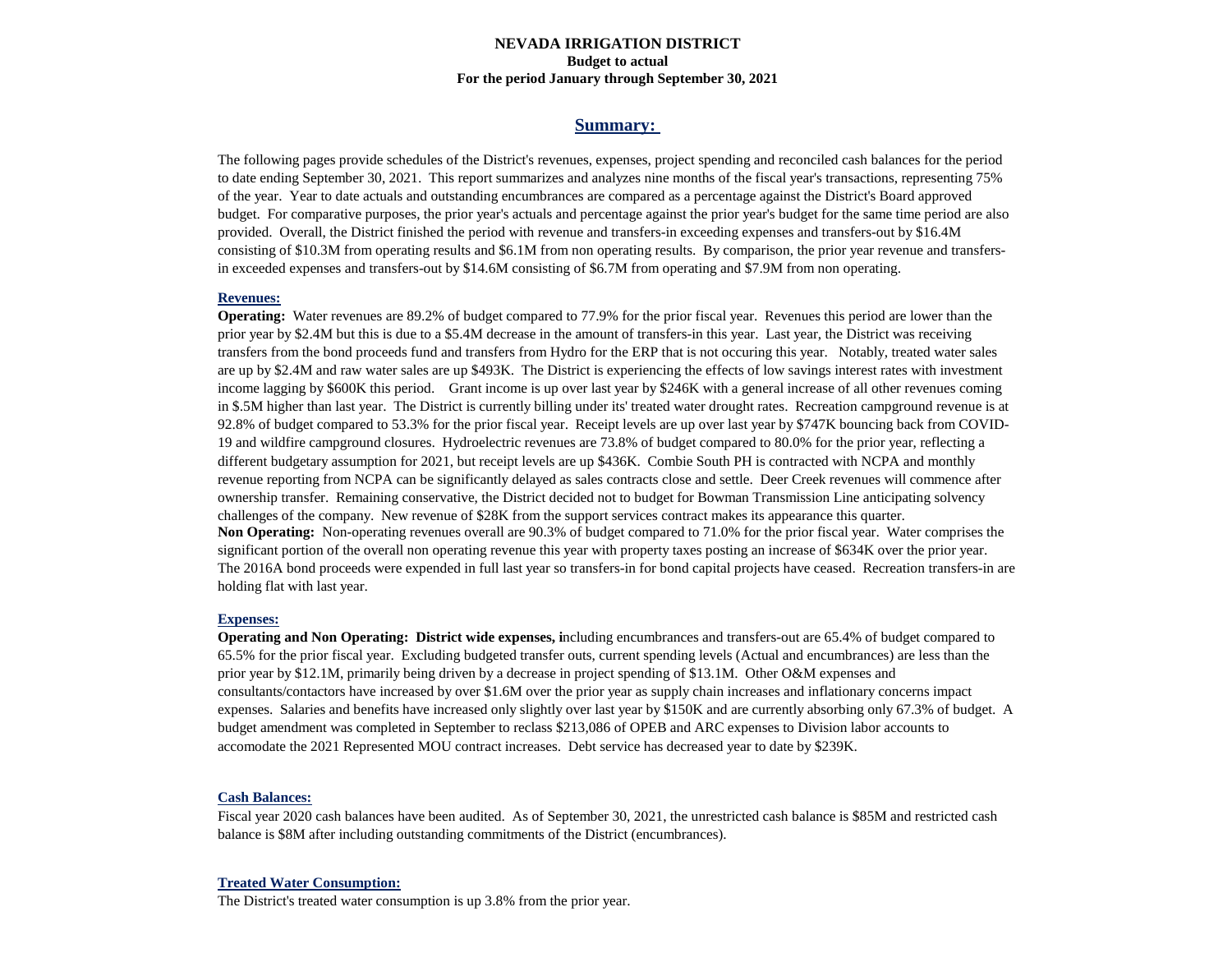|                                     |                            | Approved                 | 2021                    | 2021       | 2021      | 2021     | 2020       | 2020       | 2020       | 2020     |
|-------------------------------------|----------------------------|--------------------------|-------------------------|------------|-----------|----------|------------|------------|------------|----------|
|                                     |                            | Rollovers                | Budget                  | Actual     | Encumbr   | % of Bud | Budget     | Actual     | Encumbr    | % of Bud |
| Operating                           |                            |                          |                         |            |           |          |            |            |            |          |
| Revenues                            | Water Division             | $\overline{\phantom{a}}$ | 36,080,910              | 32,198,348 | $\sim$    | 89.2%    | 44,347,640 | 34,560,663 |            | 77.9%    |
|                                     | <b>Recreation Division</b> | ٠                        | 2,330,838               | 2,163,869  | $\sim$    | 92.8%    | 2,656,525  | 1,417,169  | ٠          | 53.3%    |
|                                     | Hydroelectric Division     | $\overline{\phantom{a}}$ | 23,586,962              | 17,398,802 | $\sim$    | 73.8%    | 21,195,975 | 16,962,631 |            | $80.0\%$ |
| <b>Operating Revenues Total</b>     |                            | ÷                        | 61,998,710              | 51,761,019 | ÷.        | 83.5%    | 68,200,140 | 52,940,462 |            | 77.6%    |
|                                     | Water Division             |                          |                         |            |           |          |            |            |            |          |
| <b>Expenses</b>                     |                            | 1,592,977                | 40,851,874              | 28,465,418 | 1,690,978 | 71.0%    | 46,473,456 | 28,428,617 | 1,890,482  | 65.2%    |
|                                     | <b>Recreation Division</b> | $\overline{\phantom{m}}$ | 2,512,042               | 1,740,236  | 6,729     | 69.5%    | 2,658,924  | 1,412,805  | 1,765      | 53.2%    |
|                                     | Hydroelectric Division     | 561,273                  | 18,740,522              | 11,207,080 | 1,203,711 | 64.3%    | 26,928,831 | 16,425,406 | 1,166,581  | 65.3%    |
| <b>Operating Expenses Total</b>     |                            | 2,154,250                | 62,104,438              | 41,412,734 | 2,901,419 | 69.0%    | 76,061,211 | 46,266,828 | 3,058,829  | 64.8%    |
|                                     |                            |                          | <b>Operating Income</b> | 10,348,284 |           |          |            | 6,673,634  |            |          |
| Non operating                       |                            |                          |                         |            |           |          |            |            |            |          |
| Revenues                            | Water Division             | 1,060,091                | 14,138,778              | 13,775,177 |           | 90.6%    | 25,229,096 | 17,910,655 |            | 71.0%    |
|                                     | Recreation Division        |                          | 315,000                 | 236,250    | $\sim$    | 75.0%    | 315,000    | 236,250    |            | 75.0%    |
| <b>Non operating Revenues Total</b> |                            | 1,060,091                | 14,453,778              | 14,011,427 | ÷.        | 90.3%    | 25,544,096 | 18,146,905 |            | 71.0%    |
|                                     |                            |                          |                         |            |           |          |            |            |            |          |
| Expenses                            | Water Division             | 15,740,735               | 5,690,000               | 6,647,325  | 6,749,381 | 62.5%    | 37,520,315 | 8,751,860  | 17,524,182 | 70.0%    |
|                                     | <b>Recreation Division</b> | $\overline{\phantom{m}}$ | 100,000                 | 24,049     | 7,475     | 31.5%    | 287,000    | 210,405    | $\sim$     | 73.3%    |
|                                     | Hydroelectric Division     | 1,423,907                | 5,435,000               | 1,233,951  | 1,631,888 | 41.8%    | 6,227,567  | 1,267,960  | 1,595,241  | 46.0%    |
| Non operating Expenses Total        |                            | 17,164,642               | 11,225,000              | 7,905,325  | 8,388,744 | 57.4%    | 44,034,882 | 10,230,225 | 19,119,423 | 66.7%    |
|                                     |                            |                          | Non operating Income    | 6,106,102  |           |          |            | 7,916,680  |            |          |

Revenue and transfers-in in excess of expenses and transfers-out 16,454,387 14,590,314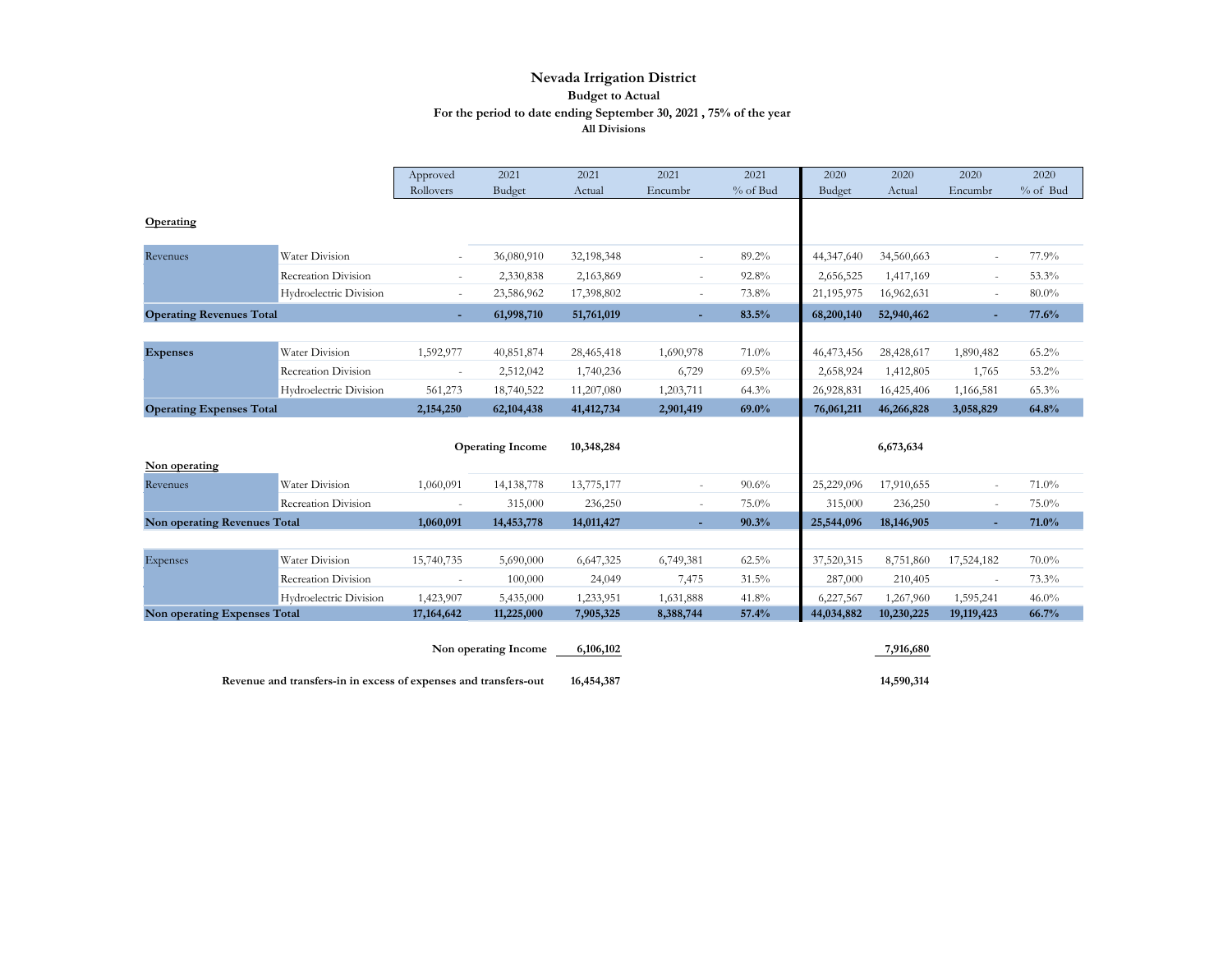|                       |                       | Approved   | 2021       | 2021       | 2021       | 2021     | 2020        | 2020       | 2020         | 2020     |
|-----------------------|-----------------------|------------|------------|------------|------------|----------|-------------|------------|--------------|----------|
|                       |                       | Rollovers  | Budget     | Actual     | Encumbr    | % of Bud | Budget      | Actual     | Encumbr      | % of Bud |
|                       |                       |            |            |            |            |          |             |            |              |          |
| Expenses              | Salaries and benefits |            | 32,630,873 | 21,947,920 | $\sim$     | $67.3\%$ | 34,716,508  | 21,797,502 |              | $62.8\%$ |
|                       | Equipment Maint       | 120,000    | 1,693,255  | 669,411    | 115,071    | $43.3\%$ | 1,954,408   | 812,560    | 223,165      | 53.0%    |
|                       | Materials             | ۰          | 2,199,000  | 1,288,676  | 63,311     | $61.5\%$ | 2,749,351   | 1,417,931  | 57,171       | 53.7%    |
|                       | Consultants           | 1,191,641  | 3,779,600  | 1,278,103  | 1,344,045  | 52.7%    | 6,072,624   | 1,700,655  | 1,794,125    | 57.5%    |
|                       | Contractors           | 15,445     | 920,700    | 1,092,170  | 463,350    | 166.2%   |             |            | $\sim$       | $0.0\%$  |
|                       | Legal Counsel         | ٠          | 429,000    | 368,671    | $\sim$     | 85.9%    | 430,300     | 201,050    |              | 46.7%    |
|                       | Temporary Labor       | 69,693     | 522,500    | 204,749    | 31,905     | $40.0\%$ | 585,550     | 129,840    | 10,475       | $24.0\%$ |
|                       | Other O&M             | 479,357    | 8,225,375  | 5,291,655  | 240,019    | $63.5\%$ | 8,796,313   | 4,366,636  | 279,633      | 52.8%    |
|                       | Debt Service          | ٠          | 3,945,435  | 3,654,988  | $\sim$     | $92.6\%$ | 4,190,368   | 3,893,996  | $\sim$       | 92.9%    |
|                       | <b>Fixed Assets</b>   | 278,114    | 1,443,700  | 880,140    | 643,719    | 88.5%    | 2,671,289   | 1,275,783  | 694,259      | 73.7%    |
|                       | Projects              | 17,164,642 | 11,225,000 | 7,905,325  | 8,388,744  | 57.4%    | 44,034,882  | 10,230,225 | 19,119,423   | $66.7\%$ |
|                       | Transfers out         | ٠          | 6,315,000  | 4,736,250  | ٠          | 75.0%    | 13,894,500  | 10,670,875 | $\sim$       | 76.8%    |
| <b>Expenses Total</b> |                       | 19,318,892 | 73,329,438 | 49,318,059 | 11,290,163 | 65.4%    | 120,096,093 | 56,497,053 | 22, 178, 252 | 65.5%    |
|                       |                       |            |            |            |            |          |             |            |              |          |

| <b>Cash Balances</b> |                   |             |            | Unrestricted |                 | <b>Restricted</b> |           |           |  |  |
|----------------------|-------------------|-------------|------------|--------------|-----------------|-------------------|-----------|-----------|--|--|
|                      |                   | Water       | Recreation | Hydro        | Total           | Capacity fees     | Other     | Total     |  |  |
|                      |                   |             |            |              |                 |                   |           |           |  |  |
|                      | FY 2020 Audited   | 30,031,658  | 872,202    | 55,731,311   | 86, 635, 171.00 | 7,472,041         | 1,016,036 | 8,488,077 |  |  |
|                      | FY 2021           |             |            |              | $\sim$          |                   |           |           |  |  |
|                      | Operating Cash    | 35,085,951  | 1,436,480  | 59,746,996   | 96,269,427      | 7,950,138         | 11,413    | 7,961,551 |  |  |
|                      | Less Encumbrances | (8,440,359) | (14,204)   | (2,900,732)  | (11, 355, 295)  |                   |           |           |  |  |
|                      | Totals            | 26,645,592  | 1,422,276  | 56,846,264   | 84,914,132      | 7,950,138         | 11,413    | 7,961,551 |  |  |

#### **Treated Water Consumption (AF)**

| Fiscal Year | Otr 1 | Otr 2 | Jul - Aug | Sep   | Otr 4 | Annual |
|-------------|-------|-------|-----------|-------|-------|--------|
|             |       |       |           |       |       |        |
| 2021        | 1,111 | 2,305 | 2,355     | 1,127 |       |        |
| 2020        | 1,104 | 1,859 | 2,447     | 1,236 | 2,338 | 8,984  |
| 2019        | 1,299 | 1,547 | 2,206     | 1,244 | 1,833 | 8,129  |
| 2018        | 1,125 | 1,359 | 2,291     | 1,086 | 2,151 | 8,013  |
| 2017        | 1,051 | 1,247 | 2,259     | 1,061 | 2,174 | 7,792  |
| 2016        | 1,019 | 1,207 | 2,110     | 1,007 | 1,839 | 7,182  |
| 2015        | 1,160 | 1,435 | 1,718     | 811   | 1,744 | 6,867  |

% Change YTD 2021/2020 3.8%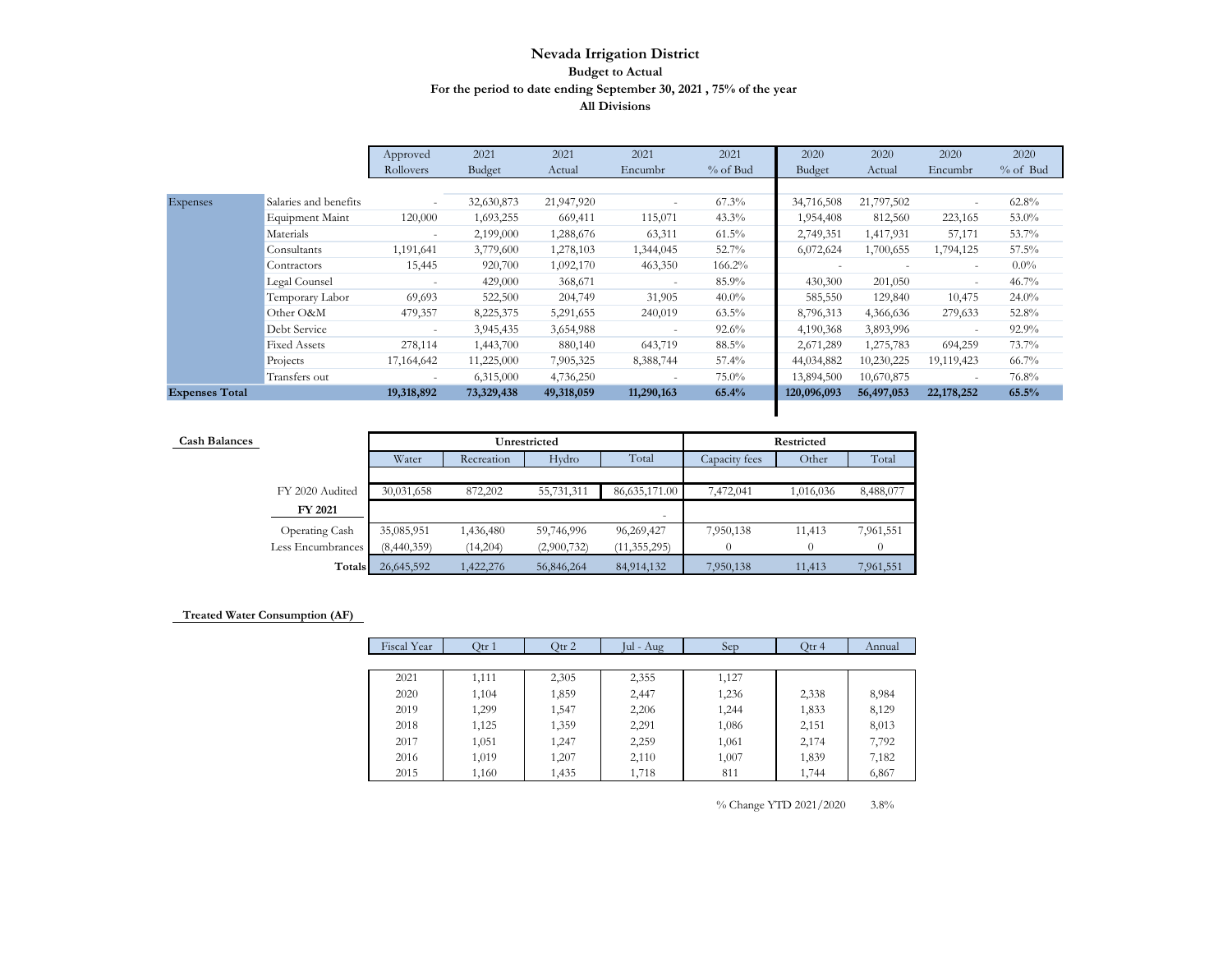|                                     |                                                                  | Approved                 | 2021                 | 2021       | 2021                     | 2021     | 2020       | 2020         | 2020                     | 2020     |
|-------------------------------------|------------------------------------------------------------------|--------------------------|----------------------|------------|--------------------------|----------|------------|--------------|--------------------------|----------|
|                                     |                                                                  | Rollovers                | Budget               | Actual     | Encumbr                  | % of Bud | Budget     | Actual       | Encumbr                  | % of Bud |
|                                     |                                                                  |                          |                      |            |                          |          |            |              |                          |          |
| Operating                           | Revenues                                                         | $\sim$                   | 36,080,910           | 32,198,348 | $\sim$                   | 89.2%    | 44,347,640 | 34,560,663   | $\sim$                   | 77.9%    |
|                                     | Expenses                                                         | 1,592,977                | 40,851,874           | 28,465,418 | 1,690,978                | 71.0%    | 46,473,456 | 28,428,617   | 1,890,482                | 65.2%    |
|                                     |                                                                  |                          |                      |            |                          |          |            |              |                          |          |
|                                     |                                                                  |                          | Operating Income     | 3,732,929  |                          |          |            | 6,132,046    |                          |          |
|                                     |                                                                  |                          |                      |            |                          |          |            |              |                          |          |
| Non Operating                       | Revenues                                                         | 1,060,091                | 14,138,778           | 13,775,177 | $\sim$                   | 90.6%    | 25,229,096 | 17,910,655   | $\sim$                   | 71.0%    |
|                                     | Expenses                                                         | 15,740,735               | 5,690,000            | 6,647,325  | 6,749,381                | $62.5\%$ | 37,520,315 | 8,751,860    | 17,524,182               | $70.0\%$ |
|                                     |                                                                  |                          | Non operating Income | 7,127,852  |                          |          |            | 9,158,795    |                          |          |
|                                     | Revenue and transfers-in in excess of expenses and transfers-out |                          |                      | 10,860,781 |                          |          |            | 15,290,841   |                          |          |
| <b>Operating Revenues</b>           | <b>Treated Water</b>                                             | $\bar{a}$                | 18,227,211           | 15,883,697 | $\overline{\phantom{a}}$ | 87.1%    | 18,697,086 | 13,530,912   | $\overline{\phantom{a}}$ | 72.4%    |
|                                     | Raw Water                                                        | $\sim$                   | 8,024,763            | 8,089,621  | $\overline{\phantom{a}}$ | 100.8%   | 7,649,353  | 7,596,692    | $\equiv$                 | 99.3%    |
|                                     | Supplemental Contract                                            | $\sim$                   | 436,198              | 468,434    | $\sim$                   | 107.4%   | 415,792    | 434,345      | $\sim$                   | 104.5%   |
|                                     | Interest Income                                                  | $\sim$                   | 700,000              | 428,744    | $\sim$                   | $61.2\%$ | 1,100,000  | 1,028,015    | $\sim$                   | 93.5%    |
|                                     | New Connect/Install                                              | $\sim$                   | 159,236              | 248,040    | $\sim$                   | 155.8%   | 275,123    | 197,264      | $\overline{\phantom{a}}$ | 71.7%    |
|                                     | Other Revenue                                                    | $\bar{a}$                | 637,636              | 906,385    | $\omega$                 | 142.1%   | 572,050    | 694,390      | $\overline{\phantom{a}}$ | 121.4%   |
|                                     | Reimbursable Costs                                               | $\overline{\phantom{a}}$ | 286,543              | 287,132    | $\overline{\phantom{a}}$ | 100.2%   | 245,371    | 117,408      | $\overline{\phantom{a}}$ | 47.8%    |
|                                     | Rents & Leases                                                   | $\sim$                   | 99,973               | 92,440     | $\sim$                   | 92.5%    | 190,418    | 80,433       | $\sim$                   | 42.2%    |
|                                     | Sale of Timber                                                   | $\sim$                   | $\sim$               | 4,188      | $\sim$                   | 0.0%     | 310,653    | 34,021       | $\sim$                   | $11.0\%$ |
|                                     | Standby                                                          | $\sim$                   | 150,171              | 134,388    | $\sim$                   | 89.5%    | 140,715    | 74,269       | $\sim$                   | 52.8%    |
|                                     | Grants - Operating                                               | $\bar{a}$                | 700,000              | 680,749    | $\overline{\phantom{a}}$ | 97.2%    | 600,000    | 435,070      | $\bar{\phantom{a}}$      | 72.5%    |
|                                     | Transfer In Operating                                            | $\bar{a}$                | 6,659,179            | 4,974,530  | $\omega$                 | 74.7%    | 14,151,079 | 10,337,845   | $\sim$                   | 73.1%    |
| <b>Operating Revenues Total</b>     |                                                                  | ÷                        | 36,080,910           | 32,198,348 | ٠                        | 89.2%    | 44,347,640 | 34,560,663   | ÷                        | 77.9%    |
|                                     |                                                                  |                          |                      |            |                          |          |            |              |                          |          |
| Non Operating Revenues              | Property Taxes                                                   | $\bar{a}$                | 13,738,778           | 13,775,177 | $\overline{\phantom{a}}$ | 100.3%   | 13,120,875 | 13, 141, 249 | $\bar{a}$                | 100.2%   |
|                                     | Grants - Non operating                                           | 1,060,091                |                      |            | $\overline{\phantom{a}}$ | 0.0%     | 1,219,051  | 160,406      | $\overline{\phantom{a}}$ | 13.2%    |
|                                     | Transfer In Bonds                                                | $\overline{\phantom{a}}$ | $\sim$               | $\sim$     | $\overline{\phantom{a}}$ | $0.0\%$  | 10,489,170 | 4,609,000    | $\bar{\phantom{a}}$      | 43.9%    |
|                                     | Transfer In Capital                                              |                          | 400,000              |            | ÷,                       | $0.0\%$  | 400,000    |              | $\overline{\phantom{a}}$ | $0.0\%$  |
| <b>Non Operating Revenues Total</b> |                                                                  | 1,060,091                | 14, 138, 778         | 13,775,177 | ٠                        | 90.6%    | 25,229,096 | 17,910,655   | ÷.                       | 71.0%    |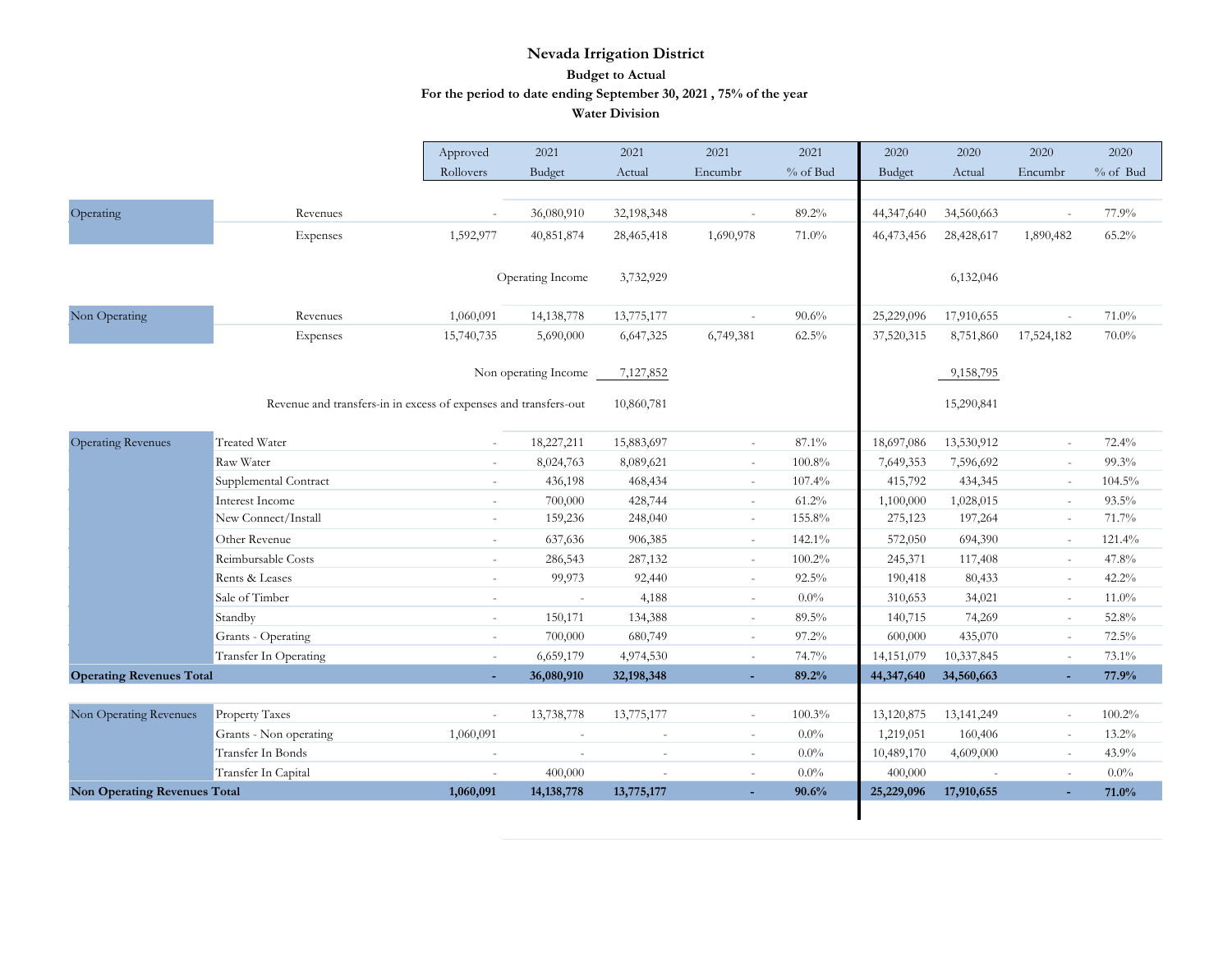|                                     |                            | Approved                 | 2021       | 2021       | 2021      | 2021     | 2020          | 2020       | 2020                     | 2020       |
|-------------------------------------|----------------------------|--------------------------|------------|------------|-----------|----------|---------------|------------|--------------------------|------------|
|                                     |                            | Rollovers                | Budget     | Actual     | Encumbr   | % of Bud | <b>Budget</b> | Actual     | Encumbr                  | $% of$ Bud |
|                                     |                            |                          |            |            |           |          |               |            |                          |            |
| <b>Operating Expenses</b>           | 10113 Directors            |                          | 209,749    | 161,347    | $\sim$    | 76.9%    | 282,404       | 148,566    |                          | 52.6%      |
|                                     | 10114 Administration       | $\omega$                 | $\sim$     | $\sim$     | $\sim$    | $0.0\%$  | 6,481,658     | 5,732,537  | 39,366                   | 89.0%      |
|                                     | 10115 Management           | 209,416                  | 7,342,480  | 6,677,654  | 243,213   | 91.6%    | 2,001,128     | 1,072,027  | 212,529                  | 64.2%      |
|                                     | 10116 Watershed            | 167,555                  | 1,292,252  | 857,851    | 374,636   | 84.4%    | 1,369,377     | 683,208    | 121,555                  | 58.8%      |
|                                     | 10117 Human Resources      | $\sim$                   | 471,726    | 332,006    | $\sim$    | 70.4%    | 583,842       | 326,859    | $\overline{\phantom{a}}$ | $56.0\%$   |
|                                     | 10118 Information Services | 7,863                    | 1,333,200  | 810,575    | 69,573    | 65.6%    | 1,155,962     | 484,658    | 18,415                   | 43.5%      |
|                                     | 10119 Safety               | 43,900                   | 367,934    | 235,714    | 16,950    | 61.4%    | 649,872       | 404,158    | 80,347                   | 74.6%      |
|                                     | 10120 Communications       | 22,439                   | 277,262    | 143,812    | 19,889    | 54.6%    | $\sim$        | $\sim$     | $\sim$                   | $0.0\%$    |
|                                     | 10131 Cashiering           | $\overline{\phantom{a}}$ | 200,185    | 155,623    | $\sim$    | 77.7%    | 214,365       | 144,619    | $\sim$                   | $67.5\%$   |
|                                     | 10133 Customer Service     | $\omega$                 | 1,523,872  | 929,502    | $\sim$    | $61.0\%$ | 1,748,292     | 1,031,420  | 30,845                   | 60.8%      |
|                                     | 10135 Accounting           | 166,140                  | 1,082,485  | 867,036    | 128,351   | 79.7%    | 1,305,731     | 771,109    | 96,447                   | 66.4%      |
|                                     | 10151 Engineering          | 47,505                   | 3,350,954  | 2,117,321  | 64,257    | $64.2\%$ | 4,162,310     | 2,324,727  | 484,040                  | 67.5%      |
|                                     | 10171 Water Operations     | 198,640                  | 9,662,657  | 6,379,506  | 246,748   | $67.2\%$ | 10,572,437    | 6,277,120  | 194,204                  | 61.2%      |
|                                     | 10191 Maintenance          | 711,571                  | 10,780,792 | 6,988,685  | 452,398   | $64.7\%$ | 12,776,508    | 6,955,670  | 517,735                  | 58.5%      |
|                                     | 10192 Vegetation           | 17,948                   | 1,122,879  | 774,893    | 8,752     | 68.7%    | 1,270,978     | 868,405    | 55,427                   | 72.7%      |
|                                     | 10193 Purchasing           |                          | 946,777    | 522,501    | 56,390    | $61.1\%$ | 995,676       | 593,360    | 39,575                   | 63.6%      |
|                                     | 10195 Shop Operations      | $\sim$                   | 886,670    | 511,393    | 9,821     | 58.8%    | 902,916       | 610,175    | $\overline{\phantom{a}}$ | 67.6%      |
| <b>Operating Expenses Total</b>     |                            | 1,592,977                | 40,851,874 | 28,465,418 | 1,690,978 | 71.0%    | 46,473,456    | 28,428,617 | 1,890,482                | 65.2%      |
|                                     |                            |                          |            |            |           |          |               |            |                          |            |
| Non Operating Expenses              | 10114 Administration       | $\sim$                   | $\sim$     | $\sim$     | $\sim$    | $0.0\%$  | 100,000       | $\sim$     | $\overline{\phantom{a}}$ | $0.0\%$    |
|                                     | 10115 Management           |                          | 20,000     |            | 18,000    | $90.0\%$ | 63,918        |            |                          | $0.0\%$    |
|                                     | 10118 Information Services | 1,084,546                | $\sim$     | 372,930    | 749,414   | 103.5%   | 2,036,984     | 744,602    | 1,176,015                | 94.3%      |
|                                     | 10119 Safety               | $\sim$                   | $\sim$     | $\sim$     | $\sim$    | $0.0\%$  | 20,000        |            | $\bar{\phantom{a}}$      | $0.0\%$    |
|                                     | 10151 Engineering          | 14,656,189               | 5,670,000  | 6,274,395  | 5,981,967 | 60.3%    | 35,299,413    | 8,007,259  | 16,348,167               | $69.0\%$   |
| <b>Non Operating Expenses Total</b> |                            | 15,740,735               | 5,690,000  | 6,647,325  | 6,749,381 | 62.5%    | 37,520,315    | 8,751,860  | 17,524,182               | 70.0%      |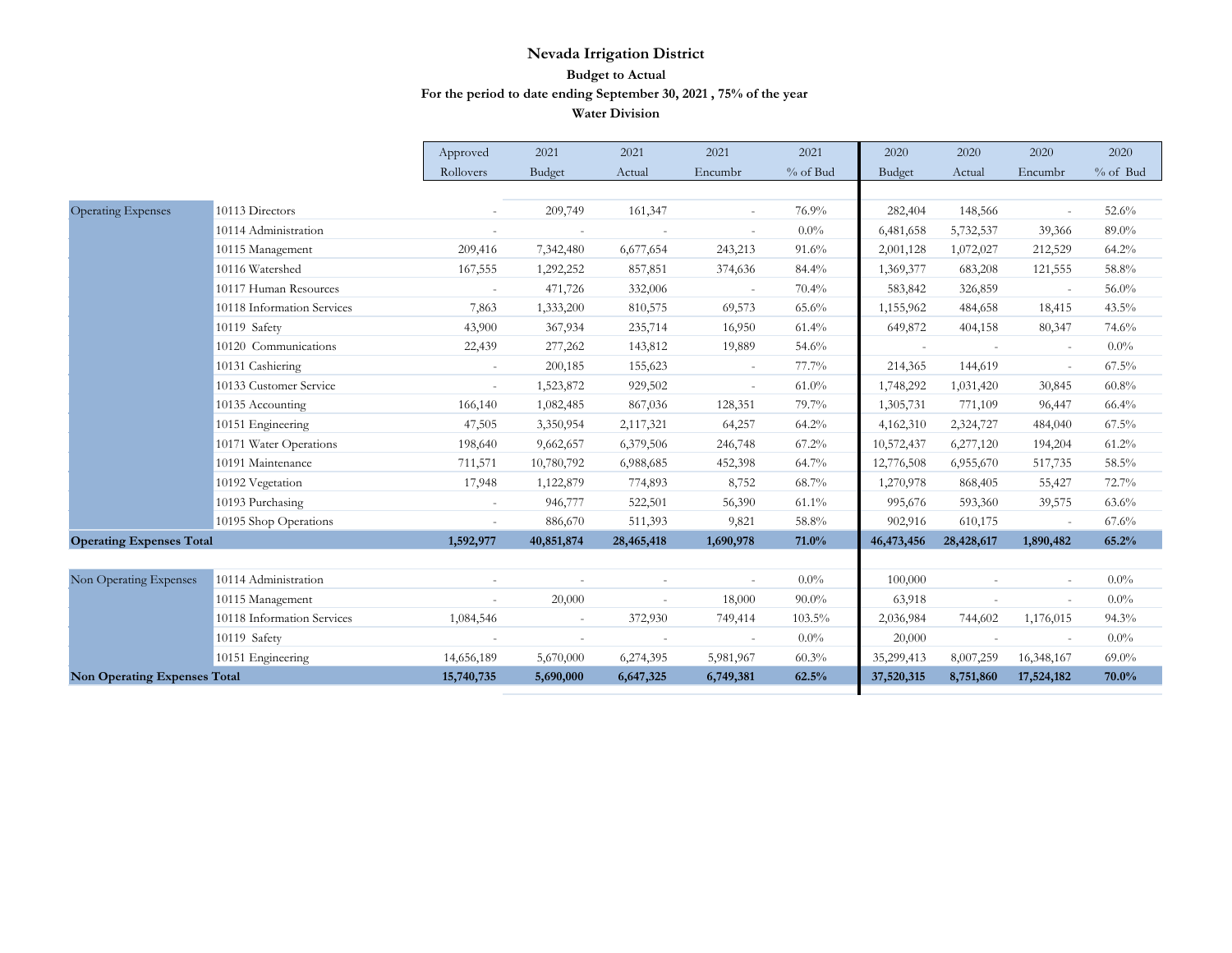|                       |                                    | Approved                 | 2021           | 2021                     | 2021                     | 2021     | 2020                     | 2020                | 2020                     | 2020       |
|-----------------------|------------------------------------|--------------------------|----------------|--------------------------|--------------------------|----------|--------------------------|---------------------|--------------------------|------------|
|                       |                                    | Rollovers                | Budget         | Actual                   | Encumbr                  | % of Bud | Budget                   | Actual              | Encumbr                  | $%$ of Bud |
|                       |                                    |                          |                |                          |                          |          |                          |                     |                          |            |
| 10113 Directors       | 51101 Salary                       |                          | 74,280         | 56,250                   | $\sim$                   | 75.7%    | 74,257                   | 56,025              | $\overline{\phantom{a}}$ | 75.4%      |
|                       | 51305 Air Ambulance                | $\overline{\phantom{a}}$ | $\sim$         | 214                      | $\sim$                   | $0.0\%$  | $\sim$                   |                     | $\sim$                   | $0.0\%$    |
|                       | 51307 Deferred Comp                | $\overline{a}$           | 600            |                          | $\sim$                   | $0.0\%$  | 600                      | 223                 | ÷,                       | 37.1%      |
|                       | 51310 Medicare                     | $\equiv$                 | 1,077          | 1,178                    | $\sim$                   | 109.4%   | 1,077                    | 926                 | $\sim$                   | 86.0%      |
|                       | 51312 Health Insurance             | $\sim$                   | 97,742         | 57,274                   | $\sim$                   | 58.6%    | 131,105                  | 60,057              | $\sim$                   | $45.8\%$   |
|                       | 51313 Life Insurance               | ÷,                       | 608            | 237                      | $\sim$                   | 39.0%    | 608                      | 278                 | $\sim$                   | 45.8%      |
|                       | 51314 Dental Insurance             | $\sim$                   | 7,740          | 2,653                    | $\sim$                   | 34.3%    | 7,743                    | 2,472               | $\sim$                   | 31.9%      |
|                       | 51315 Vision Insurance             | $\sim$                   | 972            | 672                      | $\overline{\phantom{a}}$ | 69.1%    | 970                      | 703                 | $\blacksquare$           | 72.5%      |
|                       | 51317 Workers Comp                 | $\overline{a}$           | 295            | 270                      | $\sim$                   | 91.4%    | 297                      | 268                 | $\bar{a}$                | 90.4%      |
|                       | 51318 Unemployment Insurance       | $\overline{a}$           | $\sim$         | 201                      | $\omega$                 | $0.0\%$  | $\sim$                   | 2,092               | $\sim$                   | 0.0%       |
|                       | 51319 FICA                         | $\bar{a}$                | 5,300          | 5,037                    | $\sim$                   | 95.0%    | 4,612                    | 3,959               | $\omega$                 | 85.8%      |
|                       | 52503 Equipment Maintenance        |                          | 4,000          |                          | $\sim$                   | $0.0\%$  | 4,000                    |                     | $\sim$                   | $0.0\%$    |
|                       | 52603 Consulting/Contractor Fee    | $\sim$                   | $\sim$         | 1,530                    | $\sim$                   | $0.0\%$  | $\sim$                   | 100                 | $\sim$                   | $0.0\%$    |
|                       | 52604 Legal Fees                   | $\overline{\phantom{a}}$ | $\sim$         | 28,229                   | $\overline{\phantom{a}}$ | $0.0\%$  | 4,000                    | 13,814              | $\blacksquare$           | 345.3%     |
|                       | 52608 Fed/St/Co Fees               |                          | $\overline{a}$ |                          | $\sim$                   | $0.0\%$  | 40,000                   | 50                  | $\sim$                   | $0.1\%$    |
|                       | 52710 Office Supplies              | $\sim$                   | 3,350          | 2,449                    | $\sim$                   | 73.1%    | 3,350                    | 1,819               | $\sim$                   | 54.3%      |
|                       | 52711 Education/Training/Meals     | $\sim$                   | 12,000         | 4,146                    | $\overline{\phantom{a}}$ | 34.6%    | 8,000                    | 4,632               | $\sim$                   | 57.9%      |
|                       | 52713 Utilities                    | $\sim$                   | 1,785          | 1,007                    | $\sim$                   | 56.4%    | 1,785                    | 1,147               | $\sim$                   | 64.3%      |
| 10113 Directors Total |                                    |                          | 209,749        | 161,347                  |                          | 76.9%    | 282,404                  | 148,566             | ä,                       | 52.6%      |
| 10114 Administration  | 51312 Health Insurance             | ÷,                       | L.             | $\sim$                   | $\mathcal{L}$            | $0.0\%$  | $\overline{\phantom{a}}$ | (23, 264)           | $\mathcal{L}$            | $0.0\%$    |
|                       | 51313 Life Insurance               |                          | ÷,             |                          | $\overline{\phantom{a}}$ | $0.0\%$  | 21,000                   | 10,274              | $\omega$                 | 48.9%      |
|                       | 51321 Health Benefit-Retirees      | $\sim$                   | $\overline{a}$ | $\overline{\phantom{a}}$ | $\sim$                   | $0.0\%$  | 1,000,000                | 550,044             | $\sim$                   | 55.0%      |
|                       | 51324 Opeb Net Arc                 |                          | ÷              |                          | $\sim$                   | $0.0\%$  | 342,000                  | 335,000             | $\sim$                   | 98.0%      |
|                       | 52503 Equipment Maintenance        | $\sim$                   | $\sim$         | $\sim$                   | $\sim$                   | 0.0%     | 53,789                   | 27,644              | 20,066                   | 88.7%      |
|                       | 52504 Materials                    | $\sim$                   | $\sim$         | $\sim$                   | $\sim$                   | $0.0\%$  | 15,700                   | 1,843               | $\omega$                 | 11.7%      |
|                       | 52505 Safety                       |                          | ÷              |                          | $\sim$                   | $0.0\%$  | $\sim$                   | 49                  | $\bar{a}$                | 0.0%       |
|                       | 52603 Consulting/Contractor Fee    |                          | $\sim$         |                          | $\overline{\phantom{a}}$ | $0.0\%$  | 78,900                   | 29,554              | 19,300                   | 61.9%      |
|                       | 52604 Legal Fees                   | $\sim$                   | $\sim$         | $\sim$                   | $\overline{\phantom{a}}$ | $0.0\%$  | 207,392                  | 96,136              | $\omega$                 | 46.4%      |
|                       | 52608 Fed/St/Co Fees               |                          | $\overline{a}$ |                          | $\sim$                   | $0.0\%$  | 75,000                   | 33,137              | $\bar{a}$                | 44.2%      |
|                       | 52703 Debt Service                 | $\overline{a}$           | ÷,             |                          | $\sim$                   | $0.0\%$  | 4,190,368                | 3,893,996           | $\sim$                   | 92.9%      |
|                       | 52704 Insurance                    | $\sim$                   | $\sim$         | $\sim$                   | $\sim$                   | 0.0%     | 284,597                  | 726,147             | $\sim$                   | 255.1%     |
|                       | 52705 Disadvantaged Customer       | $\bar{a}$                | $\bar{a}$      |                          | $\overline{\phantom{a}}$ | 0.0%     | 10,000                   | $\bar{\phantom{a}}$ | $\blacksquare$           | $0.0\%$    |
|                       | 52706 Dues, Publctns, Spnsrshp     |                          |                |                          | $\sim$                   | $0.0\%$  | 53,408                   | 4,735               | $\sim$                   | 8.9%       |
|                       | 52709 Outreach/Advertising/Notices | $\sim$                   | $\sim$         | $\sim$                   | $\overline{\phantom{a}}$ | $0.0\%$  | 30,000                   | 11,220              | $\sim$                   | 37.4%      |
|                       | 52710 Office Supplies              | $\overline{a}$           | $\bar{a}$      |                          | $\sim$                   | $0.0\%$  | 37,500                   | 16,861              | $\bar{a}$                | 45.0%      |
|                       | 52711 Education/Training/Meals     |                          | $\overline{a}$ |                          | $\sim$                   | $0.0\%$  | 5,000                    | 199                 | $\sim$                   | 4.0%       |
|                       | 52713 Utilities                    | $\overline{a}$           | ÷              |                          | $\sim$                   | $0.0\%$  | 77,004                   | 18,963              | ÷.                       | 24.6%      |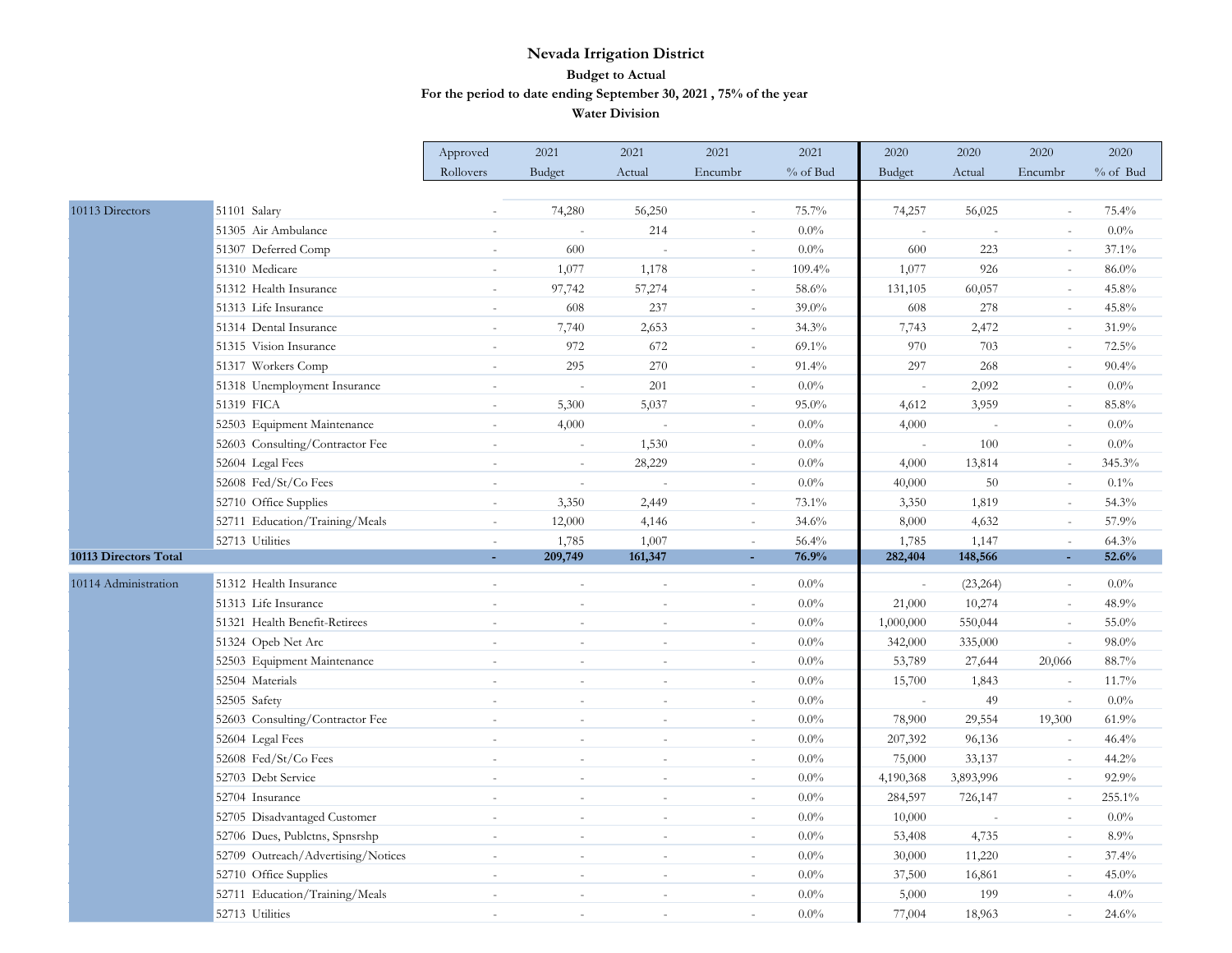|                            |                                 | Approved                 | 2021      | 2021                     | 2021                     | 2021      | 2020          | 2020                     | 2020                     | 2020     |
|----------------------------|---------------------------------|--------------------------|-----------|--------------------------|--------------------------|-----------|---------------|--------------------------|--------------------------|----------|
|                            |                                 | Rollovers                | Budget    | Actual                   | Encumbr                  | % of Bud  | Budget        | Actual                   | Encumbr                  | % of Bud |
|                            |                                 |                          |           |                          |                          |           |               |                          |                          |          |
| 10114 Administration Total |                                 |                          |           |                          |                          | 0.0%      | 6,481,658     | 5,732,537                | 39,366                   | 89.0%    |
|                            |                                 |                          |           |                          |                          |           |               |                          |                          |          |
| 10115 Management           | 51101 Salary                    | $\sim$                   | 671,529   | 426,563                  | $\sim$                   | $63.5\%$  | 806,931       | 681,347                  | $\sim$                   | 84.4%    |
|                            | 51105 Overtime                  | $\sim$                   | 1,000     | 369                      | $\sim$                   | 36.9%     | 1,000         | 965                      | $\sim$                   | 96.5%    |
|                            | 51201 Temporary Salary          | $\bar{a}$                | $\sim$    | 3,355                    | $\overline{\phantom{a}}$ | 0.0%      | 43,000        | 33,728                   | $\sim$                   | 78.4%    |
|                            | 51305 Air Ambulance             | $\sim$                   | ÷.        | 380                      | $\sim$                   | $0.0\%$   |               | ÷,                       | ÷.                       | $0.0\%$  |
|                            | 51306 Short Term Disability     | $\bar{a}$                | 1,169     | 706                      | $\sim$                   | 60.4%     | 1,336         | 917                      | $\sim$                   | 68.7%    |
|                            | 51310 Medicare                  | $\sim$                   | 10,825    | 6,281                    | $\bar{a}$                | 58.0%     | 11,700        | 10,416                   | $\sim$                   | 89.0%    |
|                            | 51311 Pension Premiums          | ÷.                       | 226,528   | 150,886                  | $\sim$                   | 66.6%     | 285,654       | 165,369                  | $\sim$                   | 57.9%    |
|                            | 51312 Health Insurance          | ÷.                       | 136,839   | 99,578                   | $\sim$                   | 72.8%     | 209,768       | 119,777                  | $\sim$                   | 57.1%    |
|                            | 51313 Life Insurance            | $\sim$                   | 19,109    | 14,327                   | $\sim$                   | 75.0%     | 6,604         | 4,001                    | $\sim$                   | 60.6%    |
|                            | 51314 Dental Insurance          | $\overline{\phantom{a}}$ | 10,836    | 5,685                    | $\sim$                   | 52.5%     | 12,388        | 6,754                    | $\sim$                   | 54.5%    |
|                            | 51315 Vision Insurance          | $\sim$                   | 1,361     | 825                      | $\omega$                 | 60.6%     | 1,552         | 1,063                    | $\sim$                   | 68.5%    |
|                            | 51316 Long Term Disability      | $\overline{a}$           | 3,359     | 614                      | $\sim$                   | 18.3%     | 3,631         | 805                      | ÷.                       | 22.2%    |
|                            | 51317 Workers Comp              |                          | 5,276     | 1,791                    | $\bar{a}$                | 33.9%     | 5,649         | 3,006                    | $\sim$                   | 53.2%    |
|                            | 51318 Unemployment Insurance    | $\sim$                   | 10,000    | 3,205                    | $\bar{a}$                | 32.1%     | 10,000        | 627                      | $\bar{a}$                | 6.3%     |
|                            | 51319 FICA                      | $\sim$                   | 250       | 110                      | $\overline{\phantom{a}}$ | 44.1%     | 1,200         | ÷.                       | $\blacksquare$           | $0.0\%$  |
|                            | 51321 Health Benefit-Retirees   | $\sim$                   | 906,426   | 720,144                  | $\sim$                   | 79.4%     | $\sim$        | $\sim$                   | $\sim$                   | $0.0\%$  |
|                            | 51324 Opeb Net Arc              | $\sim$                   | 128,914   | $\sim$                   | $\sim$                   | $0.0\%$   |               | $\sim$                   | $\sim$                   | $0.0\%$  |
|                            | 52501 Chemicals                 | $\sim$                   | 150       | $\overline{\phantom{a}}$ | $\bar{a}$                | $0.0\%$   | $\sim$        | 51                       | $\overline{\phantom{a}}$ | $0.0\%$  |
|                            | 52503 Equipment Maintenance     | $\sim$                   | 55,094    | 23,874                   | 15,973                   | 72.3%     |               |                          | $\sim$                   | $0.0\%$  |
|                            | 52504 Materials                 |                          | 3,000     | 112                      |                          | 3.7%      | 21,000        | 12,762                   | $\overline{a}$           | 60.8%    |
|                            | 52603 Consulting/Contractor Fee | 193,971                  | 257,500   | 156,249                  | 212,371                  | 81.6%     | 517,815       | 16,273                   | 212,199                  | 44.1%    |
|                            | 52604 Legal Fees                | $\sim$                   | 315,000   | 117,698                  | $\sim$                   | 37.4%     | 12,000        | 6,166                    | $\sim$                   | 51.4%    |
|                            | 52608 Fed/St/Co Fees            | $\sim$                   | 30,450    | 62,928                   | $\sim$                   | 206.7%    | $\sim$        | 2,500                    | $\sim$                   | $0.0\%$  |
|                            | 52609 Temporary Labor           | $\sim$                   | $\omega$  |                          | $\blacksquare$           | $0.0\%$   | $\sim$        | $\sim$                   | $\bar{a}$                | $0.0\%$  |
|                            | 52703 Debt Service              | $\sim$                   | 3,945,435 | 3,654,988                | $\bar{a}$                | 92.6%     | <b>Single</b> | ÷,                       | $\sim$                   | 0.0%     |
|                            | 52704 Insurance                 | $\sim$                   | 423,000   | 1,121,996                | $\sim$                   | 265.2%    | $\sim$        | $\sim$                   | $\sim$                   | $0.0\%$  |
|                            | 52705 Disadvantaged Customer    | $\overline{\phantom{a}}$ | 5,000     | $\overline{\phantom{a}}$ | $\equiv$                 | $0.0\%$   | $\sim$        | $\overline{\phantom{a}}$ | $\sim$                   | $0.0\%$  |
|                            | 52706 Dues, Publctns, Spnsrshp  | $\sim$                   | 33,130    | 42,779                   | $\sim$                   | 129.1%    | $\sim$        | 255                      | $\sim$                   | $0.0\%$  |
|                            | 52710 Office Supplies           | $\sim$                   | 20,000    | 28,644                   | $\overline{\phantom{a}}$ | 143.2%    | 9,200         | 611                      | 331                      | $10.2\%$ |
|                            | 52711 Education/Training/Meals  | L.                       | 29,000    | 11,899                   | L.                       | 41.0%     | 39,200        | 3,792                    | $\sim$                   | 9.7%     |
|                            | 52713 Utilities                 | $\overline{a}$           | 92,300    | 21,092                   | $\sim$                   | 22.9%     | 1,500         | 841                      | $\sim$                   | 56.0%    |
|                            | 52615 Contractor Fees           | 15,445                   | $\sim$    | 576                      | 14,869                   | $100.0\%$ |               |                          | $\overline{\phantom{a}}$ | $0.0\%$  |
| 10115 Management Total     |                                 | 209,416                  | 7,342,480 | 6,677,654                | 243,213                  | 91.6%     | 2,001,128     | 1,072,027                | 212,529                  | 64.2%    |
|                            |                                 |                          |           |                          |                          |           |               |                          |                          |          |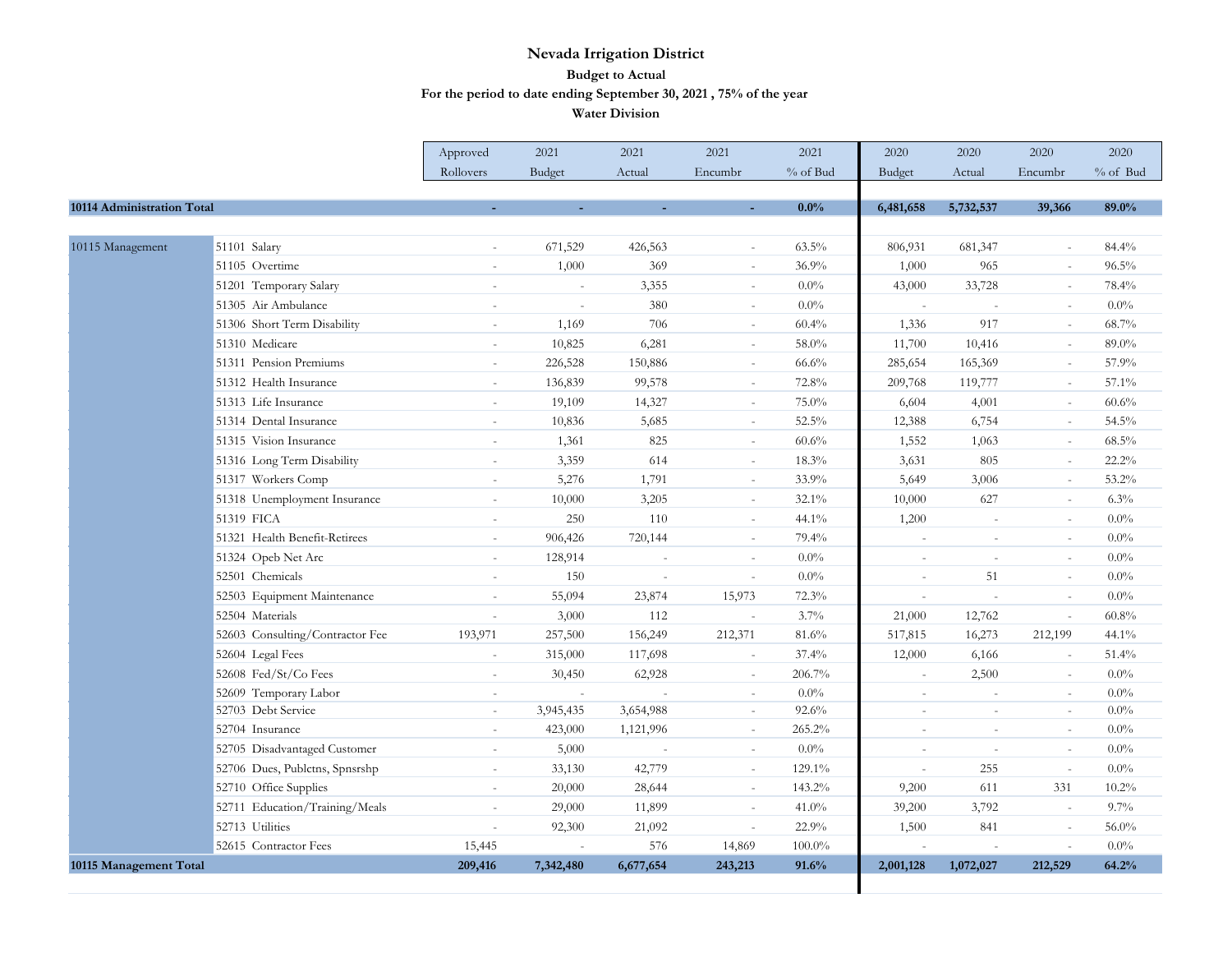|                       |                                 | Approved                 | 2021                     | 2021                     | 2021                     | 2021     | 2020           | 2020           | 2020     | 2020     |
|-----------------------|---------------------------------|--------------------------|--------------------------|--------------------------|--------------------------|----------|----------------|----------------|----------|----------|
|                       |                                 | Rollovers                | Budget                   | Actual                   | Encumbr                  | % of Bud | Budget         | Actual         | Encumbr  | % of Bud |
|                       |                                 |                          |                          |                          |                          |          |                |                |          |          |
| 10116 Watershed       | 51101 Salary                    |                          | 183,442                  | 131,334                  | $\sim$                   | 71.6%    | 114,351        | 82,576         | $\sim$   | 72.2%    |
|                       | 51201 Temporary Salary          | $\sim$                   | $\sim$                   | $\overline{a}$           | $\sim$                   | $0.0\%$  | 45,000         | 28,166         | $\sim$   | 62.6%    |
|                       | 51305 Air Ambulance             | $\sim$                   | $\overline{\phantom{a}}$ | 46                       | $\sim$                   | $0.0\%$  | $\overline{a}$ | $\sim$         | $\sim$   | $0.0\%$  |
|                       | 51306 Short Term Disability     | $\overline{\phantom{a}}$ | 798                      | 499                      | $\overline{\phantom{a}}$ | 62.6%    | 399            | 346            | $\sim$   | 86.8%    |
|                       | 51310 Medicare                  |                          | 2,660                    | 1,910                    |                          | 71.8%    | 1,658          | 1,591          | $\sim$   | $96.0\%$ |
|                       | 51311 Pension Premiums          | $\sim$                   | 64,260                   | 46,266                   |                          | 72.0%    | 40,480         | 31,683         | $\sim$   | 78.3%    |
|                       | 51312 Health Insurance          | $\sim$                   | 39,097                   | 37,203                   | $\sim$                   | 95.2%    | 26,221         | 18,218         | $\sim$   | 69.5%    |
|                       | 51313 Life Insurance            |                          | 1,501                    | 1,097                    | $\overline{\phantom{a}}$ | 73.1%    | 936            | 788            | $\sim$   | 84.2%    |
|                       | 51314 Dental Insurance          |                          | 3,096                    | 1,590                    | $\omega$                 | 51.3%    | 1,549          | 1,106          | $\sim$   | 71.4%    |
|                       | 51315 Vision Insurance          |                          | 389                      | 250                      | $\sim$                   | 64.3%    | 194            | 141            | $\sim$   | 72.5%    |
|                       | 51316 Long Term Disability      | $\sim$                   | 825                      | 194                      | $\sim$                   | 23.5%    | 515            | 117            | $\sim$   | 22.7%    |
|                       | 51317 Workers Comp              | $\overline{\phantom{a}}$ | 1,284                    | 548                      | $\sim$                   | 42.7%    | 800            | 463            | $\sim$   | 57.9%    |
|                       | 51319 FICA                      |                          | 400                      |                          | $\sim$                   | 0.0%     | L.             | 195            | $\sim$   | $0.0\%$  |
|                       | 52504 Materials                 | $\sim$                   | 3,000                    | 1,094                    | $\sim$                   | 36.5%    | 10,300         | 1,906          | $\sim$   | $18.5\%$ |
|                       | 52506 Small Tools               | $\sim$                   | 500                      | $\sim$                   | $\sim$                   | 0.0%     | 500            | 196            | $\omega$ | 39.2%    |
|                       | 52603 Consulting/Contractor Fee | 167,555                  | 980,000                  | 178,547                  | 48,790                   | 19.8%    | 1,094,066      | 515,340        | 121,555  | 58.2%    |
|                       | 52604 Legal Fees                | $\sim$                   | $\omega$                 |                          | $\omega$                 | 0.0%     | 608            | 448            | $\sim$   | 73.7%    |
|                       | 52608 Fed/St/Co Fees            |                          | 10,000                   | 3,693                    | $\sim$                   | 36.9%    | 10,000         | (73)           |          | $-0.7%$  |
|                       | 52609 Temporary Labor           | $\sim$                   | $\sim$                   | $\sim$                   | $\sim$                   | $0.0\%$  | 20,000         | $\overline{a}$ | $\sim$   | $0.0\%$  |
|                       | 52711 Education/Training/Meals  | $\overline{\phantom{a}}$ | 1,000                    | $\overline{\phantom{a}}$ | $\equiv$                 | 0.0%     | 1,800          | $\sim$         | $\sim$   | $0.0\%$  |
|                       | 52615 Contractor Fees           | $\sim$                   | $\bar{a}$                | 453,579                  | 325,846                  | $0.0\%$  |                |                |          | $0.0\%$  |
| 10116 Watershed Total |                                 | 167,555                  | 1,292,252                | 857,851                  | 374,636                  | 84.4%    | 1,369,377      | 683,208        | 121,555  | 58.8%    |
|                       |                                 |                          |                          |                          |                          |          |                |                |          |          |
| 10117 Human Resources | 51101 Salary                    | $\sim$                   | 267,151                  | 192,358                  | $\sim$                   | 72.0%    | 255,315        | 175,093        | $\sim$   | 68.6%    |
|                       | 51105 Overtime                  |                          | 500                      | 479                      | $\sim$                   | 95.8%    | 1,000          | 39             | $\sim$   | 3.9%     |
|                       | 51305 Air Ambulance             |                          | ÷,                       | 138                      | $\sim$                   | $0.0\%$  | L.             |                | $\sim$   | 0.0%     |
|                       | 51306 Short Term Disability     | $\sim$                   | 618                      | 499                      | $\sim$                   | 80.8%    | 618            | 560            | $\sim$   | 90.7%    |
|                       | 51310 Medicare                  | $\sim$                   | 3,874                    | 2,825                    | $\sim$                   | 72.9%    | 3,702          | 2,759          | $\sim$   | 74.5%    |
|                       | 51311 Pension Premiums          |                          | 93,583                   | 62,664                   | $\sim$                   | $67.0\%$ | 90,381         | 51,441         | $\sim$   | 56.9%    |
|                       | 51312 Health Insurance          |                          | 58,645                   | 47,832                   |                          | 81.6%    | 78,663         | 43,978         |          | 55.9%    |
|                       | 51313 Life Insurance            | $\overline{a}$           | 2,186                    | 1,688                    | $\sim$                   | 77.2%    | 2,089          | 1,647          | $\sim$   | 78.8%    |
|                       | 51314 Dental Insurance          | $\sim$                   | 4,644                    | 2,158                    | $\sim$                   | $46.5\%$ | 4,646          | 2,195          | $\sim$   | 47.2%    |
|                       | 51315 Vision Insurance          | $\sim$                   | 583                      | 391                      | $\sim$                   | $67.0\%$ | 582            | 387            | $\sim$   | 66.5%    |
|                       | 51316 Long Term Disability      |                          | 1,202                    | 325                      | $\omega$                 | $27.0\%$ | 1,149          | 323            |          | 28.1%    |
|                       | 51317 Workers Comp              | $\sim$                   | 1,870                    | 747                      | $\sim$                   | $40.0\%$ | 1,787          | 732            | $\sim$   | 41.0%    |
|                       | 52504 Materials                 | $\sim$                   | 100                      | $\sim$                   | $\sim$                   | $0.0\%$  |                |                | $\sim$   | 0.0%     |
|                       | 52603 Consulting/Contractor Fee |                          | 17,500                   | 9,114                    |                          | 52.1%    | 19,000         | 10,774         |          | 56.7%    |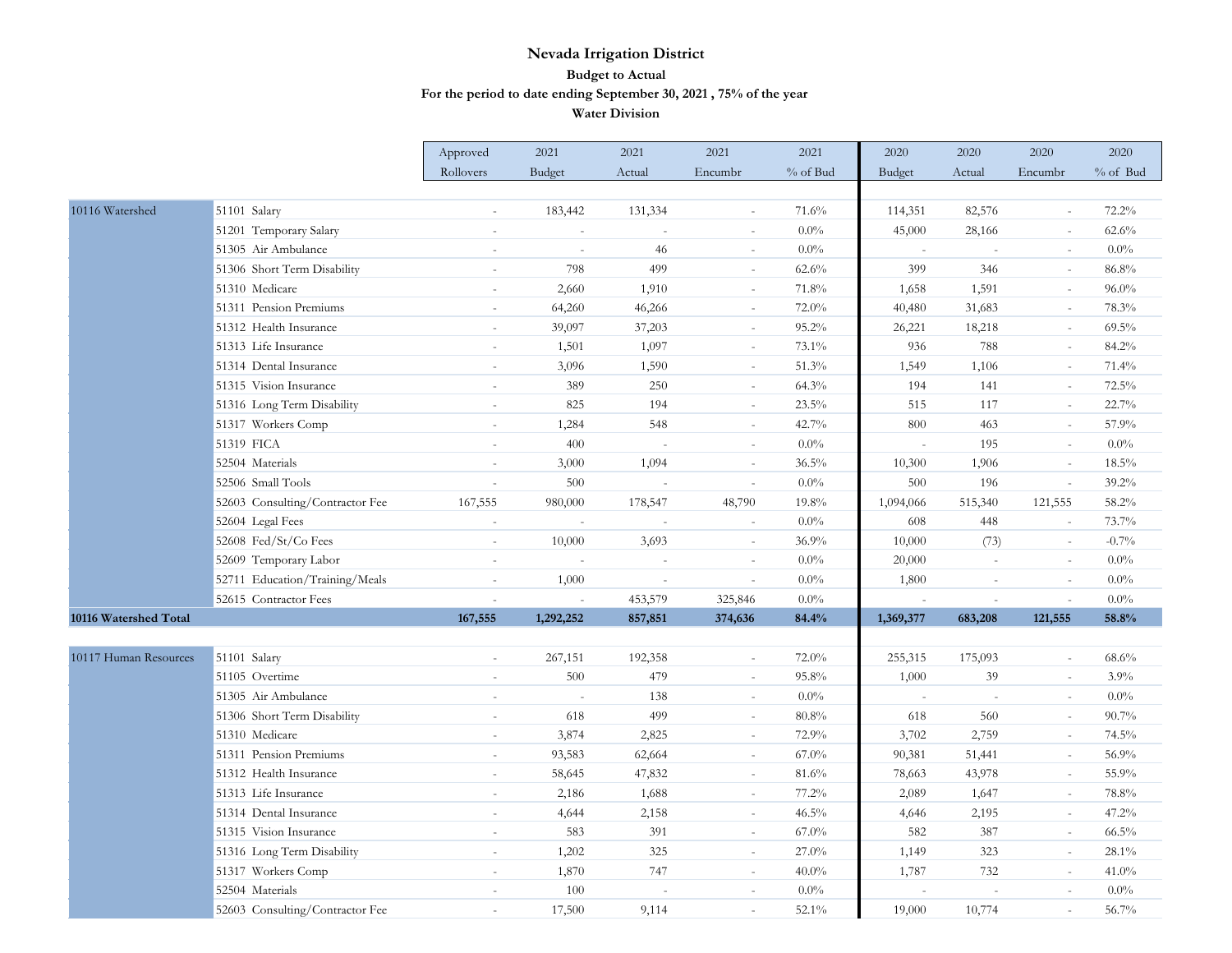|                                         |                                    | Approved                 | 2021      | 2021    | 2021                     | 2021     | 2020      | 2020    | 2020                     | 2020     |
|-----------------------------------------|------------------------------------|--------------------------|-----------|---------|--------------------------|----------|-----------|---------|--------------------------|----------|
|                                         |                                    | Rollovers                | Budget    | Actual  | Encumbr                  | % of Bud | Budget    | Actual  | Encumbr                  | % of Bud |
|                                         |                                    |                          |           |         |                          |          |           |         |                          |          |
| 10117 Human Resources                   | 52604 Legal Fees                   | ÷,                       | $\sim$    | $\sim$  | $\sim$                   | 0.0%     | 102,500   | 28,838  | $\sim$                   | 28.1%    |
|                                         | 52706 Dues, Publctns, Spnsrshp     | L,                       | 810       | 438     | $\sim$                   | 54.1%    | 2,200     | 75      | $\sim$                   | 3.4%     |
|                                         | 52709 Outreach/Advertising/Notices | $\overline{a}$           | 7,000     | 5,423   | $\sim$                   | 77.5%    | 5,000     | 4,303   | $\sim$                   | 86.1%    |
|                                         | 52710 Office Supplies              | ÷                        | 7,000     | 3,495   | $\sim$                   | 49.9%    | 9,000     | 2,045   | $\sim$                   | 22.7%    |
|                                         | 52711 Education/Training/Meals     | $\overline{\phantom{a}}$ | 3,500     | 969     | $\overline{\phantom{a}}$ | 27.7%    | 5,250     | 1,359   | $\overline{\phantom{a}}$ | 25.9%    |
|                                         | 52713 Utilities                    | $\sim$                   | 960       | 465     | $\overline{\phantom{a}}$ | 48.4%    | 960       | 311     | $\overline{\phantom{a}}$ | 32.4%    |
| 10117 Human Resources Total             |                                    |                          | 471,726   | 332,006 | ٠                        | 70.4%    | 583,842   | 326,859 | ÷                        | 56.0%    |
|                                         |                                    |                          |           |         |                          |          |           |         |                          |          |
| 10118 Information Services 51101 Salary |                                    |                          | 300,832   | 219,184 | $\sim$                   | 72.9%    | 303,998   | 221,606 | $\sim$                   | 72.9%    |
|                                         | 51105 Overtime                     | ÷,                       | 15,000    | 7,759   | $\sim$                   | 51.7%    | 30,000    | 22,331  | ÷.                       | 74.4%    |
|                                         | 51305 Air Ambulance                | ÷,                       | $\sim$    | 138     | $\sim$                   | $0.0\%$  | $\sim$    | $\sim$  | $\sim$                   | $0.0\%$  |
|                                         | 51306 Short Term Disability        | $\overline{\phantom{a}}$ | 501       | 397     | $\overline{\phantom{a}}$ | 79.3%    | 501       | 393     | $\overline{\phantom{a}}$ | 78.4%    |
|                                         | 51310 Medicare                     | $\equiv$                 | 4,362     | 3,378   | $\overline{\phantom{a}}$ | 77.4%    | 4,408     | 3,521   | $\overline{\phantom{a}}$ | 79.9%    |
|                                         | 51311 Pension Premiums             | $\overline{a}$           | 105,381   | 77,911  | $\overline{\phantom{a}}$ | 73.9%    | 107,645   | 58,818  | $\overline{\phantom{a}}$ | 54.6%    |
|                                         | 51312 Health Insurance             | $\overline{a}$           | 58,645    | 34,145  | $\sim$                   | 58.2%    | 58,663    | 27,617  | $\sim$                   | 47.1%    |
|                                         | 51313 Life Insurance               |                          | 2,462     | 2,074   | $\sim$                   | 84.2%    | 2,488     | 1,624   | $\sim$                   | 65.3%    |
|                                         | 51314 Dental Insurance             | ÷                        | 4,644     | 2,031   | $\sim$                   | 43.7%    | 4,646     | 1,361   | $\sim$                   | 29.3%    |
|                                         | 51315 Vision Insurance             | $\sim$                   | 583       | 422     | $\sim$                   | 72.4%    | 582       | 359     | $\sim$                   | 61.8%    |
|                                         | 51316 Long Term Disability         | $\sim$                   | 1,354     | 351     | $\sim$                   | 25.9%    | 1,368     | 286     | $\sim$                   | 20.9%    |
|                                         | 51317 Workers Comp                 | $\sim$                   | 2,106     | 956     | $\sim$                   | 45.4%    | 2,128     | 995     | $\sim$                   | 46.8%    |
|                                         | 52501 Chemicals                    | $\sim$                   | 225       | 178     | $\sim$                   | 78.9%    | 350       | 176     | $\sim$                   | 50.2%    |
|                                         | 52503 Equipment Maintenance        | $\sim$                   | 428,105   | 166,936 | 2,401                    | 39.6%    | 431,975   | 44,071  | 6,821                    | 11.8%    |
|                                         | 52506 Small Tools                  |                          | 500       | $\sim$  | $\sim$                   | 0.0%     | 500       | $\sim$  | $\sim$                   | $0.0\%$  |
|                                         | 52603 Consulting/Contractor Fee    | 7,863                    | 215,000   | 167,057 | 47,503                   | 96.3%    | 16,700    | 7,623   | 1,119                    | 52.3%    |
|                                         | 52609 Temporary Labor              | L,                       | 10,000    | 6,627   | $\sim$                   | 66.3%    | 16,500    | 6,300   | 10,475                   | 101.7%   |
|                                         | 52706 Dues, Publctns, Spnsrshp     | L,                       | 360       | 428     | $\sim$                   | 118.9%   | 360       | 260     | $\sim$                   | $72.2\%$ |
|                                         | 52710 Office Supplies              | $\equiv$                 | 95,000    | 13,075  | 270                      | $14.0\%$ | 105,700   | 65,453  | $\overline{\phantom{a}}$ | 61.9%    |
|                                         | 52711 Education/Training/Meals     | $\equiv$                 | 4,500     | $\sim$  | $\sim$                   | $0.0\%$  | 4,500     | $\sim$  | $\overline{\phantom{a}}$ | 0.0%     |
|                                         | 52713 Utilities                    | L.                       | 29,640    | 39,502  | 19,399                   | 198.7%   | 27,950    | 13,560  | $\blacksquare$           | 48.5%    |
|                                         | 52904 Equipment Purchases          |                          | 54,000    | 67,835  | $\sim$                   | 125.6%   | 35,000    | 8,303   | $\sim$                   | 23.7%    |
|                                         | 52615 Contractor Fees              |                          |           | 192     | $\sim$                   | $0.0\%$  |           |         | ÷.                       | 0.0%     |
| 10118 Information Services Total        |                                    | 7,863                    | 1,333,200 | 810,575 | 69,573                   | 65.6%    | 1,155,962 | 484,658 | 18,415                   | 43.5%    |
|                                         |                                    |                          |           |         |                          |          |           |         |                          |          |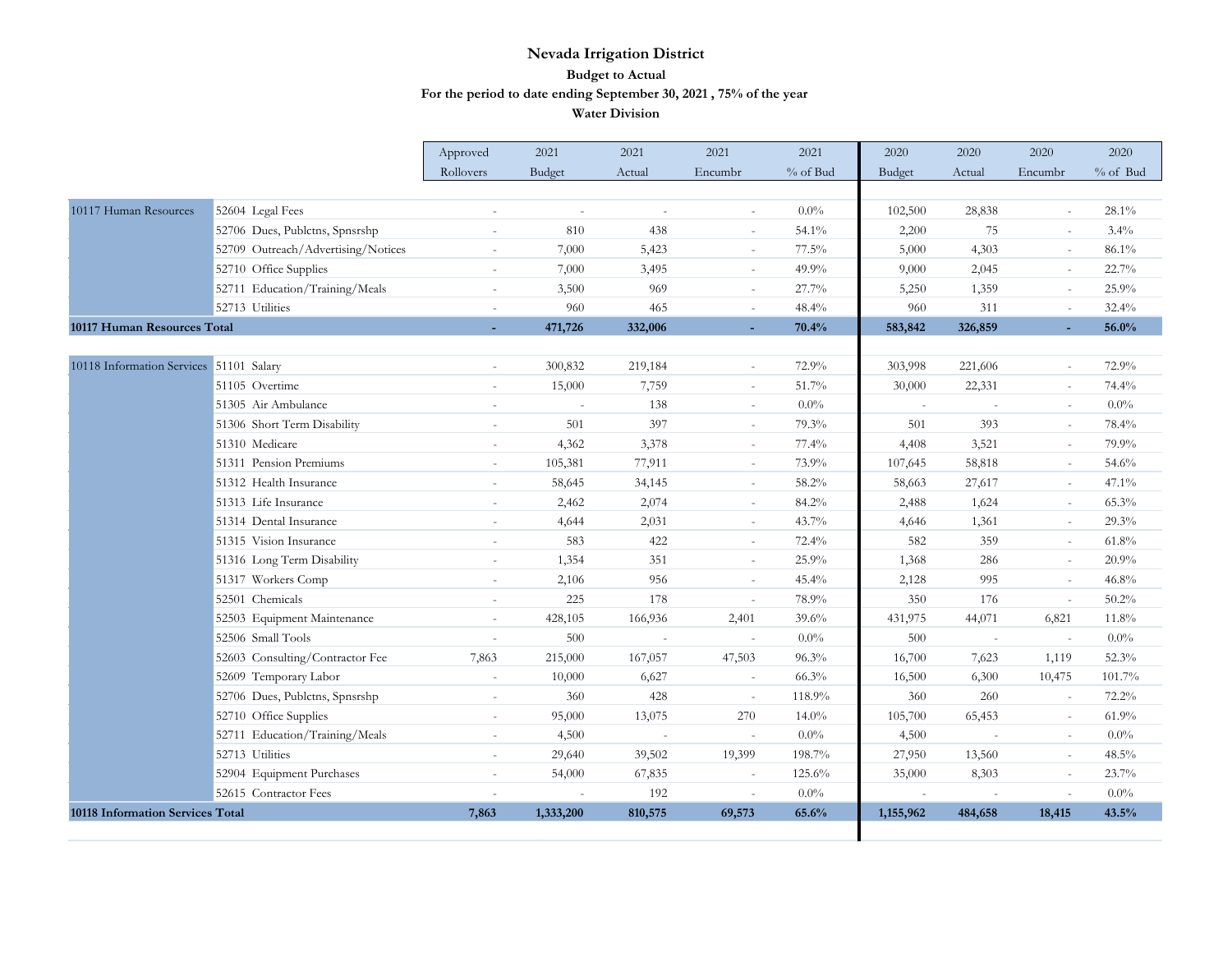|                            |                                    | Approved                 | 2021                     | 2021    | 2021                     | 2021     | 2020           | 2020    | 2020                     | 2020     |
|----------------------------|------------------------------------|--------------------------|--------------------------|---------|--------------------------|----------|----------------|---------|--------------------------|----------|
|                            |                                    | Rollovers                | Budget                   | Actual  | Encumbr                  | % of Bud | Budget         | Actual  | Encumbr                  | % of Bud |
|                            |                                    |                          |                          |         |                          |          |                |         |                          |          |
| 10119 Safety               | 51101 Salary                       | $\sim$                   | 155,690                  | 113,039 | $\sim$                   | 72.6%    | 151,664        | 112,197 | $\sim$                   | 74.0%    |
|                            | 51306 Short Term Disability        | $\sim$                   | 334                      | 556     | $\sim$                   | 166.4%   | 334            | 567     | $\sim$                   | 169.9%   |
|                            | 51310 Medicare                     | $\overline{\phantom{a}}$ | 2,257                    | 1,651   | $\sim$                   | 73.2%    | 2,199          | 1,549   | $\sim$                   | 70.5%    |
|                            | 51311 Pension Premiums             | $\bar{ }$                | 54,551                   | 39,871  | $\sim$                   | 73.1%    | 53,689         | 32,705  | $\overline{\phantom{a}}$ | 60.9%    |
|                            | 51312 Health Insurance             | $\sim$                   | 39,097                   | 35,365  | $\sim$                   | 90.5%    | 52,442         | 29,366  | $\sim$                   | 56.0%    |
|                            | 51313 Life Insurance               | $\sim$                   | 1,274                    | 1,060   | $\sim$                   | 83.2%    | 1,241          | 1,120   | $\sim$                   | 90.3%    |
|                            | 51314 Dental Insurance             | $\sim$                   | 3,096                    | 1,244   | $\sim$                   | 40.2%    | 3,097          | 1,367   | ÷.                       | 44.1%    |
|                            | 51315 Vision Insurance             | $\sim$                   | 389                      | 281     | $\bar{a}$                | 72.3%    | 388            | 297     | $\sim$                   | 76.5%    |
|                            | 51316 Long Term Disability         | $\bar{a}$                | 701                      | 234     | $\bar{a}$                | 33.4%    | 682            | 245     | $\sim$                   | 36.0%    |
|                            | 51317 Workers Comp                 | $\sim$                   | 12,445                   | 5,673   | $\sim$                   | 45.6%    | 12,133         | 5,611   | $\sim$                   | 46.2%    |
|                            | 52505 Safety                       | $\sim$                   | 11,000                   | 4,337   | $\sim$                   | 39.4%    | 16,267         | 5,898   | 357                      | 38.5%    |
|                            | 52603 Consulting/Contractor Fee    | $\sim$                   | 60,000                   | $\sim$  | 16,950                   | 28.3%    | 92,633         | 36,522  | 63,817                   | 108.3%   |
|                            | 52609 Temporary Labor              | ÷.                       | 10,000                   | $\sim$  | $\bar{a}$                | $0.0\%$  |                | $\sim$  | $\sim$                   | $0.0\%$  |
|                            | 52706 Dues, Publctns, Spnsrshp     | $\sim$                   | 12,000                   | 1,163   | $\sim$                   | 9.7%     | 2,000          | 647     | $\sim$                   | 32.4%    |
|                            | 52710 Office Supplies              | 43,900                   | $\overline{\phantom{a}}$ | 13,749  | $\bar{a}$                | 31.3%    | 250,000        | 129,661 | 16,173                   | 58.3%    |
|                            | 52711 Education/Training/Meals     | $\sim$                   | 2,800                    | 15,583  | $\overline{\phantom{a}}$ | 556.5%   | 8,803          | 7,421   | $\sim$                   | 84.3%    |
|                            | 52713 Utilities                    | $\bar{a}$                | 2,300                    | 1,908   | $\overline{\phantom{a}}$ | 82.9%    | 2,300          | 1,523   | $\sim$                   | 66.2%    |
|                            | 52902 Vehicle Purchases            | $\sim$                   |                          |         | $\bar{ }$                | $0.0\%$  |                | 37,462  | $\bar{a}$                | $0.0\%$  |
| 10119 Safety Total         |                                    | 43,900                   | 367,934                  | 235,714 | 16,950                   | 61.4%    | 649,872        | 404,158 | 80,347                   | 74.6%    |
|                            |                                    |                          |                          |         |                          |          |                |         |                          |          |
| 10120 Communications       | 51101 Salary                       |                          | 69,200                   | 48,172  |                          | 69.6%    |                |         |                          | $0.0\%$  |
|                            | 51201 Temporary Salary             | $\sim$                   | 40,000                   | 28,958  | $\bar{a}$                | 72.4%    |                | ÷.      | $\sim$                   | $0.0\%$  |
|                            | 51306 Short Term Disability        | ÷.                       | 167                      | 316     | $\sim$                   | 189.1%   | $\sim$         | ÷.      | $\sim$                   | $0.0\%$  |
|                            | 51310 Medicare                     | $\sim$                   | 1,003                    | 1,122   | $\sim$                   | 111.9%   | $\sim$         | ÷.      | $\sim$                   | $0.0\%$  |
|                            | 51311 Pension Premiums             | $\sim$                   | 24,241                   | 27,178  | $\sim$                   | 112.1%   | $\sim$         | $\sim$  | $\sim$                   | $0.0\%$  |
|                            | 51312 Health Insurance             | ÷.                       | 19,548                   | 13,973  | $\sim$                   | 71.5%    | $\overline{a}$ | $\sim$  | $\sim$                   | $0.0\%$  |
|                            | 51313 Life Insurance               | $\sim$                   | 566                      | 475     | $\sim$                   | 83.9%    | $\sim$         | $\sim$  | $\sim$                   | $0.0\%$  |
|                            | 51314 Dental Insurance             | $\sim$                   | 1,548                    | 303     | $\sim$                   | 19.6%    | $\sim$         | $\sim$  | $\sim$                   | $0.0\%$  |
|                            | 51315 Vision Insurance             | $\sim$                   | 194                      | 141     | $\omega$                 | 72.5%    | $\sim$         | $\sim$  | $\blacksquare$           | 0.0%     |
|                            | 51316 Long Term Disability         | $\sim$                   | 311                      | 117     | $\omega$                 | 37.6%    | $\sim$         | $\sim$  | $\sim$                   | 0.0%     |
|                            | 51317 Workers Comp                 | $\sim$                   | 484                      | 323     | $\bar{a}$                | 66.7%    |                | ÷.      | $\sim$                   | 0.0%     |
|                            | 52603 Consulting/Contractor Fee    | 22,439                   | 55,000                   | 3,050   | 19,889                   | 29.6%    |                | ÷.      | $\sim$                   | $0.0\%$  |
|                            | 52706 Dues, Publctns, Spnsrshp     |                          |                          | 7,760   |                          | $0.0\%$  |                | $\sim$  | $\sim$                   | $0.0\%$  |
|                            | 52709 Outreach/Advertising/Notices |                          | 65,000                   | 11,925  | ÷,                       | 18.3%    |                |         | $\bar{a}$                | $0.0\%$  |
| 10120 Communications Total |                                    | 22,439                   | 277,262                  | 143,812 | 19,889                   | 54.6%    |                |         |                          | $0.0\%$  |

 $\overline{\phantom{a}}$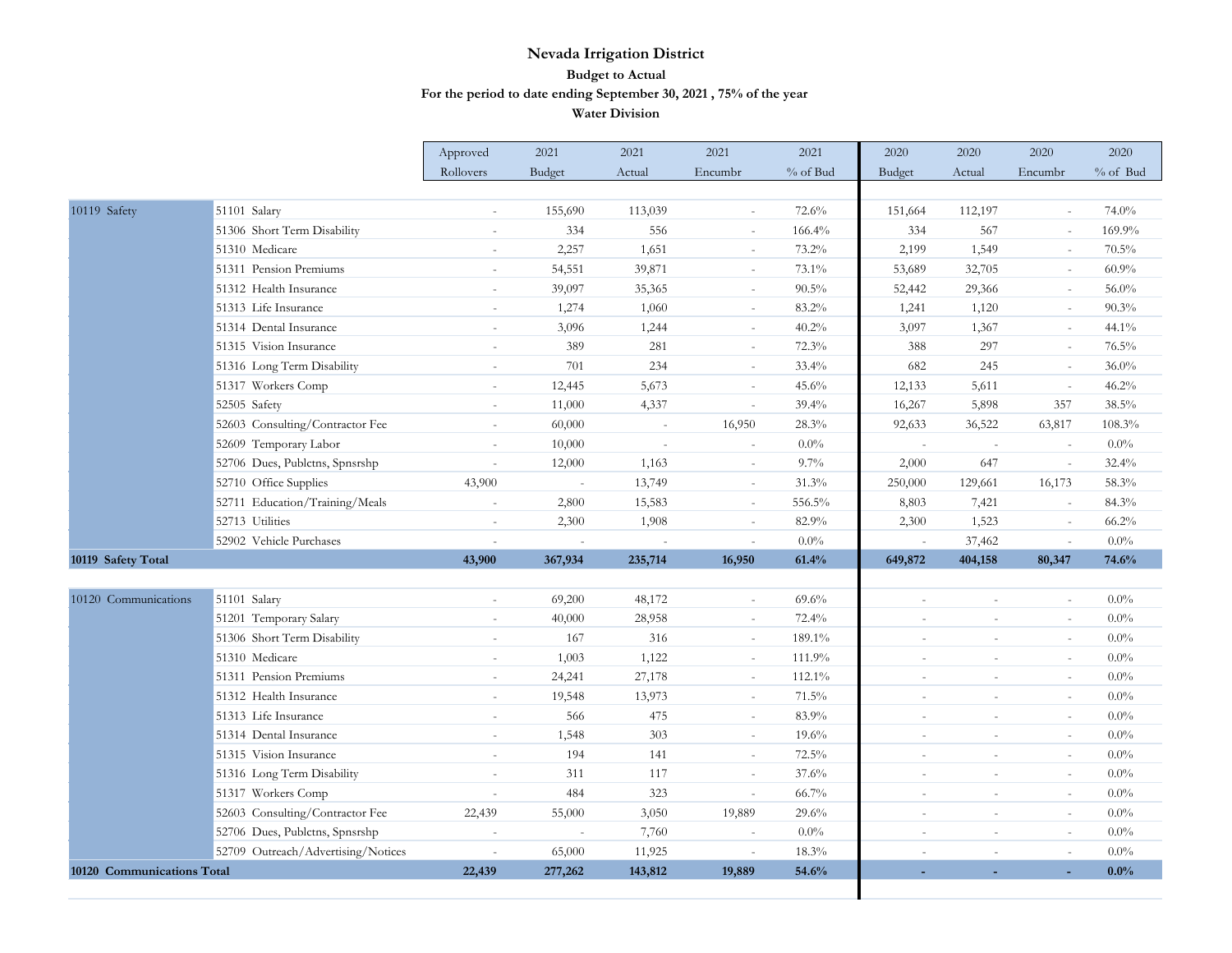|                        |                                | Approved                 | 2021          | 2021                     | 2021                     | 2021     | 2020           | 2020           | 2020                     | 2020     |
|------------------------|--------------------------------|--------------------------|---------------|--------------------------|--------------------------|----------|----------------|----------------|--------------------------|----------|
|                        |                                | Rollovers                | <b>Budget</b> | Actual                   | Encumbr                  | % of Bud | <b>Budget</b>  | Actual         | Encumbr                  | % of Bud |
|                        |                                |                          |               |                          |                          |          |                |                |                          |          |
| 10131 Cashiering       | 51101 Salary                   | $\bar{a}$                | 108,053       | 78,820                   | $\sim$                   | 72.9%    | 104,335        | 76,104         | $\sim$                   | 72.9%    |
|                        | 51105 Overtime                 | $\bar{a}$                | 500           | 51                       | $\sim$                   | 10.3%    | 500            | 20             | $\sim$                   | 4.0%     |
|                        | 51306 Short Term Disability    | $\bar{a}$                | 422           | 330                      | $\sim$                   | 78.1%    | 422            | 321            | $\sim$                   | 76.0%    |
|                        | 51310 Medicare                 |                          | 1,567         | 1,148                    | $\overline{\phantom{a}}$ | 73.3%    | 1,513          | 1,087          | $\overline{\phantom{a}}$ | 71.8%    |
|                        | 51311 Pension Premiums         | $\sim$                   | 37,873        | 27,755                   | $\sim$                   | 73.3%    | 36,935         | 22,323         | $\sim$                   | 60.4%    |
|                        | 51312 Health Insurance         | $\overline{\phantom{a}}$ | 39,097        | 36,307                   | $\sim$                   | 92.9%    | 52,521         | 34,967         | $\sim$                   | 66.6%    |
|                        | 51313 Life Insurance           | $\sim$                   | 885           | 739                      | $\sim$                   | 83.5%    | 854            | 714            | $\sim$                   | 83.6%    |
|                        | 51314 Dental Insurance         | $\overline{\phantom{a}}$ | 3,096         | 1,728                    | $\overline{\phantom{a}}$ | 55.8%    | 3,097          | 1,728          | $\bar{ }$                | 55.8%    |
|                        | 51315 Vision Insurance         | $\bar{a}$                | 389           | 281                      | $\sim$                   | 72.3%    | 388            | 281            | $\sim$                   | 72.5%    |
|                        | 51316 Long Term Disability     | $\overline{a}$           | 486           | 210                      | $\sim$                   | 43.2%    | 470            | 203            | $\sim$                   | $43.2\%$ |
|                        | 51317 Workers Comp             | $\sim$                   | 817           | 330                      | $\sim$                   | 40.4%    | 730            | 318            | $\sim$                   | 43.6%    |
|                        | 52503 Equipment Maintenance    | $\bar{ }$                | 7,000         | 6,628                    | $\overline{\phantom{a}}$ | 94.7%    | 7,000          | 3,824          | $\bar{ }$                | 54.6%    |
|                        | 52710 Office Supplies          | $\sim$                   | $\sim$        | 1,295                    | $\sim$                   | $0.0\%$  | 5,000          | 2,550          | $\sim$                   | 51.0%    |
|                        | 52711 Education/Training/Meals | $\overline{\phantom{a}}$ | $\sim$        | $\sim$                   | $\sim$                   | $0.0\%$  | 450            | $\overline{a}$ | $\sim$                   | $0.0\%$  |
|                        | 52713 Utilities                | $\sim$                   | $\sim$        | $\sim$                   | $\sim$                   | $0.0\%$  | 150            | 180            | $\sim$                   | 120.1%   |
| 10131 Cashiering Total |                                |                          | 200,185       | 155,623                  | ä,                       | 77.7%    | 214,365        | 144,619        |                          | 67.5%    |
|                        |                                |                          |               |                          |                          |          |                |                |                          |          |
| 10133 Customer Service | 51101 Salary                   |                          | 577,555       | 422,604                  | $\sim$                   | 73.2%    | 669,060        | 482,660        | $\sim$                   | 72.1%    |
|                        | 51105 Overtime                 | $\sim$                   | 6,000         | 634                      | $\sim$                   | 10.6%    | 3,000          | 2,630          | $\sim$                   | 87.7%    |
|                        | 51106 Double Time              | $\bar{ }$                | 2,000         | $\overline{\phantom{a}}$ | $\equiv$                 | 0.0%     | 1,000          | 96             | $\bar{ }$                | 9.6%     |
|                        | 51144 Standby                  | $\bar{a}$                | 5,000         | 129                      | $\sim$                   | 2.6%     | 3,000          | 859            | $\sim$                   | 28.6%    |
|                        | 51305 Air Ambulance            | $\overline{\phantom{a}}$ | $\sim$        | 433                      | $\sim$                   | $0.0\%$  | $\overline{a}$ |                | $\sim$                   | $0.0\%$  |
|                        | 51306 Short Term Disability    | $\omega$                 | 882           | 983                      | $\sim$                   | 111.5%   | 1,043          | 1,282          | $\sim$                   | 122.9%   |
|                        | 51310 Medicare                 | $\blacksquare$           | 8,375         | 6,124                    | $\sim$                   | 73.1%    | 9,701          | 7,057          | $\bar{ }$                | 72.7%    |
|                        | 51311 Pension Premiums         | $\sim$                   | 202,436       | 148,329                  | $\sim$                   | 73.3%    | 236,847        | 140,603        | $\sim$                   | 59.4%    |
|                        | 51312 Health Insurance         |                          | 166,816       | 130,234                  | $\sim$                   | 78.1%    | 262,606        | 150,611        | $\sim$                   | 57.4%    |
|                        | 51313 Life Insurance           | $\sim$                   | 4,727         | 3,890                    | $\sim$                   | 82.3%    | 5,476          | 4,473          | $\sim$                   | 81.7%    |
|                        | 51314 Dental Insurance         | $\overline{\phantom{a}}$ | 13,932        | 7,420                    | $\equiv$                 | 53.3%    | 15,485         | 9,696          | $\bar{ }$                | 62.6%    |
|                        | 51315 Vision Insurance         | $\sim$                   | 1,750         | 1,250                    | $\sim$                   | 71.5%    | 1,941          | 1,390          | $\sim$                   | 71.6%    |
|                        | 51316 Long Term Disability     | $\overline{\phantom{a}}$ | 2,599         | 985                      | $\sim$                   | 37.9%    | 3,011          | 1,085          | $\sim$                   | 36.0%    |
|                        | 51317 Workers Comp             | $\omega$                 | 4,600         | 1,869                    | $\sim$                   | 40.6%    | 4,922          | 2,131          | $\sim$                   | 43.3%    |
|                        | 51318 Unemployment Insurance   | $\sim$                   | $\sim$        | $\sim$                   | $\equiv$                 | $0.0\%$  | $\sim$         | 8,550          | $\bar{ }$                | $0.0\%$  |
|                        | 52501 Chemicals                | $\sim$                   | 10,000        | 4,769                    | $\omega$                 | 47.7%    | 10,000         | 4,719          | $\sim$                   | 47.2%    |
|                        | 52503 Equipment Maintenance    |                          | 10,000        |                          | $\sim$                   | $0.0\%$  | 10,000         | 1,268          | $\sim$                   | 12.7%    |
|                        | 52504 Materials                | $\sim$                   | 43,800        | 13,346                   | $\sim$                   | 30.5%    | 55,400         | 5,687          | $\sim$                   | 10.3%    |
|                        | 52505 Safety                   | $\overline{\phantom{a}}$ | 1,000         | $\bar{ }$                | $\equiv$                 | $0.0\%$  | 1,000          | $\sim$         | $\overline{\phantom{a}}$ | 0.0%     |
|                        | 52506 Small Tools              |                          | 2,000         |                          |                          | $0.0\%$  | 2,000          |                |                          | 0.0%     |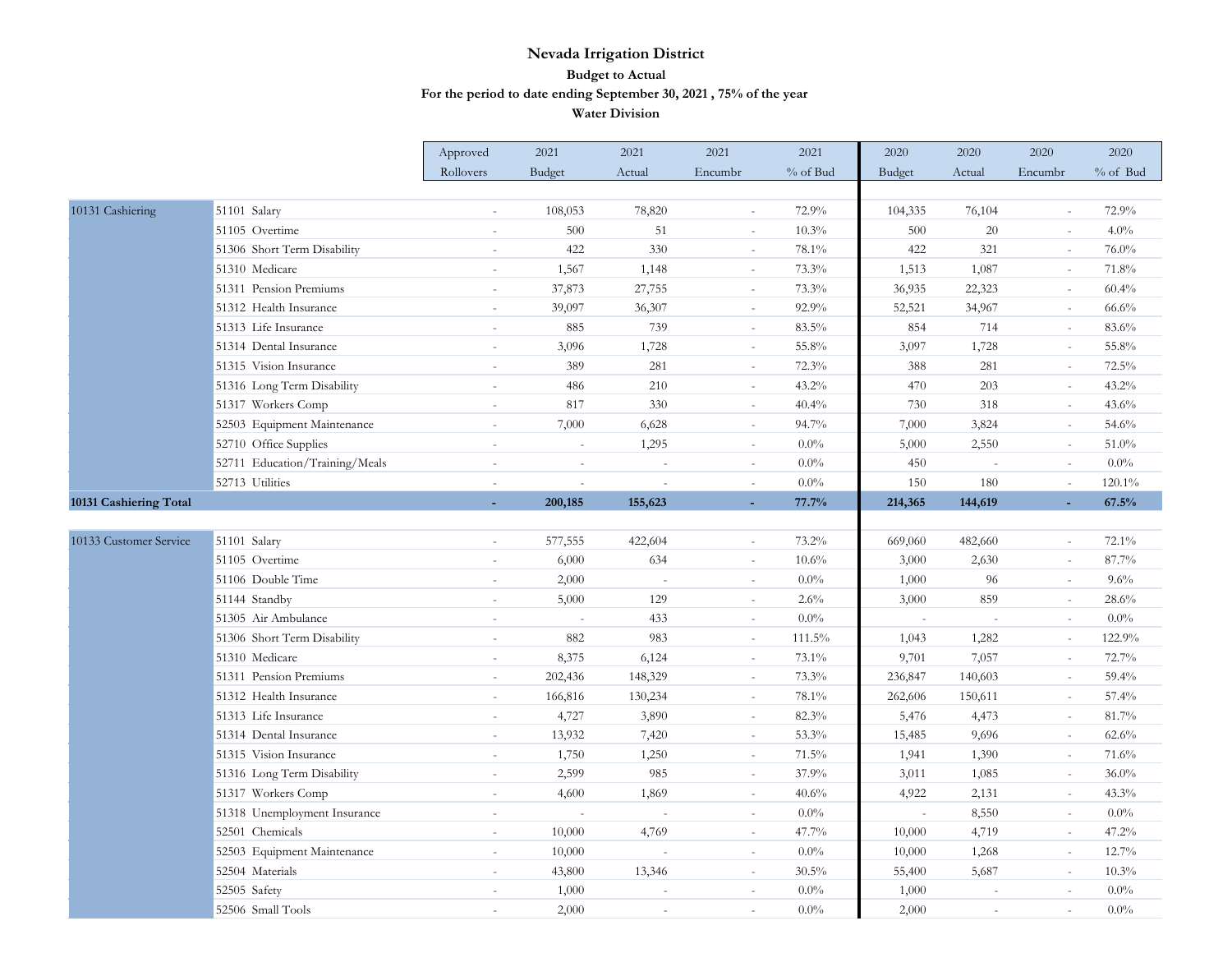|                              |                                 | Approved                 | 2021      | 2021                     | 2021                     | 2021     | 2020           | 2020      | 2020                     | 2020     |
|------------------------------|---------------------------------|--------------------------|-----------|--------------------------|--------------------------|----------|----------------|-----------|--------------------------|----------|
|                              |                                 | Rollovers                | Budget    | Actual                   | Encumbr                  | % of Bud | <b>Budget</b>  | Actual    | Encumbr                  | % of Bud |
|                              |                                 |                          |           |                          |                          |          |                |           |                          |          |
| 10133 Customer Service       | 52603 Consulting/Contractor Fee |                          | 29,000    | 2,588                    | $\sim$                   | 8.9%     | 142,500        | 52,666    | $\sim$                   | 37.0%    |
|                              | 52604 Legal Fees                | $\sim$                   | $\sim$    | $\sim$                   | $\sim$                   | $0.0\%$  | $\overline{a}$ | 624       | $\sim$                   | $0.0\%$  |
|                              | 52608 Fed/St/Co Fees            | $\sim$                   | 10,000    | $\overline{\phantom{a}}$ | $\overline{\phantom{a}}$ | $0.0\%$  | 10,000         | $\sim$    | $\blacksquare$           | $0.0\%$  |
|                              | 52710 Office Supplies           | $\sim$                   | 282,500   | 105,308                  |                          | 37.3%    | 232,500        | 116,136   | $\sim$                   | $50.0\%$ |
|                              | 52711 Education/Training/Meals  | $\overline{a}$           | 2,400     | 693                      | $\overline{\phantom{a}}$ | 28.9%    | 2,400          | 601       | $\omega$                 | 25.0%    |
|                              | 52713 Utilities                 | $\sim$                   | 500       | 408                      | $\sim$                   | 81.6%    | 500            | 170       | $\sim$                   | 34.0%    |
|                              | 52804 Bank Fees                 | $\overline{\phantom{a}}$ | 8,000     | 1,759                    | $\overline{\phantom{a}}$ | 22.0%    | 18,000         | 2,769     | $\omega$                 | 15.4%    |
|                              | 52902 Vehicle Purchases         |                          | $\sim$    |                          | $\sim$                   | $0.0\%$  | 41,900         | 33,656    | 30,845                   | 153.9%   |
|                              | 52904 Equipment Purchases       | $\sim$                   | 5,000     | $\sim$                   | $\sim$                   | $0.0\%$  | 5,000          | $\omega$  | $\sim$                   | 0.0%     |
|                              | 52615 Contractor Fees           | $\sim$                   | 123,000   | 75,747                   | $\sim$                   | 61.6%    | $\sim$         | $\sim$    | $\sim$                   | $0.0\%$  |
| 10133 Customer Service Total |                                 |                          | 1,523,872 | 929,502                  |                          | 61.0%    | 1,748,292      | 1,031,420 | 30,845                   | 60.8%    |
|                              |                                 |                          |           |                          |                          |          |                |           |                          |          |
| 10135 Accounting             | 51101 Salary                    | $\sim$                   | 626,246   | 453,717                  | $\sim$                   | 72.5%    | 628,426        | 425,887   | $\sim$                   | 67.8%    |
|                              | 51105 Overtime                  | $\sim$                   | 13,000    | 8,406                    | $\overline{\phantom{a}}$ | 64.7%    | 13,000         | 9,616     | $\sim$                   | 74.0%    |
|                              | 51305 Air Ambulance             | $\sim$                   | $\sim$    | 321                      | $\sim$                   | $0.0\%$  | $\overline{a}$ | $\sim$    | $\sim$                   | 0.0%     |
|                              | 51306 Short Term Disability     | $\bar{a}$                | 1,302     | 1,133                    | $\sim$                   | 87.0%    | 1,302          | 1,048     | $\omega$                 | 80.5%    |
|                              | 51310 Medicare                  | $\sim$                   | 9,080     | 6,942                    | $\sim$                   | 76.5%    | 9,112          | 6,287     | $\sim$                   | $69.0\%$ |
|                              | 51311 Pension Premiums          |                          | 219,409   | 161,313                  | $\overline{\phantom{a}}$ | 73.5%    | 222,463        | 125,005   | $\overline{\phantom{a}}$ | 56.2%    |
|                              | 51312 Health Insurance          |                          | 118,598   | 101,951                  | $\sim$                   | $86.0\%$ | 137,747        | 76,681    | $\sim$                   | 55.7%    |
|                              | 51313 Life Insurance            | $\sim$                   | 5,126     | 3,976                    | $\sim$                   | 77.6%    | 5,143          | 3,608     | $\omega$                 | 70.1%    |
|                              | 51314 Dental Insurance          | $\sim$                   | 10,836    | 5,115                    | $\sim$                   | 47.2%    | 10,840         | 4,356     | $\sim$                   | 40.2%    |
|                              | 51315 Vision Insurance          | $\sim$                   | 1,361     | 985                      | $\sim$                   | 72.4%    | 1,358          | 910       | $\sim$                   | $67.0\%$ |
|                              | 51316 Long Term Disability      |                          | 2,819     | 799                      | $\sim$                   | 28.3%    | 3,828          | 707       | $\sim$                   | 18.5%    |
|                              | 51317 Workers Comp              | $\sim$                   | 4,478     | 1,922                    | $\overline{\phantom{a}}$ | 42.9%    | 5,399          | 1,811     | $\sim$                   | 33.5%    |
|                              | 52503 Equipment Maintenance     | $\bar{a}$                | 3,000     | 953                      | $\sim$                   | 31.8%    | 3,000          | $\sim$    | $\overline{\phantom{a}}$ | $0.0\%$  |
|                              | 52603 Consulting/Contractor Fee | 96,447                   | 51,600    | 54,708                   | 96,447                   | 102.1%   | 190,183        | 63,633    | 96,447                   | 84.2%    |
|                              | 52604 Legal Fees                | $\sim$                   | $\sim$    | 352                      | $\sim$                   | $0.0\%$  | 800            | 384       | $\sim$                   | 48.0%    |
|                              | 52609 Temporary Labor           | 69,693                   | $\sim$    | 37,706                   | 31,905                   | 99.9%    | $\omega$       | $\sim$    | $\sim$                   | $0.0\%$  |
|                              | 52706 Dues, Publctns, Spnsrshp  | $\sim$                   | 1,180     | 540                      | $\sim$                   | 45.8%    | 1,180          | 930       | $\omega$                 | 78.8%    |
|                              | 52711 Education/Training/Meals  | ÷,                       | 4,450     | 2,857                    | $\overline{a}$           | 64.2%    | 4,450          | 1,385     | $\sim$                   | 31.1%    |
|                              | 52804 Bank Fees                 | $\sim$                   | 10,000    | 23,318                   | $\sim$                   | 233.2%   | 67,500         | 48,862    | $\sim$                   | 72.4%    |
| 10135 Accounting Total       |                                 | 166,140                  | 1,082,485 | 867,036                  | 128,351                  | 79.7%    | 1,305,731      | 771,109   | 96,447                   | 66.4%    |
|                              |                                 |                          |           |                          |                          |          |                |           |                          |          |
| 10151 Engineering            | 51101 Salary                    | $\bar{a}$                | 1,887,137 | 1,220,050                | $\sim$                   | 64.7%    | 1,843,914      | 1,347,885 | $\sim$                   | 73.1%    |
|                              | 51105 Overtime                  | $\sim$                   | 20,000    | 14,117                   | $\sim$                   | 70.6%    | 25,000         | 10,477    | $\sim$                   | 41.9%    |
|                              | 51201 Temporary Salary          | $\bar{a}$                | $\sim$    | 3,899                    | $\sim$                   | $0.0\%$  | 46,000         | 22,713    | $\bar{a}$                | 49.4%    |
|                              | 51305 Air Ambulance             |                          |           | 826                      | $\sim$                   | $0.0\%$  |                |           |                          | $0.0\%$  |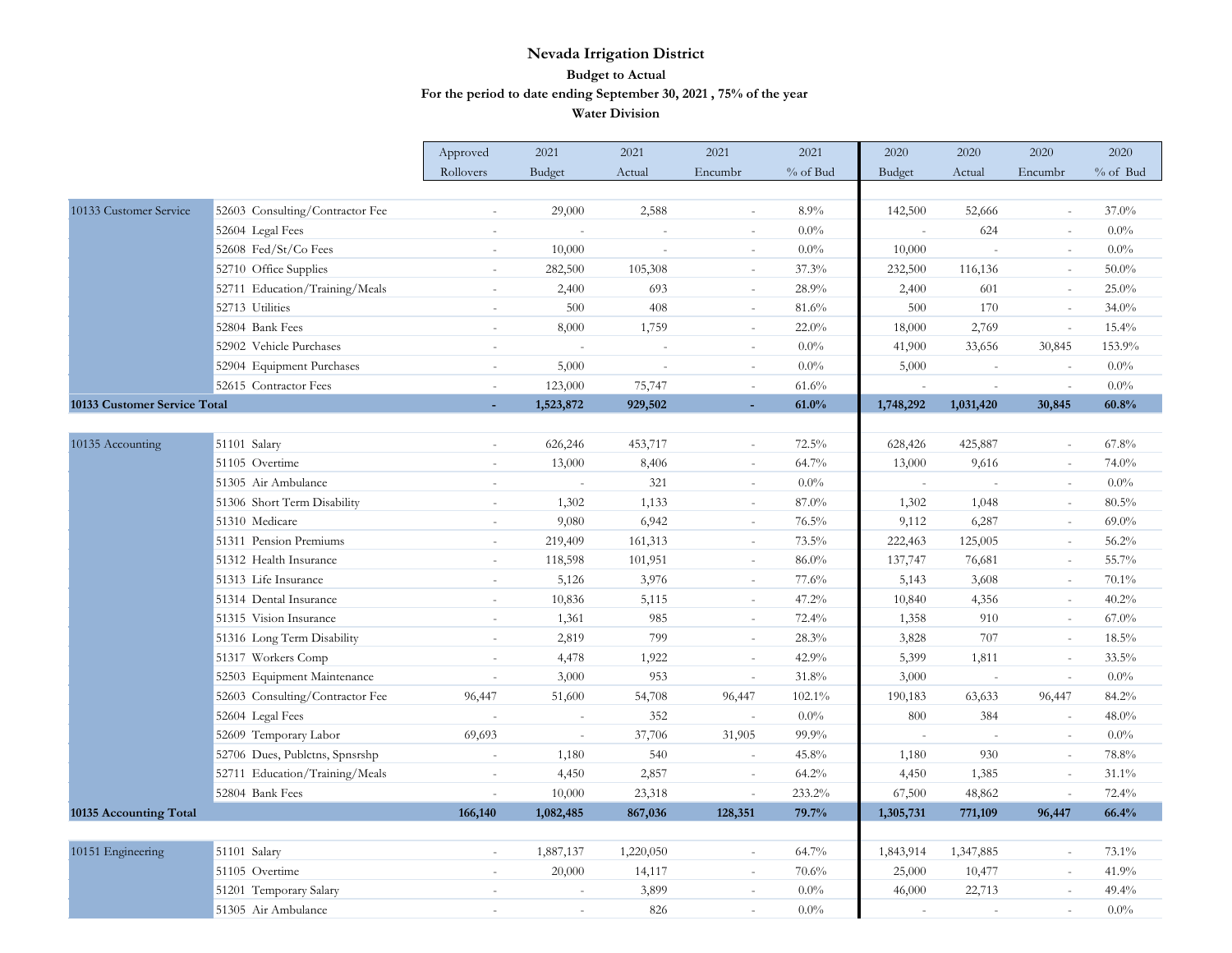|                         |                                 | Approved                 | 2021                     | 2021                     | 2021          | 2021     | 2020                     | 2020                     | 2020                     | 2020     |
|-------------------------|---------------------------------|--------------------------|--------------------------|--------------------------|---------------|----------|--------------------------|--------------------------|--------------------------|----------|
|                         |                                 | Rollovers                | Budget                   | Actual                   | Encumbr       | % of Bud | Budget                   | Actual                   | Encumbr                  | % of Bud |
|                         |                                 |                          |                          |                          |               |          |                          |                          |                          |          |
| 10151 Engineering       | 51306 Short Term Disability     |                          | 1,961                    | 1,684                    |               | 85.9%    | 1,800                    | 1,447                    | $\sim$                   | 80.4%    |
|                         | 51310 Medicare                  | $\sim$                   | 27,363                   | 16,991                   | $\sim$        | $62.1\%$ | 26,737                   | 19,123                   | $\sim$                   | 71.5%    |
|                         | 51311 Pension Premiums          | $\sim$                   | 661,435                  | 431,183                  | $\sim$        | 65.2%    | 652,746                  | 390,442                  | $\sim$                   | 59.8%    |
|                         | 51312 Health Insurance          | $\sim$                   | 343,406                  | 259,155                  | $\sim$        | 75.5%    | 472,691                  | 251,803                  | $\sim$                   | 53.3%    |
|                         | 51313 Life Insurance            |                          | 15,445                   | 10,905                   |               | 70.6%    | 15,091                   | 11,560                   | $\sim$                   | 76.6%    |
|                         | 51314 Dental Insurance          | $\sim$                   | 29,412                   | 14,362                   | $\sim$        | 48.8%    | 27,874                   | 14,639                   | $\sim$                   | 52.5%    |
|                         | 51315 Vision Insurance          | $\sim$                   | 3,694                    | 2,298                    | $\sim$        | $62.2\%$ | 3,493                    | 2,516                    | $\sim$                   | 72.0%    |
|                         | 51316 Long Term Disability      |                          | 8,492                    | 1,909                    | $\sim$        | 22.5%    | 8,298                    | 2,058                    | $\sim$                   | 24.8%    |
|                         | 51317 Workers Comp              |                          | 83,859                   | 31,418                   | $\sim$        | $37.5\%$ | 87,316                   | 39,434                   | $\sim$                   | 45.2%    |
|                         | 51318 Unemployment Insurance    | $\sim$                   | $\sim$                   | 558                      | $\sim$        | 0.0%     | $\overline{a}$           | 875                      | $\sim$                   | $0.0\%$  |
|                         | 51319 FICA                      |                          | 3,000                    | 242                      | $\sim$        | 8.1%     | $\sim$                   | 1,408                    | $\overline{\phantom{a}}$ | $0.0\%$  |
|                         | 52501 Chemicals                 |                          | 10,000                   | 4,769                    |               | 47.7%    | 15,000                   | 4,719                    | $\sim$                   | 31.5%    |
|                         | 52503 Equipment Maintenance     |                          | 30,000                   | 22,331                   | 650           | 76.6%    | 40,000                   | 22,308                   | 1,125                    | 58.6%    |
|                         | 52504 Materials                 | $\sim$                   | 40,000                   | (3,403)                  | 11,427        | $20.1\%$ | 134,348                  | 8,080                    | 34,348                   | 31.6%    |
|                         | 52505 Safety                    | $\sim$                   | 1,500                    | 459                      | $\sim$        | 30.6%    | 5,000                    | (1,887)                  | $\overline{\phantom{a}}$ | $-37.7%$ |
|                         | 52506 Small Tools               | $\sim$                   | 1,000                    | 788                      | $\sim$        | 78.8%    | 2,000                    | 1,640                    | $\sim$                   | 82.0%    |
|                         | 52603 Consulting/Contractor Fee | 47,505                   | 130,000                  | 5,447                    | 47,546        | 29.9%    | 585,302                  | 125,745                  | 446,525                  | 97.8%    |
|                         | 52604 Legal Fees                | $\sim$                   | $\sim$                   | 10,302                   | $\sim$        | $0.0\%$  | $\overline{a}$           | 8,640                    | $\omega$                 | $0.0\%$  |
|                         | 52608 Fed/St/Co Fees            |                          | $\overline{\phantom{a}}$ | 2,800                    | $\equiv$      | $0.0\%$  | $\overline{\phantom{a}}$ | 44                       | $\sim$                   | $0.0\%$  |
|                         | 52609 Temporary Labor           |                          | ÷,                       |                          |               | 0.0%     | 54,000                   |                          | $\sim$                   | $0.0\%$  |
|                         | 52706 Dues, Publctns, Spnsrshp  | $\sim$                   | 7,750                    | 4,991                    | 1,883         | 88.7%    | 15,000                   | 5,335                    | 2,042                    | 49.2%    |
|                         | 52710 Office Supplies           | $\sim$                   | 9,000                    | 5,697                    | $\omega$      | 63.3%    | 15,000                   | 5,905                    | $\omega$                 | 39.4%    |
|                         | 52711 Education/Training/Meals  | $\sim$                   | 3,000                    | 2,581                    | $\sim$        | 86.0%    | 15,000                   | 852                      | $\omega$                 | 5.7%     |
|                         | 52713 Utilities                 |                          | 3,500                    | 1,423                    |               | 40.7%    | 700                      | 1,325                    | $\sim$                   | 189.2%   |
|                         | 52901 Land/Easement Purchases   |                          | 30,000                   | 46,660                   | 2,750         | 164.7%   | 30,000                   | 25,639                   | $\sim$                   | 85.5%    |
|                         | 52902 Vehicle Purchases         | $\overline{\phantom{a}}$ | $\omega$                 | $\sim$                   | $\sim$        | $0.0\%$  | 30,000                   | $\sim$                   | $\sim$                   | $0.0\%$  |
|                         | 52904 Equipment Purchases       |                          | $\sim$                   | $\overline{\phantom{a}}$ | $\equiv$      | $0.0\%$  | 10,000                   | $\overline{\phantom{a}}$ | $\bar{\phantom{a}}$      | 0.0%     |
|                         | 52615 Contractor Fees           |                          | L.                       | 2,880                    |               | $0.0\%$  |                          |                          |                          | $0.0\%$  |
| 10151 Engineering Total |                                 | 47,505                   | 3,350,954                | 2,117,321                | 64,257        | 64.2%    | 4,162,310                | 2,324,727                | 484,040                  | 67.5%    |
|                         |                                 |                          |                          |                          |               |          |                          |                          |                          |          |
| 10171 Water Operations  | 51101 Salary                    | $\sim$                   | 3,519,547                | 2,533,175                | $\sim$        | 72.0%    | 3,535,965                | 2,533,047                | $\omega$                 | 71.6%    |
|                         | 51105 Overtime                  |                          | 50,000                   | 33,217                   | $\mathcal{L}$ | 66.4%    | 50,000                   | 41,015                   | $\mathcal{L}$            | 82.0%    |
|                         | 51106 Double Time               | $\sim$                   | 60,000                   | 46,060                   | $\sim$        | 76.8%    | 60,000                   | 48,531                   | $\sim$                   | 80.9%    |
|                         | 51144 Standby                   | $\sim$                   | 165,000                  | 122,803                  | $\sim$        | 74.4%    | 140,000                  | 121,970                  | $\omega$                 | 87.1%    |
|                         | 51201 Temporary Salary          |                          | 66,560                   | 26,664                   | $\sim$        | $40.1\%$ | 33,280                   | 31,360                   | $\sim$                   | 94.2%    |
|                         | 51305 Air Ambulance             |                          |                          | 1,927                    |               | $0.0\%$  |                          |                          |                          | $0.0\%$  |
|                         | 51306 Short Term Disability     |                          | 6,923                    | 6,187                    |               | 89.4%    | 6,923                    | 5,554                    | $\sim$                   | 80.2%    |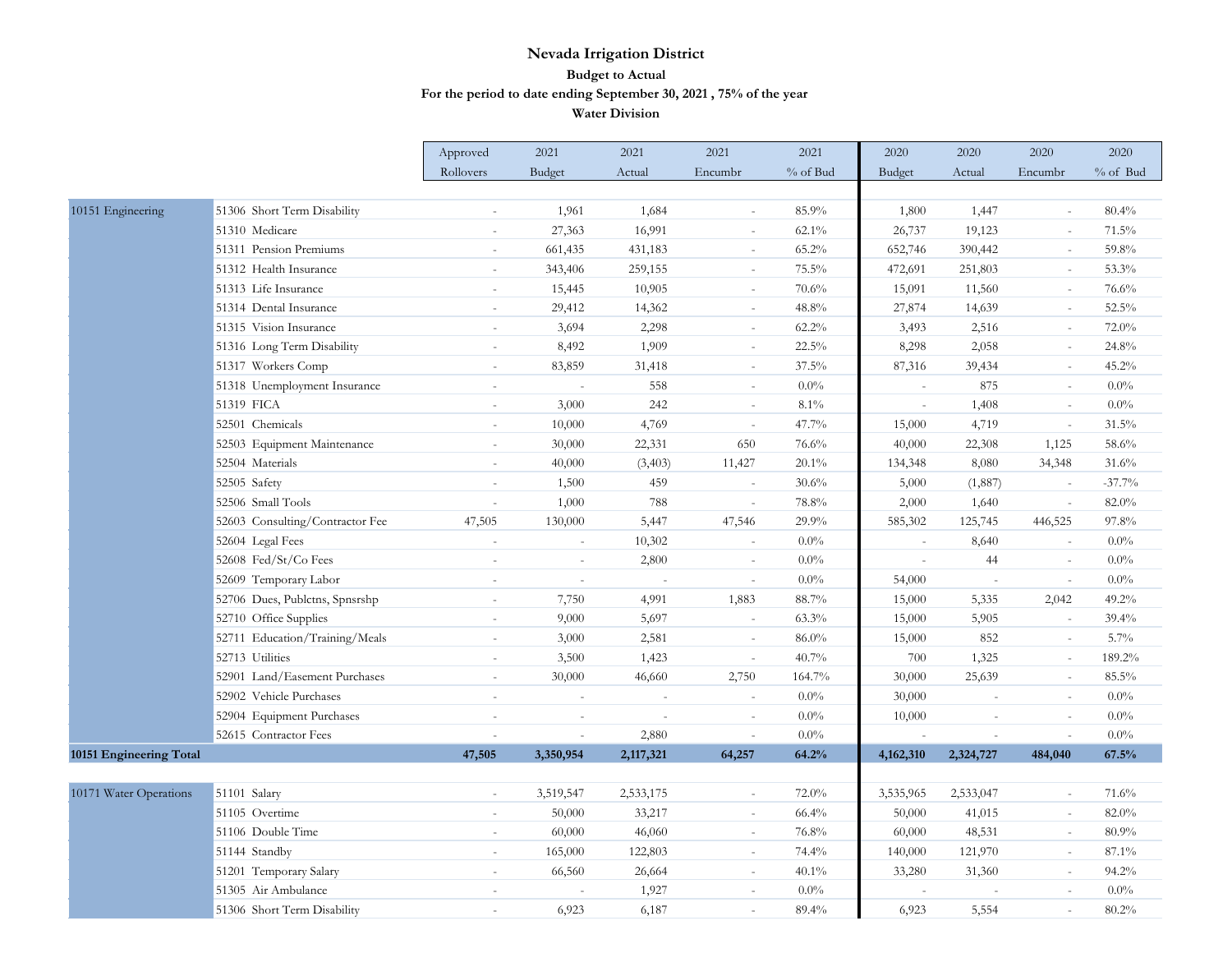|                              |                                 | Approved  | 2021                     | 2021      | 2021                     | 2021     | 2020       | 2020           | 2020                     | 2020     |
|------------------------------|---------------------------------|-----------|--------------------------|-----------|--------------------------|----------|------------|----------------|--------------------------|----------|
|                              |                                 | Rollovers | <b>Budget</b>            | Actual    | Encumbr                  | % of Bud | Budget     | Actual         | Encumbr                  | % of Bud |
|                              |                                 |           |                          |           |                          |          |            |                |                          |          |
| 10171 Water Operations       | 51310 Medicare                  |           | 51,033                   | 41,173    | $\sim$                   | 80.7%    | 51,271     | 41,605         | $\omega$                 | 81.1%    |
|                              | 51311 Pension Premiums          |           | 1,233,589                | 889,157   |                          | 72.1%    | 1,251,732  | 721,176        | $\sim$                   | 57.6%    |
|                              | 51312 Health Insurance          |           | 813,223                  | 701,388   |                          | 86.2%    | 1,129,206  | 644,553        | $\sim$                   | 57.1%    |
|                              | 51313 Life Insurance            | $\sim$    | 28,805                   | 23,327    | $\sim$                   | 81.0%    | 28,923     | 22,115         | $\sim$                   | 76.5%    |
|                              | 51314 Dental Insurance          |           | 66,564                   | 39,390    | $\sim$                   | 59.2%    | 66,587     | 38,609         | $\sim$                   | 58.0%    |
|                              | 51315 Vision Insurance          |           | 8,359                    | 5,877     |                          | 70.3%    | 8,344      | 5,729          | $\mathcal{L}$            | 68.7%    |
|                              | 51316 Long Term Disability      | $\sim$    | 15,838                   | 4,857     | $\sim$                   | 30.7%    | 15,912     | 4,690          | $\sim$                   | 29.5%    |
|                              | 51317 Workers Comp              |           | 233,766                  | 108,985   | $\sim$                   | 46.6%    | 243,522    | 110,899        | $\sim$                   | 45.5%    |
|                              | 51318 Unemployment Insurance    |           | $\overline{a}$           | 2,111     |                          | $0.0\%$  | $\sim$     | 14,820         | $\sim$                   | 0.0%     |
|                              | 51319 FICA                      | $\sim$    | 4,000                    | 1,653     | $\sim$                   | 41.3%    | $\sim$     | 1,849          | $\omega$                 | 0.0%     |
|                              | 52501 Chemicals                 |           | 443,000                  | 275,120   | 78,340                   | 79.8%    | 420,000    | 277,478        | 113,951                  | 93.2%    |
|                              | 52503 Equipment Maintenance     | 120,000   | 295,000                  | 118,776   | 9,306                    | 30.9%    | 446,577    | 196,854        | 13,326                   | 47.1%    |
|                              | 52504 Materials                 | $\sim$    | 270,250                  | 168,505   | 3,187                    | $63.5\%$ | 341,603    | 172,637        | 4,715                    | 51.9%    |
|                              | 52505 Safety                    | $\sim$    | 28,600                   | 3,452     | $\overline{\phantom{a}}$ | $12.1\%$ | 33,600     | 5,688          | $\overline{\phantom{a}}$ | 16.9%    |
|                              | 52506 Small Tools               | $\sim$    | 16,900                   | 2,543     | $\sim$                   | $15.0\%$ | 29,500     | 21,635         | $\sim$                   | 73.3%    |
|                              | 52507 Water Purchase            | $\sim$    | 700,000                  | $\sim$    | $\sim$                   | 0.0%     | 100,000    | $\omega$       | $\omega$                 | 0.0%     |
|                              | 52603 Consulting/Contractor Fee | 78,640    | 127,000                  | 126,248   | 33,547                   | 77.7%    | 324,951    | 72,335         | 7,917                    | 24.7%    |
|                              | 52604 Legal Fees                |           | 8,000                    | 4,768     | $\overline{a}$           | 59.6%    | 5,000      | 5,344          | $\overline{a}$           | 106.9%   |
|                              | 52608 Fed/St/Co Fees            | $\sim$    | 439,700                  | 218,245   | $\sim$                   | 49.6%    | 382,450    | 81,313         | $\sim$                   | 21.3%    |
|                              | 52609 Temporary Labor           | $\sim$    | 80,000                   |           | $\sim$                   | $0.0\%$  | 66,720     | $\sim$         | $\sim$                   | 0.0%     |
|                              | 52704 Insurance                 |           | ÷,                       | 193       | $\sim$                   | 0.0%     |            |                | $\sim$                   | $0.0\%$  |
|                              | 52706 Dues, Publctns, Spnsrshp  | $\sim$    | 6,700                    | 5,622     | $\sim$                   | 83.9%    | 7,700      | 125            | $\omega$                 | 1.6%     |
|                              | 52710 Office Supplies           | $\sim$    | 11,100                   | 2,290     | $\sim$                   | 20.6%    | 18,000     | 2,311          | 136                      | 13.6%    |
|                              | 52711 Education/Training/Meals  |           | 24,500                   | 5,196     | $\sim$                   | 21.2%    | 35,000     | 8,142          | $\sim$                   | 23.3%    |
|                              | 52713 Utilities                 |           | 644,000                  | 703,189   |                          | 109.2%   | 1,080,000  | 715,124        | $\sim$                   | 66.2%    |
|                              | 52902 Vehicle Purchases         | $\sim$    | 37,200                   | 44,421    | $\sim$                   | 119.4%   | 204,000    | 141,244        | 27,902                   | 82.9%    |
|                              | 52904 Equipment Purchases       |           | 93,000                   | 58,087    | 122,368                  | 194.0%   | 179,000    | 91,317         | $\overline{\phantom{a}}$ | 51.0%    |
|                              | 52915 Project: Non-Programmati  |           | 50,000                   |           |                          | 0.0%     | 126,671    | 98,051         | $\overline{a}$           | 77.4%    |
|                              | 52930 Program: Chem Tank/Pads   | $\sim$    | 48,000                   | 44,663    | $\sim$                   | $93.0\%$ | 135,000    | $\overline{a}$ | 26,257                   | 19.4%    |
|                              | 52931 Program: Clarifiers       | $\sim$    | $\overline{\phantom{a}}$ | $\sim$    | $\sim$                   | 0.0%     | 15,000     | $\sim$         | $\sim$                   | 0.0%     |
|                              | 52615 Contractor Fees           |           | 16,500                   | 10,238    |                          | $62.0\%$ |            |                | $\sim$                   | 0.0%     |
| 10171 Water Operations Total |                                 | 198,640   | 9,662,657                | 6,379,506 | 246,748                  | 67.2%    | 10,572,437 | 6,277,120      | 194,204                  | 61.2%    |
|                              |                                 |           |                          |           |                          |          |            |                |                          |          |
| 10191 Maintenance            | 51101 Salary                    |           | 4,107,471                | 2,759,644 |                          | $67.2\%$ | 4,197,189  | 2,757,988      | $\sim$                   | 65.7%    |
|                              | 51105 Overtime                  | $\sim$    | 30,000                   | 33,947    | $\omega$                 | 113.2%   | 30,000     | 33,152         | $\sim$                   | 110.5%   |
|                              | 51106 Double Time               |           | 15,000                   | 7,363     | $\sim$                   | 49.1%    | 15,000     | 8,493          | $\sim$                   | 56.6%    |
|                              | 51201 Temporary Salary          |           | 167,000                  | 132,692   |                          | 79.5%    | 167,000    | 139,582        | $\sim$                   | 83.6%    |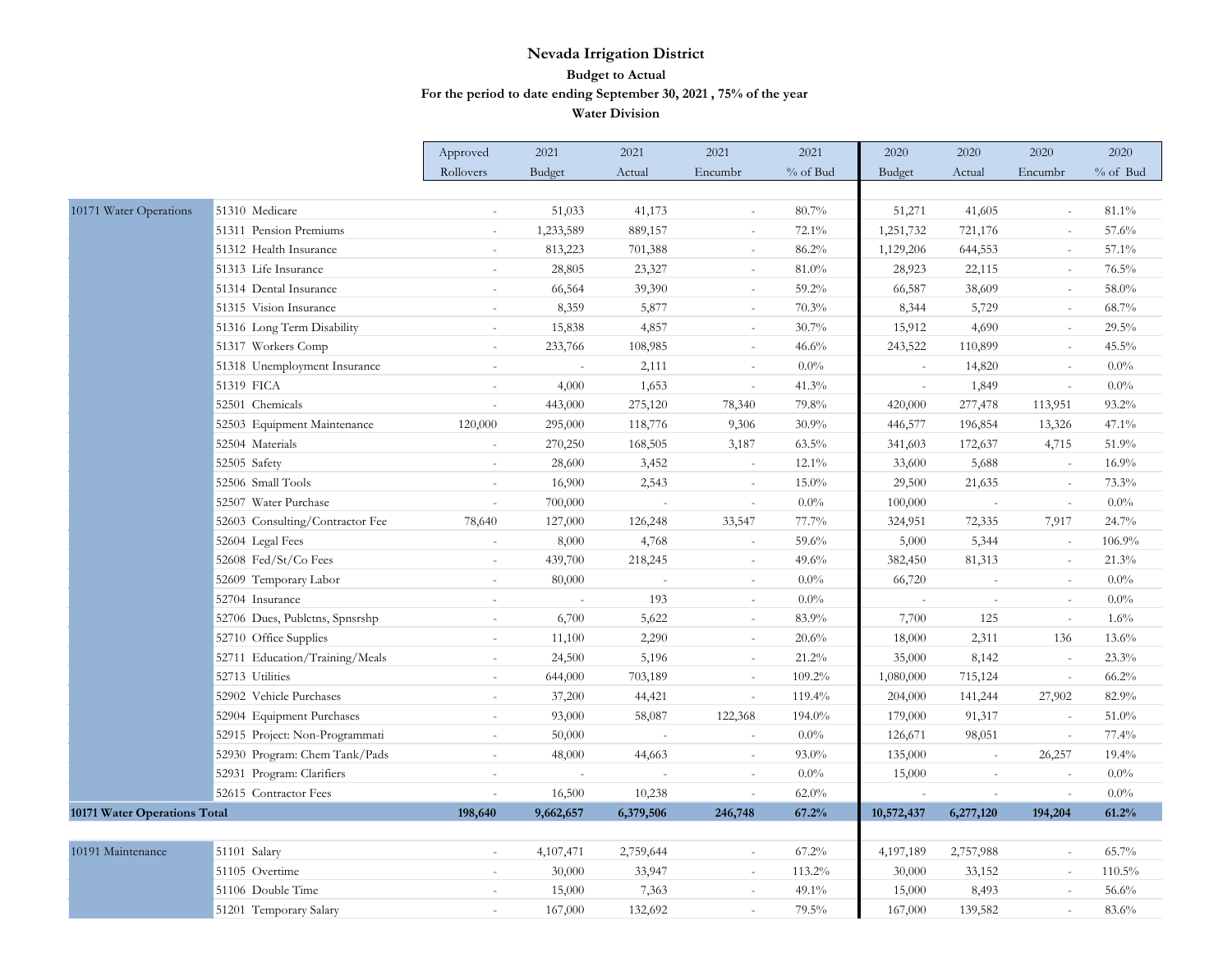|                         |                                     | Approved       | 2021          | 2021      | 2021                     | 2021     | 2020       | 2020      | 2020           | 2020       |
|-------------------------|-------------------------------------|----------------|---------------|-----------|--------------------------|----------|------------|-----------|----------------|------------|
|                         |                                     | Rollovers      | <b>Budget</b> | Actual    | Encumbr                  | % of Bud | Budget     | Actual    | Encumbr        | $%$ of Bud |
|                         |                                     |                |               |           |                          |          |            |           |                |            |
| 10191 Maintenance       | 51305 Air Ambulance                 | $\sim$         | $\sim$        | 2,666     | $\sim$                   | $0.0\%$  | $\sim$     | $\sim$    | $\bar{a}$      | 0.0%       |
|                         | 51306 Short Term Disability         |                | 7,623         | 4,860     | $\sim$                   | 63.7%    | 7,623      | 4,475     | ÷.             | 58.7%      |
|                         | 51310 Medicare                      | $\sim$         | 60,791        | 46,388    | $\sim$                   | 76.3%    | 60,859     | 47,717    |                | 78.4%      |
|                         | 51311 Pension Premiums              | $\sim$         | 1,507,703     | 949,474   | $\sim$                   | $63.0\%$ | 1,485,805  | 814,966   | $\sim$         | 54.9%      |
|                         | 51312 Health Insurance              | $\sim$         | 1,158,590     | 915,005   | $\sim$                   | 79.0%    | 1,654,418  | 823,633   | $\sim$         | 49.8%      |
|                         | 51313 Life Insurance                |                | 34,312        | 24,961    | $\sim$                   | 72.7%    | 34,350     | 24,916    | ä,             | 72.5%      |
|                         | 51314 Dental Insurance              | $\sim$         | 97,524        | 50,843    | $\sim$                   | 52.1%    | 97,558     | 49,351    | $\sim$         | 50.6%      |
|                         | 51315 Vision Insurance              | $\sim$         | 12,247        | 7,960     | $\overline{\phantom{a}}$ | $65.0\%$ | 12,225     | 8,104     | $\omega$       | 66.3%      |
|                         | 51316 Long Term Disability          |                | 18,866        | 6,208     |                          | $32.9\%$ | 18,887     | 6,181     | $\sim$         | 32.7%      |
|                         | 51317 Workers Comp                  | $\sim$         | 326,765       | 139,057   | $\sim$                   | 42.6%    | 327,370    | 143,694   | $\sim$         | 43.9%      |
|                         | 51318 Unemployment Insurance        | $\sim$         | $\sim$        | 1,421     | $\overline{\phantom{a}}$ | $0.0\%$  |            | 6,956     | $\blacksquare$ | $0.0\%$    |
|                         | 51319 FICA                          |                | 10,000        | 8,035     | $\sim$                   | 80.3%    |            | 7,410     | $\sim$         | $0.0\%$    |
|                         | 52501 Chemicals                     | $\sim$         | 225,000       | 205,098   | $\sim$                   | 91.2%    | 250,000    | 143,428   | $\bar{a}$      | 57.4%      |
|                         | 52503 Equipment Maintenance         | $\sim$         | 104,000       | 12,592    | 65                       | $12.2\%$ | 104,000    | 22,747    | 65             | 21.9%      |
|                         | 52504 Materials                     |                | 1,153,000     | 901,339   | 7,528                    | 78.8%    | 1,399,000  | 919,927   | $\sim$         | 65.8%      |
|                         | 52505 Safety                        | $\sim$         | 28,300        | 6,851     | $\sim$                   | 24.2%    | 28,300     | 17,821    | $\omega$       | $63.0\%$   |
|                         | 52506 Small Tools                   | $\sim$         | 37,700        | 16,085    | 141                      | 43.0%    | 54,500     | 25,380    | $\omega$       | 46.6%      |
|                         | 52603 Consulting/Contractor Fee     |                | 50,000        | 11,750    | 2,025                    | 27.5%    | 165,751    | 62,196    | 19,522         | 49.3%      |
|                         | 52604 Legal Fees                    | $\sim$         | 2,000         | $\sim$    | $\sim$                   | 0.0%     | 4,000      | $\sim$    | $\mathcal{L}$  | $0.0\%$    |
|                         | 52608 Fed/St/Co Fees                | $\bar{a}$      | 25,000        | 13,948    | $\sim$                   | 55.8%    | 25,000     | 7,730     | $\sim$         | 30.9%      |
|                         | 52706 Dues, Publctns, Spnsrshp      | $\sim$         | 19,500        | 978       | $\sim$                   | 5.0%     | 21,984     | 15,100    | $\sim$         | 68.7%      |
|                         | 52710 Office Supplies               | $\overline{a}$ | 31,200        | 3,739     | $\overline{a}$           | $12.0\%$ | 16,200     | 4,240     | 4,968          | 56.8%      |
|                         | 52711 Education/Training/Meals      | $\sim$         | 15,700        | 3,674     | $\sim$                   | $23.4\%$ | 22,200     | 8,199     | $\sim$         | 36.9%      |
|                         | 52713 Utilities                     |                | 84,500        | 92,418    | $\sim$                   | 109.4%   | 100,000    | 76,081    | $\omega$       | 76.1%      |
|                         | 52902 Vehicle Purchases             | 278,114        | 442,000       | 361,802   | 326,898                  | 95.6%    | 502,481    | 177,103   | 377,666        | 110.4%     |
|                         | 52904 Equipment Purchases           | $\sim$         | 23,000        | 1,686     | 18,933                   | 89.6%    | 400,357    | 364,320   | $\sim$         | $91.0\%$   |
|                         | 52915 Project: Non-Programmati      | 26,537         | 231,000       | 92,582    | 4,058                    | 37.5%    | 441,251    | 189,664   | 60,099         | 56.6%      |
|                         | 52916 Program: Diversion, Holding   |                | 75,000        |           |                          | $0.0\%$  | 133,200    |           |                | $0.0\%$    |
|                         | 52940 Program: Tank Restoration     | 400,000        | 400,000       | 101,553   | 82,048                   | $23.0\%$ | 400,000    | $\sim$    | $\omega$       | $0.0\%$    |
|                         | 52941 Program: Road Restoration     | $\sim$         | 50,000        | $\sim$    | $\sim$                   | $0.0\%$  | 150,000    | $\omega$  | 21,500         | 14.3%      |
|                         | 52942 Program: Pipeline Restoration | ÷,             | 75,000        |           | $\sim$                   | $0.0\%$  | 350,000    | $\sim$    | $\overline{a}$ | 0.0%       |
|                         | 52943 Program: Canal Restoration    | 6,920          | 75,000        | 2,632     | 7,020                    | 11.8%    | 100,000    | 45,119    | 33,916         | 79.0%      |
|                         | 52615 Contractor Fees               |                | 80,000        | 69,434    | 3,682                    | 91.4%    |            |           | $\sim$         | $0.0\%$    |
| 10191 Maintenance Total |                                     | 711,571        | 10,780,792    | 6,988,685 | 452,398                  | 64.7%    | 12,776,508 | 6,955,670 | 517,735        | 58.5%      |
|                         |                                     |                |               |           |                          |          |            |           |                |            |
| 10192 Vegetation        | 51101 Salary                        | $\sim$         | 412,720       | 272,205   | $\overline{\phantom{a}}$ | $66.0\%$ | 422,099    | 325,507   | $\sim$         | 77.1%      |
|                         | 51105 Overtime                      |                |               |           |                          | $0.0\%$  |            | 355       |                | 0.0%       |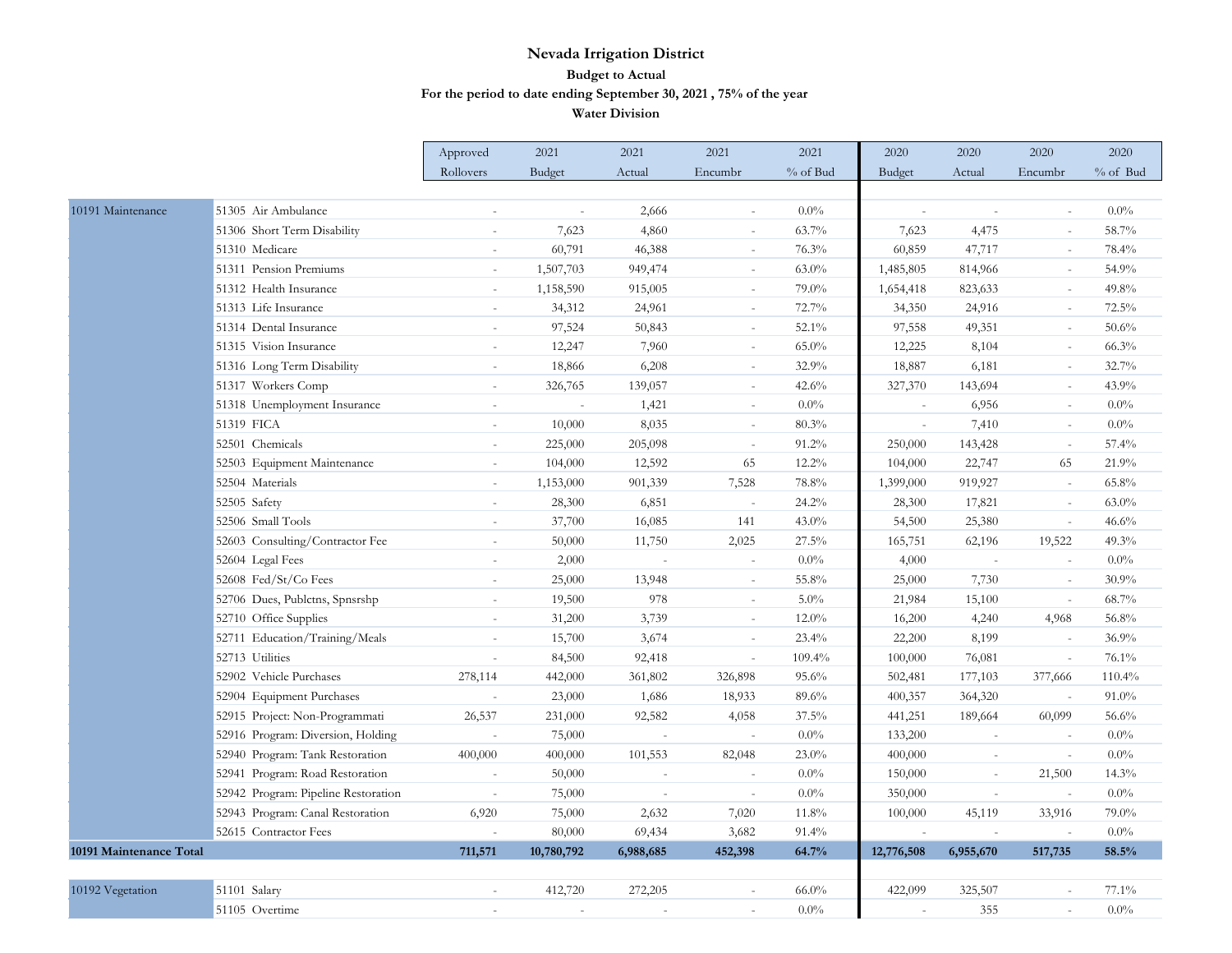| Rollovers<br>% of Bud<br>% of Bud<br>Budget<br>Actual<br>Encumbr<br>Budget<br>Actual<br>Encumbr<br>10192 Vegetation<br>51201 Temporary Salary<br>36,000<br>83.0%<br>35,000<br>27,728<br>79.2%<br>29,863<br>$\sim$<br>$\sim$<br>51306 Short Term Disability<br>726<br>791<br>109.0%<br>726<br>172.6%<br>1,253<br>$\sim$<br>$\sim$<br>51310 Medicare<br>5,984<br>715<br>11.9%<br>6,120<br>402<br>6.6%<br>$\sim$<br>$\sim$<br>$\sim$<br>51311 Pension Premiums<br>65.9%<br>61.7%<br>144,660<br>95,339<br>149,423<br>92,123<br>$\sim$<br>$\sim$<br>$\sim$<br>51312 Health Insurance<br>60.5%<br>117,291<br>95,750<br>81.6%<br>157,564<br>95,283<br>$\overline{\phantom{a}}$<br>$\sim$ |                      | Approved | 2021  | 2021  | 2021 | 2021  | 2020  | 2020  | 2020 | 2020  |
|-----------------------------------------------------------------------------------------------------------------------------------------------------------------------------------------------------------------------------------------------------------------------------------------------------------------------------------------------------------------------------------------------------------------------------------------------------------------------------------------------------------------------------------------------------------------------------------------------------------------------------------------------------------------------------------|----------------------|----------|-------|-------|------|-------|-------|-------|------|-------|
|                                                                                                                                                                                                                                                                                                                                                                                                                                                                                                                                                                                                                                                                                   |                      |          |       |       |      |       |       |       |      |       |
|                                                                                                                                                                                                                                                                                                                                                                                                                                                                                                                                                                                                                                                                                   |                      |          |       |       |      |       |       |       |      |       |
|                                                                                                                                                                                                                                                                                                                                                                                                                                                                                                                                                                                                                                                                                   |                      |          |       |       |      |       |       |       |      |       |
|                                                                                                                                                                                                                                                                                                                                                                                                                                                                                                                                                                                                                                                                                   |                      |          |       |       |      |       |       |       |      |       |
|                                                                                                                                                                                                                                                                                                                                                                                                                                                                                                                                                                                                                                                                                   |                      |          |       |       |      |       |       |       |      |       |
|                                                                                                                                                                                                                                                                                                                                                                                                                                                                                                                                                                                                                                                                                   |                      |          |       |       |      |       |       |       |      |       |
|                                                                                                                                                                                                                                                                                                                                                                                                                                                                                                                                                                                                                                                                                   |                      |          |       |       |      |       |       |       |      |       |
| $\sim$<br>$\sim$                                                                                                                                                                                                                                                                                                                                                                                                                                                                                                                                                                                                                                                                  | 51313 Life Insurance |          | 3,378 | 2,454 |      | 72.7% | 3,454 | 2,744 |      | 79.5% |
| 51314 Dental Insurance<br>4,663<br>$50.2\%$<br>9,291<br>52.4%<br>9,288<br>4,865<br>$\overline{a}$<br>$\overline{a}$                                                                                                                                                                                                                                                                                                                                                                                                                                                                                                                                                               |                      |          |       |       |      |       |       |       |      |       |
| 51315 Vision Insurance<br>750<br>64.3%<br>844<br>72.5%<br>1,166<br>1,164<br>$\sim$<br>$\sim$<br>$\sim$                                                                                                                                                                                                                                                                                                                                                                                                                                                                                                                                                                            |                      |          |       |       |      |       |       |       |      |       |
| 51316 Long Term Disability<br>1,857<br>603<br>32.5%<br>1,899<br>683<br>36.0%<br>$\omega$<br>$\omega$<br>$\sim$                                                                                                                                                                                                                                                                                                                                                                                                                                                                                                                                                                    |                      |          |       |       |      |       |       |       |      |       |
| 51317 Workers Comp<br>19,672<br>43.5%<br>49.7%<br>45,209<br>46,431<br>23,058<br>$\sim$<br>$\overline{\phantom{a}}$<br>$\sim$                                                                                                                                                                                                                                                                                                                                                                                                                                                                                                                                                      |                      |          |       |       |      |       |       |       |      |       |
| 51319 FICA<br>1,948<br>$0.0\%$<br>108.2%<br>1,719<br>1,800<br>$\overline{a}$<br>$\overline{a}$                                                                                                                                                                                                                                                                                                                                                                                                                                                                                                                                                                                    |                      |          |       |       |      |       |       |       |      |       |
| 52501 Chemicals<br>198,239<br>80.9%<br>255,000<br>93.7%<br>245,000<br>238,910<br>$\sim$<br>$\sim$<br>$\sim$                                                                                                                                                                                                                                                                                                                                                                                                                                                                                                                                                                       |                      |          |       |       |      |       |       |       |      |       |
| 52503 Equipment Maintenance<br>1,400<br>1,318<br>94.2%<br>2,200<br>119<br>$5.4\%$<br>$\sim$<br>$\sim$                                                                                                                                                                                                                                                                                                                                                                                                                                                                                                                                                                             |                      |          |       |       |      |       |       |       |      |       |
| 52504 Materials<br>16,850<br>504<br>1,786<br>13.6%<br>18,000<br>1,543<br>8.6%<br>$\overline{\phantom{a}}$<br>$\sim$                                                                                                                                                                                                                                                                                                                                                                                                                                                                                                                                                               |                      |          |       |       |      |       |       |       |      |       |
| 52505 Safety<br>2,700<br>329<br>12.2%<br>2,700<br>453<br>16.8%<br>$\sim$<br>$\omega$<br>$\sim$                                                                                                                                                                                                                                                                                                                                                                                                                                                                                                                                                                                    |                      |          |       |       |      |       |       |       |      |       |
| 52506 Small Tools<br>2,000<br>69<br>3.5%<br>$0.0\%$<br>1,410<br>L.<br>$\mathbf{r}$<br>$\sim$                                                                                                                                                                                                                                                                                                                                                                                                                                                                                                                                                                                      |                      |          |       |       |      |       |       |       |      |       |
| 52603 Consulting/Contractor Fee<br>15,948<br>30,000<br>21,068<br>$61.0\%$<br>95,627<br>6,632<br>55,427<br>64.9%<br>6,966                                                                                                                                                                                                                                                                                                                                                                                                                                                                                                                                                          |                      |          |       |       |      |       |       |       |      |       |
| 52604 Legal Fees<br>$0.0\%$<br>$0.0\%$<br>1,000<br>1,000<br>$\omega$<br>$\overline{a}$<br>$\sim$<br>$\sim$                                                                                                                                                                                                                                                                                                                                                                                                                                                                                                                                                                        |                      |          |       |       |      |       |       |       |      |       |
| 52608 Fed/St/Co Fees<br>89.7%<br>$0.0\%$<br>1,650<br>1,480<br>$\sim$<br>$\sim$<br>$\sim$<br>$\sim$<br>$\sim$                                                                                                                                                                                                                                                                                                                                                                                                                                                                                                                                                                      |                      |          |       |       |      |       |       |       |      |       |
| 52706 Dues, Publctns, Spnsrshp<br>1,675<br>$0.0\%$<br>2,780<br>775<br>27.9%<br>$\sim$<br>$\sim$<br>$\overline{\phantom{a}}$<br>$\sim$                                                                                                                                                                                                                                                                                                                                                                                                                                                                                                                                             |                      |          |       |       |      |       |       |       |      |       |
| 52710 Office Supplies<br>325<br>93<br>28.6%<br>1,000<br>218<br>21.8%<br>$\mathcal{L}$<br>$\sim$                                                                                                                                                                                                                                                                                                                                                                                                                                                                                                                                                                                   |                      |          |       |       |      |       |       |       |      |       |
| 52711 Education/Training/Meals<br>1,120<br>86.2%<br>2,300<br>1,300<br>785<br>34.1%<br>$\sim$<br>$\sim$<br>$\sim$                                                                                                                                                                                                                                                                                                                                                                                                                                                                                                                                                                  |                      |          |       |       |      |       |       |       |      |       |
| 52713 Utilities<br>$0.0\%$<br>700<br>$0.0\%$<br>1,000<br>$\sim$<br>$\sim$                                                                                                                                                                                                                                                                                                                                                                                                                                                                                                                                                                                                         |                      |          |       |       |      |       |       |       |      |       |
| 52902 Vehicle Purchases<br>23,000<br>22,405<br>97.4%<br>56,200<br>40,994<br>72.9%<br>$\sim$<br>$\overline{a}$<br>$\overline{a}$                                                                                                                                                                                                                                                                                                                                                                                                                                                                                                                                                   |                      |          |       |       |      |       |       |       |      |       |
| 3,514<br>$0.0\%$<br>52615 Contractor Fees<br>17,200<br>20.4%<br>$\sim$<br>$\sim$<br>$\sim$                                                                                                                                                                                                                                                                                                                                                                                                                                                                                                                                                                                        |                      |          |       |       |      |       |       |       |      |       |
| 1,122,879<br>72.7%<br>10192 Vegetation Total<br>17,948<br>774,893<br>8,752<br>68.7%<br>1,270,978<br>868,405<br>55,427                                                                                                                                                                                                                                                                                                                                                                                                                                                                                                                                                             |                      |          |       |       |      |       |       |       |      |       |
|                                                                                                                                                                                                                                                                                                                                                                                                                                                                                                                                                                                                                                                                                   |                      |          |       |       |      |       |       |       |      |       |
| 10193 Purchasing<br>51101 Salary<br>373,205<br>257,911<br>$69.1\%$<br>72.6%<br>368,624<br>267,499<br>$\sim$<br>$\sim$                                                                                                                                                                                                                                                                                                                                                                                                                                                                                                                                                             |                      |          |       |       |      |       |       |       |      |       |
| $0.0\%$<br>99.0%<br>51105 Overtime<br>1,000<br>1,000<br>990<br>$\sim$<br>$\sim$<br>$\sim$<br>$\sim$                                                                                                                                                                                                                                                                                                                                                                                                                                                                                                                                                                               |                      |          |       |       |      |       |       |       |      |       |
| 51305 Air Ambulance<br>204<br>$0.0\%$<br>$0.0\%$<br>÷,<br>$\sim$<br>$\sim$<br>$\sim$<br>$\overline{a}$                                                                                                                                                                                                                                                                                                                                                                                                                                                                                                                                                                            |                      |          |       |       |      |       |       |       |      |       |
| 51306 Short Term Disability<br>713<br>84.9%<br>92.0%<br>840<br>840<br>773<br>$\omega$<br>$\overline{a}$<br>$\sim$                                                                                                                                                                                                                                                                                                                                                                                                                                                                                                                                                                 |                      |          |       |       |      |       |       |       |      |       |
| 51310 Medicare<br>72.0%<br>5,412<br>3,659<br>67.6%<br>5,345<br>3,847<br>$\sim$<br>$\equiv$<br>$\sim$                                                                                                                                                                                                                                                                                                                                                                                                                                                                                                                                                                              |                      |          |       |       |      |       |       |       |      |       |
| 51311 Pension Premiums<br>130,810<br>87,106<br>66.6%<br>130,493<br>78,304<br>$60.0\%$<br>$\sim$<br>$\sim$<br>51312 Health Insurance<br>72.4%<br>54.9%                                                                                                                                                                                                                                                                                                                                                                                                                                                                                                                             |                      |          |       |       |      |       |       |       |      |       |
| 97,742<br>71,990<br>70,787<br>131,105<br>$\sim$<br>$\sim$<br>$\overline{\phantom{a}}$<br>76.3%<br>83.0%<br>51313 Life Insurance<br>$\sim$<br>$\sim$<br>$\sim$                                                                                                                                                                                                                                                                                                                                                                                                                                                                                                                     |                      |          |       |       |      |       |       |       |      |       |
| 3,054<br>2,331<br>3,017<br>2,503<br>51314 Dental Insurance<br>7,740<br>$50.1\%$<br>7,743<br>54.8%<br>3,875<br>4,244<br>$\sim$<br>$\overline{a}$<br>$\sim$                                                                                                                                                                                                                                                                                                                                                                                                                                                                                                                         |                      |          |       |       |      |       |       |       |      |       |
| 656<br>$67.5\%$<br>970<br>703<br>72.5%<br>51315 Vision Insurance<br>972<br>$\sim$<br>$\sim$                                                                                                                                                                                                                                                                                                                                                                                                                                                                                                                                                                                       |                      |          |       |       |      |       |       |       |      |       |
| 1,680<br>546<br>32.5%<br>1,659<br>585<br>35.3%<br>51316 Long Term Disability<br>$\sim$<br>$\overline{a}$                                                                                                                                                                                                                                                                                                                                                                                                                                                                                                                                                                          |                      |          |       |       |      |       |       |       |      |       |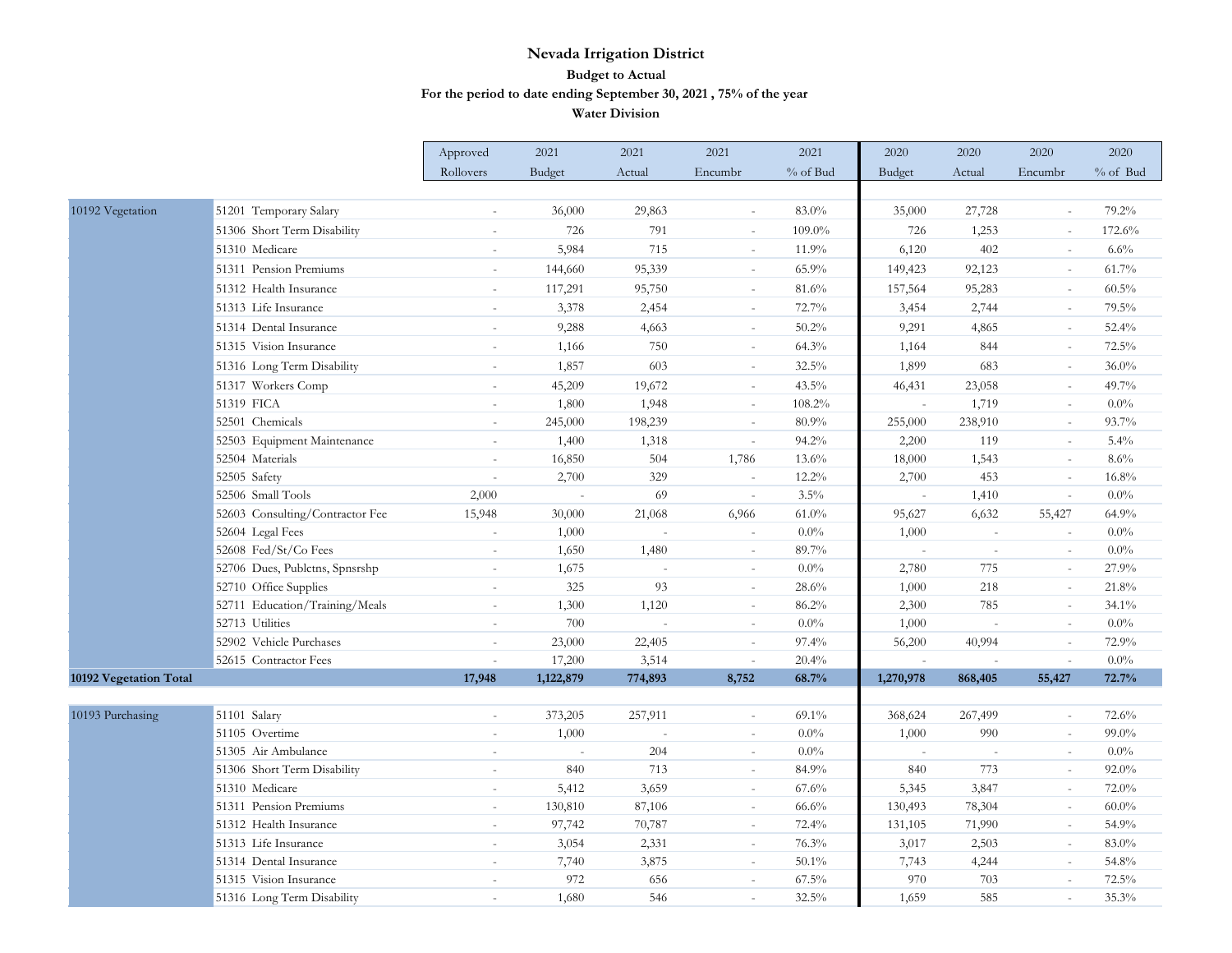|                                 |                                 | Approved                 | 2021       | 2021       | 2021                     | 2021     | 2020           | 2020       | 2020                     | 2020     |
|---------------------------------|---------------------------------|--------------------------|------------|------------|--------------------------|----------|----------------|------------|--------------------------|----------|
|                                 |                                 | Rollovers                | Budget     | Actual     | Encumbr                  | % of Bud | Budget         | Actual     | Encumbr                  | % of Bud |
|                                 |                                 |                          |            |            |                          |          |                |            |                          |          |
| 10193 Purchasing                | 51317 Workers Comp              | $\bar{a}$                | 2,822      | 1,036      | $\sim$                   | 36.7%    | 2,580          | 1,123      | ä,                       | 43.5%    |
|                                 | 52501 Chemicals                 | $\equiv$                 | 200        | 127        | $\sim$                   | 63.6%    | 200            | 100        | $\sim$                   | 50.2%    |
|                                 | 52503 Equipment Maintenance     | $\sim$                   | 10,000     | 75         |                          | $0.8\%$  | 18,000         | 1,088      | 305                      | 7.7%     |
|                                 | 52504 Materials                 | $\sim$                   | 67,500     | 18,020     | 456                      | 27.4%    | 67,500         | 32,434     | 6,386                    | 57.5%    |
|                                 | 52505 Safety                    |                          | 70,700     | 6,506      | 28,852                   | $50.0\%$ | 71,000         | 49,045     | ä,                       | 69.1%    |
|                                 | 52506 Small Tools               | ÷.                       | 40,000     | 5,369      | $\bar{a}$                | 13.4%    | 50,000         | 21,899     | $\sim$                   | 43.8%    |
|                                 | 52603 Consulting/Contractor Fee |                          |            |            | $\sim$                   | $0.0\%$  | 110,000        | 49,779     | 32,621                   | 74.9%    |
|                                 | 52706 Dues, Publctns, Spnsrshp  | $\omega$                 | 600        | 584        | $\sim$                   | 97.4%    | 600            | 390        | $\omega$                 | $65.0\%$ |
|                                 | 52710 Office Supplies           |                          | 18,500     | 2,669      | $\sim$                   | 14.4%    | 18,500         | 6,063      | 262                      | 34.2%    |
|                                 | 52711 Education/Training/Meals  | ÷                        | 2,500      | $\sim$     | $\overline{a}$           | 0.0%     | 5,000          | $\sim$     | $\sim$                   | $0.0\%$  |
|                                 | 52713 Utilities                 | L.                       | 1,500      |            | $\sim$                   | 0.0%     | 1,500          | ÷.         | $\sim$                   | $0.0\%$  |
|                                 | 52615 Contractor Fees           | $\overline{a}$           | 110,000    | 60,324     | 27,082                   | 79.5%    | $\overline{a}$ | $\sim$     | $\omega$                 | 0.0%     |
| 10193 Purchasing Total          |                                 |                          | 946,777    | 522,501    | 56,390                   | 61.1%    | 995,676        | 593,360    | 39,575                   | 63.6%    |
|                                 |                                 |                          |            |            |                          |          |                |            |                          |          |
| 10195 Shop Operations           | 51101 Salary                    |                          | 266,069    | 172,417    | $\sim$                   | 64.8%    | 250,680        | 184,555    | $\sim$                   | 73.6%    |
|                                 | 51105 Overtime                  | $\sim$                   | 1,000      | 805        | $\sim$                   | 80.5%    | 1,500          | 90         | $\bar{a}$                | 6.0%     |
|                                 | 51306 Short Term Disability     | $\bar{a}$                | 208        | 312        | $\sim$                   | 150.0%   | 208            | 299        | $\sim$                   | 143.6%   |
|                                 | 51310 Medicare                  | $\equiv$                 | 3,858      | 2,547      | $\sim$                   | $66.0\%$ | 3,635          | 2,681      | $\overline{\phantom{a}}$ | 73.7%    |
|                                 | 51311 Pension Premiums          |                          | 93,259     | 55,235     | $\sim$                   | 59.2%    | 88,741         | 54,008     | $\sim$                   | 60.9%    |
|                                 | 51312 Health Insurance          | L.                       | 78,194     | 56,529     | $\sim$                   | 72.3%    | 105,042        | 61,465     | $\blacksquare$           | 58.5%    |
|                                 | 51313 Life Insurance            | $\bar{a}$                | 2,178      | 1,196      | $\sim$                   | 54.9%    | 2,052          | 1,728      | $\omega$                 | 84.2%    |
|                                 | 51314 Dental Insurance          | $\overline{\phantom{a}}$ | 6,192      | 3,318      | $\sim$                   | 53.6%    | 6,194          | 3,622      | $\sim$                   | 58.5%    |
|                                 | 51315 Vision Insurance          | $\overline{a}$           | 778        | 422        | $\sim$                   | 54.2%    | 776            | 563        | $\sim$                   | 72.5%    |
|                                 | 51316 Long Term Disability      | $\sim$                   | 1,197      | 310        | $\sim$                   | 25.9%    | 1,128          | 446        | $\sim$                   | 39.6%    |
|                                 | 51317 Workers Comp              | $\sim$                   | 21,242     | 7,651      | $\sim$                   | $36.0\%$ | 17,548         | 8,213      | $\omega$                 | 46.8%    |
|                                 | 52501 Chemicals                 |                          | 37,500     | 31,372     | $\sim$                   | 83.7%    | 40,000         | 32,478     | $\sim$                   | 81.2%    |
|                                 | 52503 Equipment Maintenance     | L.                       | 310,000    | 151,409    | $\overline{\phantom{a}}$ | 48.8%    | 310,000        | 231,923    | $\omega$                 | 74.8%    |
|                                 | 52504 Materials                 | $\overline{\phantom{a}}$ | 25,000     | 10,569     | 844                      | 45.7%    | 30,000         | 19,379     | $\sim$                   | 64.6%    |
|                                 | 52505 Safety                    |                          | 4,220      | 4,018      | $\equiv$                 | 95.2%    | 4,220          | 2,747      | $\overline{\phantom{a}}$ | 65.1%    |
|                                 | 52506 Small Tools               |                          | 2,000      | 1,172      | $\overline{a}$           | 58.6%    | 3,000          | 2,643      | $\sim$                   | 88.1%    |
|                                 | 52706 Dues, Publctns, Spnsrshp  | $\sim$                   | 2,075      | 1,085      | $\sim$                   | 52.3%    | 1,892          | 1,628      | $\sim$                   | 86.0%    |
|                                 | 52710 Office Supplies           | $\sim$                   | 1,400      | 235        | $\sim$                   | 16.8%    | 2,500          | 45         | $\overline{\phantom{a}}$ | 1.8%     |
|                                 |                                 |                          |            |            |                          |          |                |            |                          |          |
|                                 | 52711 Education/Training/Meals  | $\sim$                   | 2,500      | 12         | $\sim$                   | 0.5%     | 3,500          | $\sim$     | $\bar{a}$                | 0.0%     |
|                                 | 52713 Utilities                 |                          | 2,800      | 1,033      | $\sim$                   | 36.9%    | 5,300          | 1,664      | $\sim$                   | 31.4%    |
|                                 | 52904 Equipment Purchases       | $\sim$                   | 25,000     | $\sim$     | 8,977                    | 35.9%    | 25,000         | $\sim$     | $\sim$                   | $0.0\%$  |
|                                 | 52615 Contractor Fees           |                          |            | 9,746      | $\overline{\phantom{a}}$ | $0.0\%$  |                | $\sim$     | $\sim$                   | $0.0\%$  |
| 10195 Shop Operations Total     |                                 |                          | 886,670    | 511,393    | 9,821                    | 58.8%    | 902,916        | 610,175    |                          | 67.6%    |
| <b>Total Operating Expenses</b> |                                 | 1,592,977                | 40,851,874 | 28,465,418 | 1,690,978                | 71.0%    | 46,473,456     | 28,428,617 | 1,890,482                | 65.2%    |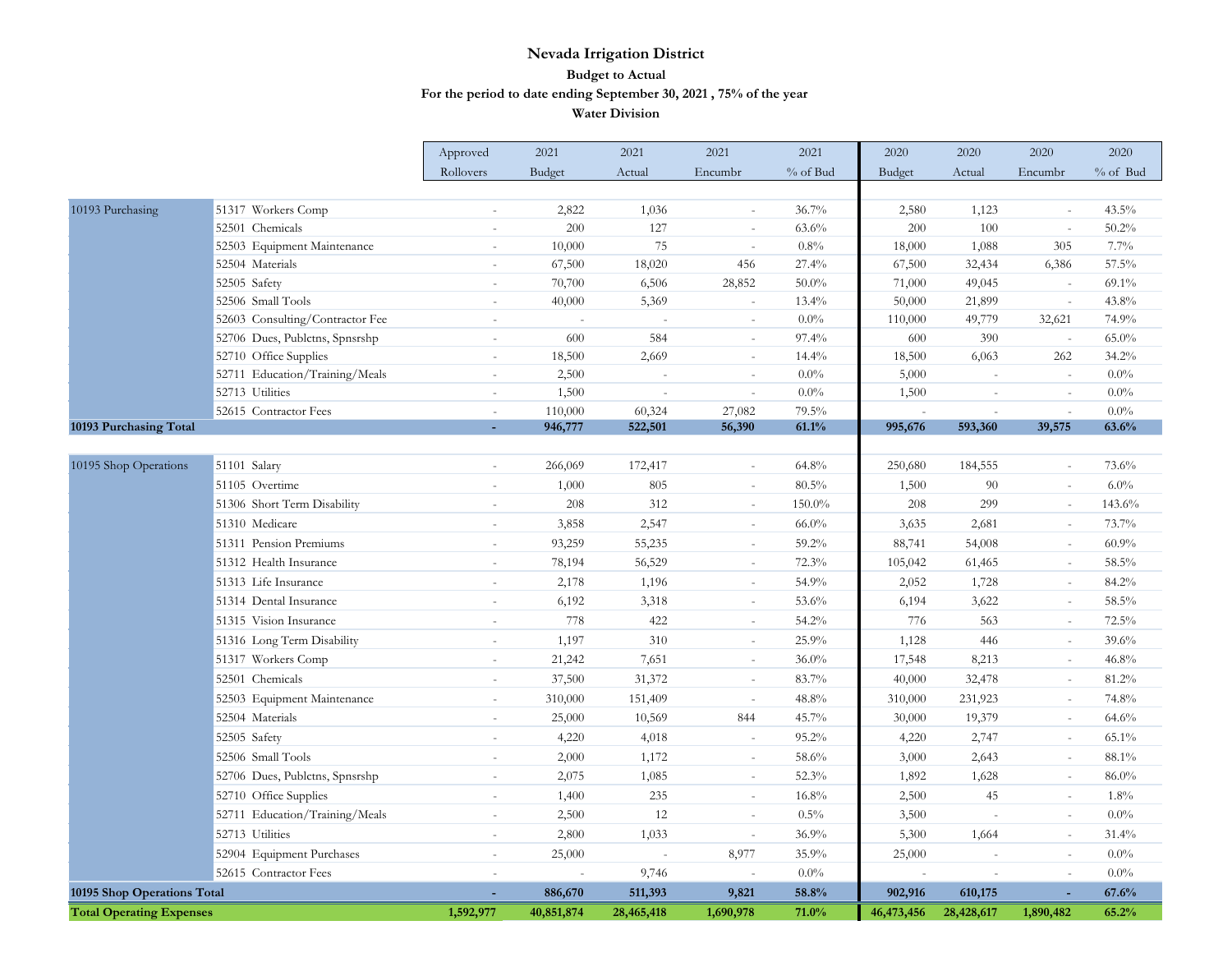|                                         |                                                           | Approved         | 2021                     | 2021                     | 2021      | 2021     | 2020       | 2020      | 2020       | 2020       |
|-----------------------------------------|-----------------------------------------------------------|------------------|--------------------------|--------------------------|-----------|----------|------------|-----------|------------|------------|
|                                         |                                                           | <b>Rollovers</b> | Budget                   | Actual                   | Encumbr   | % of Bud | Budget     | Actual    | Encumbr    | $%$ of Bud |
|                                         |                                                           |                  |                          |                          |           |          |            |           |            |            |
| 10114 Administration                    | 52915 Project: Non-Programmati                            |                  |                          |                          |           | $0.0\%$  | 100,000    |           |            | $0.0\%$    |
| 10114 Administration Total              |                                                           |                  |                          |                          | ٠         | 0.0%     | 100,000    |           | ٠          | $0.0\%$    |
|                                         |                                                           |                  |                          |                          |           |          |            |           |            |            |
| 10115 Management                        | 52915 Project: Non-Programmati                            |                  | 20,000                   |                          | 18,000    | $90.0\%$ | 63,918     |           |            | $0.0\%$    |
| 10115 Management Total                  |                                                           |                  | 20,000                   |                          | 18,000    | 90.0%    | 63,918     |           |            | 0.0%       |
|                                         | 10118 Information Services 52915 Project: Non-Programmati | 1,084,546        |                          | 372,930                  | 749,414   | 103.5%   | 2,036,984  | 744,602   | 1,176,015  | 94.3%      |
| <b>10118 Information Services Total</b> |                                                           | 1,084,546        |                          | 372,930                  | 749,414   | 103.5%   | 2,036,984  | 744,602   | 1,176,015  | 94.3%      |
|                                         |                                                           |                  |                          |                          |           |          |            |           |            |            |
| 10119 Safety                            | 52915 Project: Non-Programmati                            |                  |                          |                          |           | $0.0\%$  | 20,000     |           | $\sim$     | $0.0\%$    |
| 10119 Safety Total                      |                                                           |                  |                          |                          |           | 0.0%     | 20,000     |           | ÷.         | 0.0%       |
| 10151 Engineering                       | 52907 Program: Pipeline Rplc                              | 93,015           | 1,860,000                | 102,613                  |           | 5.3%     | 1,511,577  | 880,802   |            | 58.3%      |
|                                         | 52908 Program: PRV Program                                | 67,000           | 480,000                  | 79,936                   |           | 14.6%    | 160,000    | 2,258     | 2,000      | 2.7%       |
|                                         |                                                           |                  |                          |                          | $\sim$    |          |            |           |            |            |
|                                         | Program: Raw Water Rplc<br>52910                          | 293,757          | 1,250,000                | 683,391                  | 143,879   | 53.6%    | 2,100,000  | 52,627    | 5,753      | 2.8%       |
|                                         | Program: Backbone Ext<br>52911                            | 207,499          | 190,000                  | 308,438                  | 81,081    | 98.0%    | 1,713,723  | 3,039     | 10,500     | 0.8%       |
|                                         | 52912 Program: Community Inves                            | 916,232          |                          | 4,500                    | 620,640   | 68.2%    | 2,477,670  | 1,112,660 | 107,122    | 49.2%      |
|                                         | 52913 Program: Extended CEQA                              | $\sim$           | 40,000                   | $\overline{\phantom{a}}$ | 39,538    | 98.8%    | 13,915     | 13,332    | $\sim$     | 95.8%      |
|                                         | Program: Sediment Removl<br>52914                         | 1,487,055        | $\overline{\phantom{a}}$ | 244,042                  | 808,729   | 70.8%    | 4,464,876  | 247,377   | 1,147,742  | 31.2%      |
|                                         | 52915 Project: Non-Programmati                            | 11,591,631       | 1,850,000                | 4,851,476                | 4,288,101 | $68.0\%$ | 22,857,652 | 5,695,164 | 15,075,050 | 90.9%      |
| 10151 Engineering Total                 |                                                           | 14,656,189       | 5,670,000                | 6,274,395                | 5,981,967 | 60.3%    | 35,299,413 | 8,007,259 | 16,348,167 | 69.0%      |
|                                         | Transfer Out Debt Service Transfer Out Debt Service       |                  |                          |                          |           | 0.0%     |            |           |            | $0.0\%$    |
| <b>Transfer Out Debt Service Total</b>  |                                                           |                  |                          |                          |           | $0.0\%$  |            |           |            | $0.0\%$    |
| <b>Total Non Operating Expenses</b>     |                                                           | 15,740,735       | 5,690,000                | 6,647,325                | 6,749,381 | 62.5%    | 37,520,315 | 8,751,860 | 17,524,182 | 70.0%      |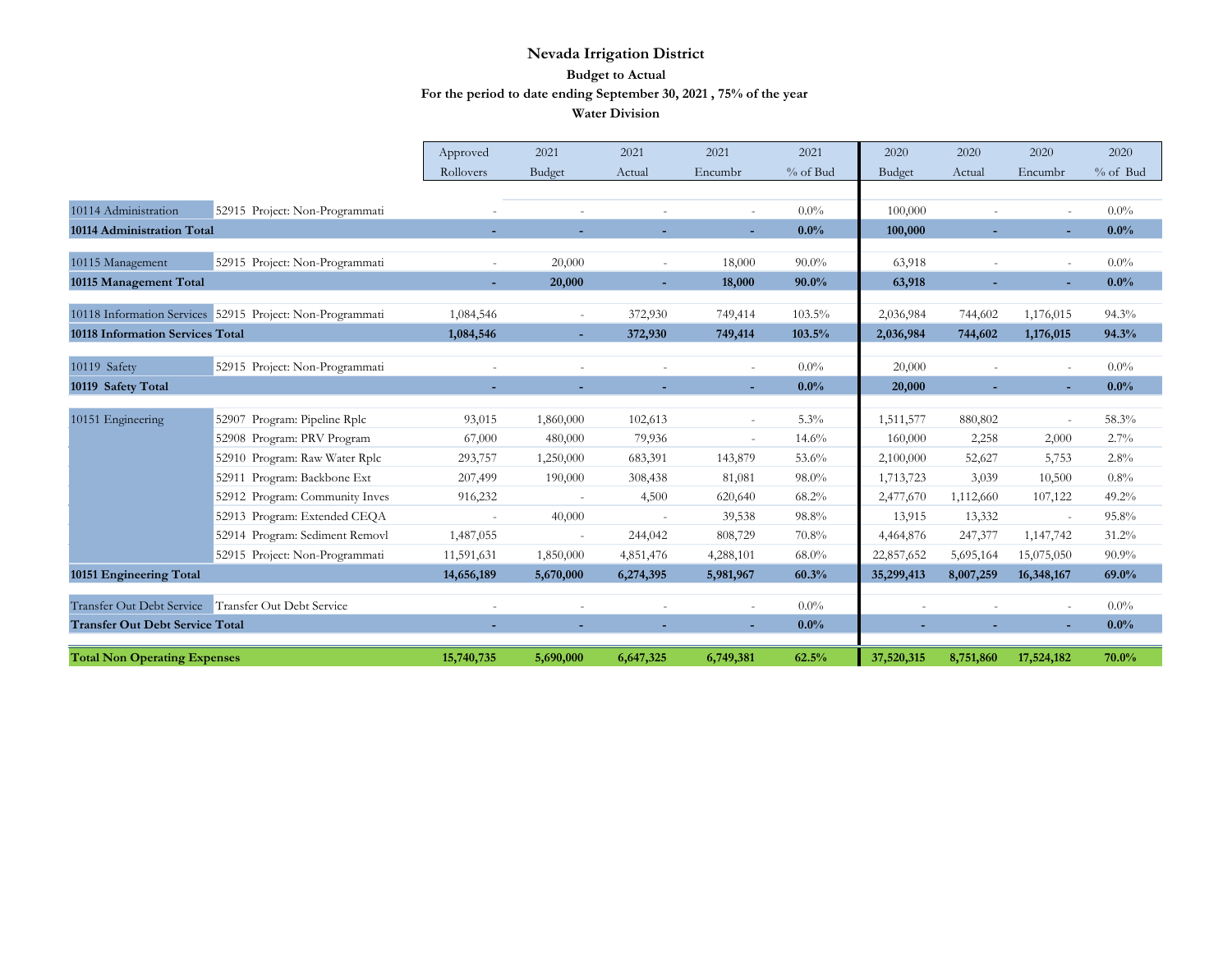|                                     |                                                                  | Approved                 | 2021                 | 2021      | 2021                     | 2021      | 2020          | 2020      | 2020                     | 2020     |
|-------------------------------------|------------------------------------------------------------------|--------------------------|----------------------|-----------|--------------------------|-----------|---------------|-----------|--------------------------|----------|
|                                     |                                                                  | Rollovers                | <b>Budget</b>        | Actual    | Encumbr                  | % of Bud  | <b>Budget</b> | Actual    | Encumbr                  | % of Bud |
|                                     |                                                                  |                          |                      |           |                          |           |               |           |                          |          |
| Operating                           | Revenues                                                         | ×.                       | 2,330,838            | 2,163,869 | $\sim$                   | 92.8%     | 2,656,525     | 1,417,169 | ÷.                       | 53.3%    |
|                                     | Expenses                                                         | $\overline{\phantom{a}}$ | 2,512,042            | 1,740,236 | 6,729                    | 69.5%     | 2,658,924     | 1,412,805 | 1,765                    | 53.2%    |
|                                     |                                                                  |                          |                      |           |                          |           |               |           |                          |          |
|                                     |                                                                  |                          | Operating Income     | 423,632   |                          |           |               | 4,364     |                          |          |
|                                     |                                                                  |                          |                      |           |                          |           |               |           |                          |          |
| Non Operating                       | Revenues                                                         | $\sim$                   | 315,000              | 236,250   | ٠                        | 75.0%     | 315,000       | 236,250   | $\sim$                   | 75.0%    |
|                                     | Expenses                                                         |                          | 100,000              | 24,049    | 7,475                    | 31.5%     | 287,000       | 210,405   |                          | 73.3%    |
|                                     |                                                                  |                          |                      |           |                          |           |               |           |                          |          |
|                                     |                                                                  |                          | Non operating Income | 212,201   |                          |           |               | 25,845    |                          |          |
|                                     | Revenue and transfers-in in excess of expenses and transfers-out |                          |                      | 635,833   |                          |           |               | 30,209    |                          |          |
|                                     |                                                                  |                          |                      |           |                          |           |               |           |                          |          |
| <b>Operating Revenues</b>           | Scotts Flat                                                      | ×.                       | 1,074,628            | 910,430   | ٠                        | 84.7%     | 1,206,318     | 595,253   | ×.                       | 49.3%    |
|                                     | Peninsula                                                        | $\sim$                   | 194,496              | 158,786   | $\overline{\phantom{a}}$ | 81.6%     | 242,834       | 58,626    | $\sim$                   | 24.1%    |
|                                     | Orchard Springs                                                  | $\sim$                   | 347,461              | 347,417   | ÷.                       | $100.0\%$ | 367,148       | 197,897   | ×.                       | 53.9%    |
|                                     | Long Ravine                                                      | ×.                       | 540,092              | 497,103   | $\sim$                   | $92.0\%$  | 558,440       | 358,431   | $\sim$                   | 64.2%    |
|                                     | Jackson Meadows                                                  | ×.                       | 97,756               | 161,629   | $\sim$                   | 165.3%    | 205,000       | 170,408   | ×.                       | 83.1%    |
|                                     | Greenhorn                                                        | $\sim$                   | 39,878               | 53,802    | $\overline{\phantom{a}}$ | 134.9%    | 45,206        | 3,612     | $\overline{\phantom{a}}$ | 8.0%     |
|                                     | Combie                                                           | $\sim$                   | 36,527               | 34,702    | $\overline{\phantom{a}}$ | 95.0%     | 31,579        | 32,942    | $\sim$                   | 104.3%   |
| <b>Operating Revenues Total</b>     |                                                                  | ÷.                       | 2,330,838            | 2,163,869 | ÷                        | 92.8%     | 2,656,525     | 1,417,169 | ÷                        | 53.3%    |
|                                     |                                                                  |                          |                      |           |                          |           |               |           |                          |          |
| Non Operating Revenues              | Transfer In Capital                                              | $\sim$                   | 315,000              | 236,250   | ÷,                       | 75.0%     | 315,000       | 236,250   | $\sim$                   | 75.0%    |
| <b>Non Operating Revenues Total</b> |                                                                  | $\sim$                   | 315,000              | 236,250   | L                        | 75.0%     | 315,000       | 236,250   | ÷                        | 75.0%    |
|                                     |                                                                  |                          |                      |           |                          |           |               |           |                          |          |
| <b>Operating Expenses</b>           | 30250 General Recreatio                                          | ×.                       | 2,008,981            | 1,428,256 | 6,432                    | 71.4%     | 2,132,107     | 1,176,653 | 1,672                    | 55.3%    |
|                                     | 30254 Upper Division R                                           | ×.                       | 503,061              | 311,981   | 298                      | 62.1%     | 526,817       | 236,152   | 93                       | 44.8%    |
| <b>Operating Expenses Total</b>     |                                                                  | ÷                        | 2,512,042            | 1,740,236 | 6,729                    | 69.5%     | 2,658,924     | 1,412,805 | 1,765                    | 53.2%    |
| Non Operating Expenses              | 30250 General Recreatio                                          |                          | 100,000              | 24,049    | 7,475                    | 31.5%     | 287,000       | 210,405   | $\sim$                   | 73.3%    |
| <b>Non Operating Expenses Total</b> |                                                                  | $\sim$<br>÷              | 100,000              | 24,049    | 7,475                    | 31.5%     | 287,000       | 210,405   |                          | 73.3%    |
|                                     |                                                                  |                          |                      |           |                          |           |               |           |                          |          |
|                                     |                                                                  |                          |                      |           |                          |           |               |           |                          |          |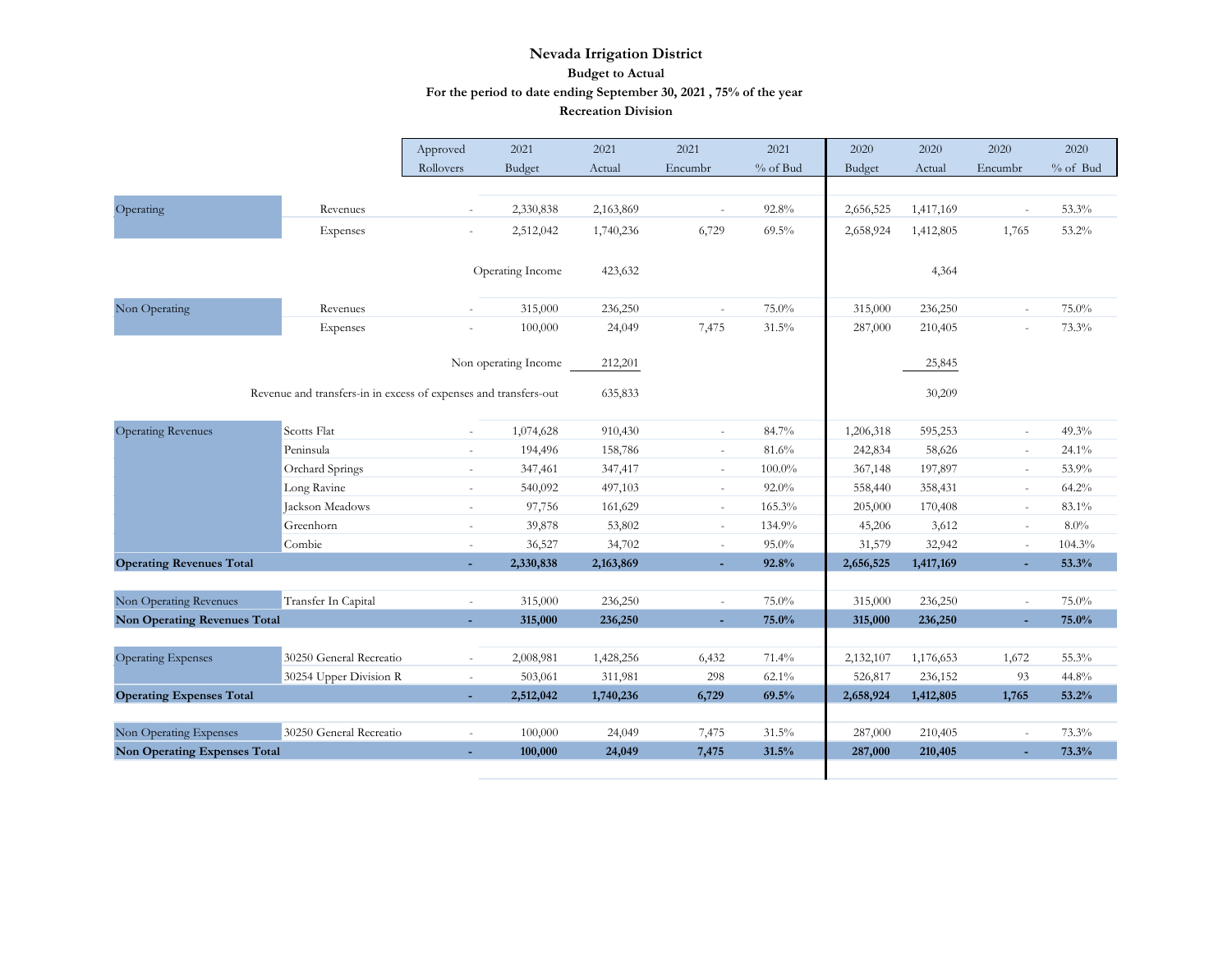|                                |                         | Approved                 | 2021                     | 2021                     | 2021                     | 2021     | 2020      | 2020                     | 2020                     | 2020     |
|--------------------------------|-------------------------|--------------------------|--------------------------|--------------------------|--------------------------|----------|-----------|--------------------------|--------------------------|----------|
|                                |                         | Rollovers                | Budget                   | Actual                   | Encumbr                  | % of Bud | Budget    | Actual                   | Encumbr                  | % of Bud |
|                                |                         |                          |                          |                          |                          |          |           |                          |                          |          |
| 30250 General Recreation       | 51101 Salary            | $\sim$                   | 492,688                  | 346,215                  | ä,                       | 70.3%    | 497,313   | 285,335                  | ÷.                       | 57.4%    |
|                                | 51105 Overtime          | $\overline{\phantom{a}}$ | 3,000                    | 2,178                    | $\overline{\phantom{a}}$ | 72.6%    | 5,000     | 2,361                    | $\overline{\phantom{a}}$ | 47.2%    |
|                                | 51201 Temporary Salary  | $\sim$                   | 218,400                  | 121,655                  |                          | 55.7%    | 211,640   | 95,519                   | ×.                       | 45.1%    |
|                                | 51305 Air Ambulance     |                          | J.                       | 285                      |                          | $0.0\%$  |           |                          |                          | $0.0\%$  |
|                                | 51306 Short Term Disal  | $\sim$                   | 406                      | 128                      | $\sim$                   | 31.5%    | 406       | 107                      | $\sim$                   | 26.5%    |
|                                | 51308 Empl Assistance   | $\sim$                   | $\sim$                   | $\sim$                   | $\sim$                   | $0.0\%$  | $\sim$    | $\overline{\phantom{a}}$ | $\sim$                   | $0.0\%$  |
|                                | 51310 Medicare          | $\sim$                   | 7,144                    | 6,836                    | ÷                        | 95.7%    | 7,211     | 5,539                    | ÷.                       | 76.8%    |
|                                | 51311 Pension Premiun   | $\sim$                   | 172,662                  | 126,346                  |                          | 73.2%    | 176,049   | 85,756                   |                          | 48.7%    |
|                                | 51312 Health Insurance  | $\sim$                   | 136,839                  | 77,806                   | $\sim$                   | 56.9%    | 183,547   | 59,042                   | $\sim$                   | 32.2%    |
|                                | 51313 Life Insurance    | $\sim$                   | 4,032                    | 3,410                    | $\sim$                   | 84.6%    | 4,070     | 2,824                    | $\overline{\phantom{a}}$ | 69.4%    |
|                                | 51314 Dental Insurance  | ×.                       | 10,836                   | 2,525                    | ÷                        | 23.3%    | 10,840    | 2,292                    |                          | 21.1%    |
|                                | 51315 Vision Insurance  | $\sim$                   | 1,361                    | 848                      | ÷                        | 62.3%    | 1,358     | 735                      | ÷.                       | 54.1%    |
|                                | 51316 Long Term Disal   | $\sim$                   | 2,217                    | 697                      | $\sim$                   | 31.4%    | 2,238     | 599                      | $\sim$                   | 26.8%    |
|                                | 51317 Workers Comp      | $\sim$                   | 39,356                   | 26,295                   | $\bar{a}$                | 66.8%    | 39,785    | 21,467                   | $\sim$                   | 54.0%    |
|                                | 51318 Unemployment I    | $\sim$                   | $\overline{\phantom{a}}$ | 8,922                    | $\overline{a}$           | $0.0\%$  | ÷,        | 39,103                   | $\sim$                   | $0.0\%$  |
|                                | 51319 FICA              | $\sim$                   | 7,000                    | 6,877                    |                          | 98.2%    |           | 5,443                    |                          | $0.0\%$  |
|                                | 51321 Health Benefit-R  | $\sim$                   | $\sim$                   | 8,665                    | $\sim$                   | $0.0\%$  | $\omega$  | 8,775                    | $\sim$                   | $0.0\%$  |
|                                | 51324 Opeb Net Arc      | $\overline{\phantom{a}}$ | 26,000                   | $\overline{\phantom{a}}$ | $\overline{\phantom{a}}$ | $0.0\%$  | 26,000    | 26,000                   | $\overline{\phantom{a}}$ | 100.0%   |
|                                | 52501 Chemicals         | ×.                       | 15,000                   | 8,578                    | ÷.                       | 57.2%    | 15,000    | 5,959                    | ÷.                       | 39.7%    |
|                                | 52503 Equipment Main    | $\sim$                   | 72,000                   | 35,654                   | 1,344                    | 51.4%    | 72,000    | 44,798                   | 1,393                    | $64.2\%$ |
|                                | 52504 Materials         | $\sim$                   | 170,000                  | 88,536                   | $\sim$                   | 52.1%    | 170,000   | 78,787                   | $\sim$                   | 46.3%    |
|                                | 52505 Safety            | $\sim$                   | 3,000                    | 691                      | $\sim$                   | 23.0%    | 3,000     | 723                      | $\sim$                   | 24.1%    |
|                                | 52506 Small Tools       | ×.                       | 6,000                    | 1,351                    | ÷.                       | 22.5%    | 3,500     | 102                      | ÷.                       | 2.9%     |
|                                | 52603 Consulting/Cont   | $\sim$                   | $\sim$                   | $\sim$                   | ÷,                       | $0.0\%$  | 105,400   | 120,574                  | 279                      | 114.7%   |
|                                | 52604 Legal Fees        | $\sim$                   | 15,000                   | 128                      | $\sim$                   | $0.9\%$  | 15,000    | 576                      | ×.                       | 3.8%     |
|                                | 52608 Fed/St/Co Fees    | $\sim$                   | 37,000                   | 18,885                   | $\overline{\phantom{a}}$ | 51.0%    | 37,000    | 11,228                   | $\overline{\phantom{a}}$ | 30.3%    |
|                                | 52609 Temporary Labo:   | ÷,                       | 360,000                  | 160,417                  |                          | 44.6%    | 289,950   | 113,803                  |                          | 39.2%    |
|                                | 52704 Insurance         | $\sim$                   | 19,240                   | 120,267                  | ÷                        | 625.1%   | 13,000    | 240                      | ÷.                       | 1.8%     |
|                                | 52706 Dues, Publctns, S | $\sim$                   | $\sim$                   | 200                      | $\sim$                   | $0.0\%$  | $\sim$    | $\sim$                   | $\sim$                   | $0.0\%$  |
|                                | 52709 Outreach/Advert   | $\sim$                   | 7,000                    | 4,265                    | ÷,                       | 60.9%    | 7,000     | 3,254                    | ×.                       | 46.5%    |
|                                | 52710 Office Supplies   | ×.                       | 7,500                    | 4,987                    | ÷.                       | $66.5\%$ | 58,000    | 34,644                   |                          | 59.7%    |
|                                | 52711 Education/Train   | $\sim$                   | 300                      | 100                      | $\sim$                   | 33.3%    | 300       |                          | $\sim$                   | $0.0\%$  |
|                                | 52713 Utilities         | $\sim$                   | 140,000                  | 123,407                  | 261                      | 88.3%    | 132,500   | 87,137                   | $\sim$                   | 65.8%    |
|                                | 52804 Bank Fees         | $\overline{\phantom{a}}$ | 5,000                    | 40,788                   | $\overline{\phantom{a}}$ | 815.8%   | 45,000    | 33,931                   | $\overline{\phantom{a}}$ | 75.4%    |
|                                | 52615 Contractor Fees   | $\sim$                   | 30,000                   | 80,315                   | 4,827                    | 283.8%   |           |                          | ÷.                       | $0.0\%$  |
| 30250 General Recreation Total |                         | н.                       | 2,008,981                | 1,428,256                | 6,432                    | 71.4%    | 2,132,107 | 1,176,653                | 1.672                    | 55.3%    |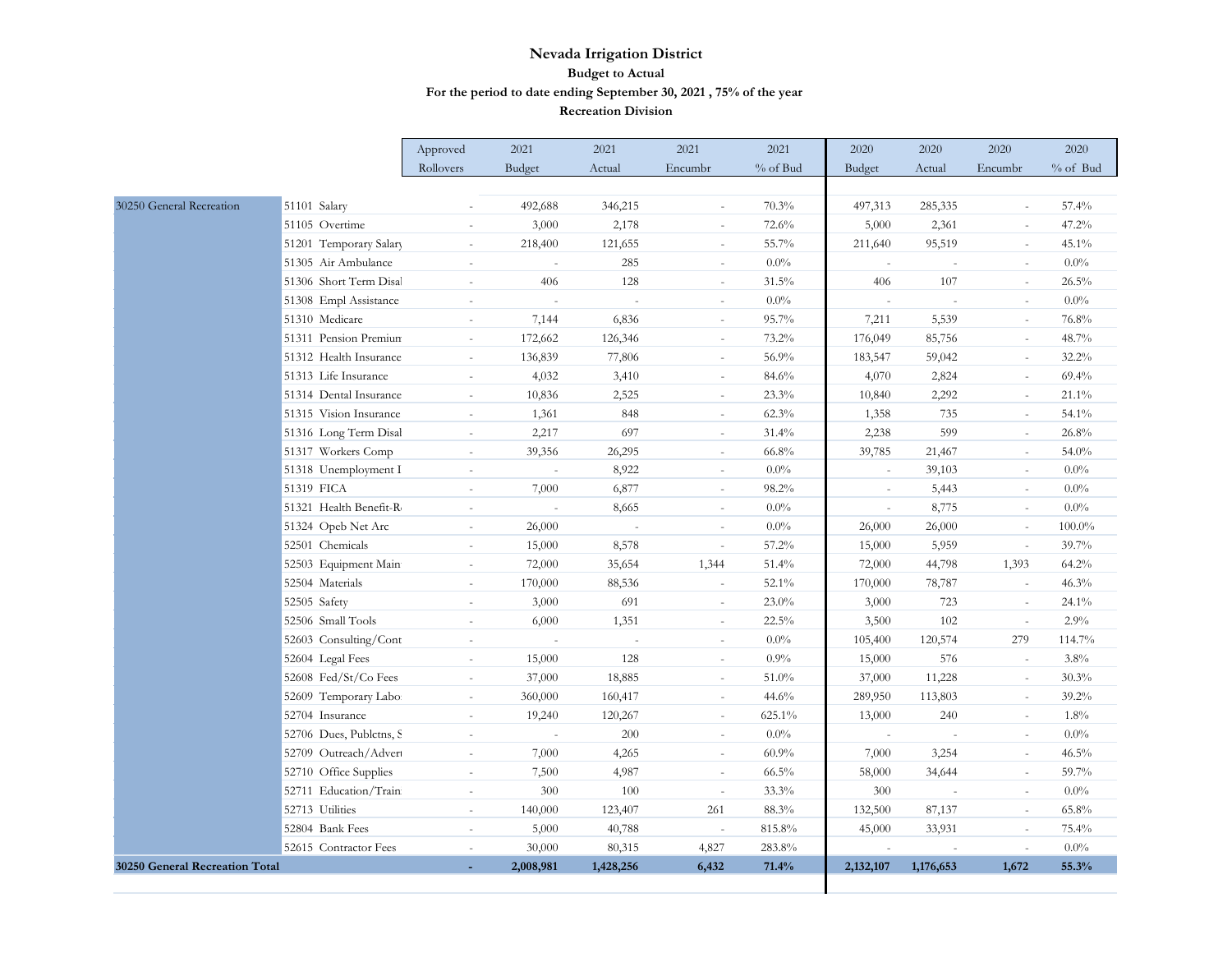|                                              |                        | Approved                 | 2021                     | 2021      | 2021                     | 2021     | 2020      | 2020      | 2020                     | 2020     |
|----------------------------------------------|------------------------|--------------------------|--------------------------|-----------|--------------------------|----------|-----------|-----------|--------------------------|----------|
|                                              |                        | Rollovers                | <b>Budget</b>            | Actual    | Encumbr                  | % of Bud | Budget    | Actual    | Encumbr                  | % of Bud |
|                                              |                        |                          |                          |           |                          |          |           |           |                          |          |
| 30254 Upper Division Recreation 51101 Salary |                        | $\overline{\phantom{a}}$ | 120,576                  | 97,338    | $\sim$                   | 80.7%    | 113,465   | 81,301    |                          | 71.7%    |
|                                              | 51105 Overtime         | $\sim$                   | 3,000                    | 1,611     |                          | 53.7%    | 3,000     | 329       | $\sim$                   | 11.0%    |
|                                              | 51201 Temporary Salary | $\sim$                   | 29,120                   | 11,240    |                          | 38.6%    | 28,600    | 12,607    | $\sim$                   | 44.1%    |
|                                              | 51306 Short Term Disal | ä,                       | 116                      | 37        |                          | 31.5%    | 116       | 62        | ×.                       | 53.5%    |
|                                              | 51310 Medicare         | $\sim$                   | 1,748                    | 1,689     | $\sim$                   | 96.6%    | 1,645     | 1,367     | $\sim$                   | 83.1%    |
|                                              | 51311 Pension Premiun  | $\sim$                   | 42,263                   | 33,676    | $\overline{\phantom{a}}$ | 79.7%    | 40,167    | 23,810    | $\sim$                   | 59.3%    |
|                                              | 51312 Health Insurance | $\sim$                   | 39,097                   | 33,650    | $\sim$                   | 86.1%    | 49,442    | 28,264    | $\sim$                   | 57.2%    |
|                                              | 51313 Life Insurance   | ÷.                       | 987                      | 834       | $\sim$                   | 84.5%    | 929       | 784       | $\sim$                   | 84.4%    |
|                                              | 51314 Dental Insurance | ÷,                       | 3,096                    | 1,980     |                          | 63.9%    | 3,097     | 1,410     | ×.                       | 45.5%    |
|                                              | 51315 Vision Insurance | ÷,                       | 389                      | 308       | ×.                       | 79.3%    | 388       | 281       | $\sim$                   | 72.5%    |
|                                              | 51316 Long Term Disal  | $\sim$                   | 542                      | 239       | $\sim$                   | 44.0%    | 511       | 222       | $\sim$                   | 43.4%    |
|                                              | 51317 Workers Comp     | $\overline{\phantom{a}}$ | 9,627                    | 5,983     | ×.                       | 62.2%    | 9,077     | 5,255     | $\sim$                   | 57.9%    |
|                                              | 51318 Unemployment I   | $\sim$                   | $\sim$                   | 2,319     |                          | $0.0\%$  |           | 1,688     | $\overline{\phantom{a}}$ | 0.0%     |
|                                              | 51319 FICA             | ä,                       | $\overline{a}$           | 697       |                          | $0.0\%$  |           | 782       | $\sim$                   | $0.0\%$  |
|                                              | 52501 Chemicals        | ä,                       | 5,000                    | 2,603     |                          | 52.1%    | 5,000     | ÷,        | $\sim$                   | $0.0\%$  |
|                                              | 52503 Equipment Main   | ä,                       | 25,000                   | 1,478     | $\sim$                   | 5.9%     | 10,000    | 6,402     | $\sim$                   | 64.0%    |
|                                              | 52504 Materials        | $\overline{\phantom{a}}$ | 30,000                   | 718       | $\sim$                   | 2.4%     | 30,000    | 3,589     | $\sim$                   | 12.0%    |
|                                              | 52505 Safety           | $\sim$                   | 1,000                    | ÷,        | $\sim$                   | $0.0\%$  | 2,000     | $\sim$    | $\sim$                   | $0.0\%$  |
|                                              | 52506 Small Tools      | ÷,                       | 3,000                    | ä,        |                          | $0.0\%$  | 2,000     | 510       | $\sim$                   | 25.5%    |
|                                              | 52603 Consulting/Cont  | ÷,                       |                          | L.        |                          | $0.0\%$  | 45,000    | 36,115    | 93                       | 80.5%    |
|                                              | 52604 Legal Fees       | ÷,                       | 3,000                    | L.        | $\sim$                   | $0.0\%$  | 3,000     | $\sim$    | $\sim$                   | $0.0\%$  |
|                                              | 52608 Fed/St/Co Fees   | $\sim$                   | 9,000                    | 10,067    | $\sim$                   | 111.9%   | 9,000     | 673       | $\sim$                   | 7.5%     |
|                                              | 52609 Temporary Labo:  | $\sim$                   | 72,500                   | ÷,        | $\sim$                   | $0.0\%$  | 138,380   | 9,736     | $\sim$                   | $7.0\%$  |
|                                              | 52704 Insurance        | $\sim$                   | 3,500                    | ÷,        | $\sim$                   | $0.0\%$  | 3,500     | $\sim$    | $\overline{\phantom{a}}$ | $0.0\%$  |
|                                              | 52709 Outreach/Advert  | ÷,                       | $\overline{\phantom{a}}$ | 366       |                          | $0.0\%$  |           | 300       | ×.                       | $0.0\%$  |
|                                              | 52710 Office Supplies  | ÷,                       | 500                      | L,        |                          | $0.0\%$  | 500       | 51        | ×.                       | $10.2\%$ |
|                                              | 52713 Utilities        | ٠                        | 50,000                   | 25,413    | ×.                       | 50.8%    | 25,000    | 18,843    | $\sim$                   | 75.4%    |
|                                              | 52804 Bank Fees        | $\overline{\phantom{a}}$ | $\sim$                   | 600       | $\sim$                   | $0.0\%$  | 3,000     | 1,772     | $\sim$                   | 59.1%    |
|                                              | 52615 Contractor Fees  | $\sim$                   | 50,000                   | 79,135    | 298                      | 158.9%   |           | $\sim$    | $\overline{\phantom{a}}$ | 0.0%     |
| 30254 Upper Division Recreation Total        |                        |                          | 503,061                  | 311,981   | 298                      | 62.1%    | 526,817   | 236,152   | 93                       | 44.8%    |
|                                              |                        |                          |                          |           |                          |          |           |           |                          |          |
| <b>Total Operating Expenses</b>              |                        |                          | 2,512,042                | 1,740,236 | 6,729                    | 69.5%    | 2,658,924 | 1,412,805 | 1,765                    | 53.2%    |
| 30250 General Recreation                     | 52915 Project: Non-Pro | ÷,                       | 100,000                  | 24,049    | 7,475                    | 31.5%    | 287,000   | 210,405   |                          | 73.3%    |
| <b>30250 General Recreation Total</b>        |                        | $\overline{\phantom{a}}$ | 100,000                  | 24,049    | 7,475                    | 31.5%    | 287,000   | 210,405   |                          | 73.3%    |
|                                              |                        |                          |                          |           |                          |          |           |           |                          |          |
| <b>Total Non Operating Expenses</b>          |                        |                          | 100,000                  | 24,049    | 7,475                    | 31.5%    | 287,000   | 210,405   |                          | 73.3%    |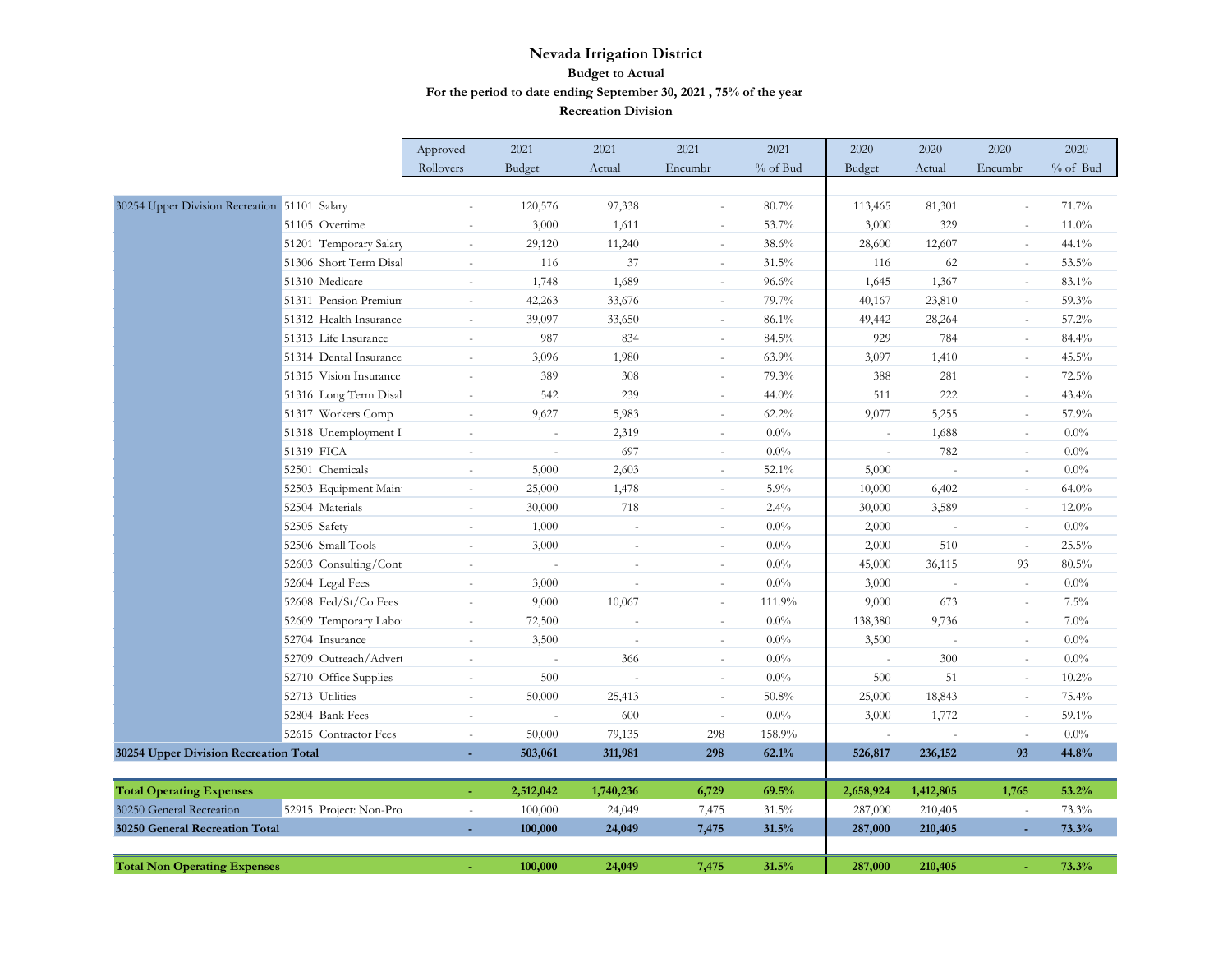|                                     |                                                                  | Approved                 | 2021          | 2021                     | 2021                     | 2021     | 2020       | 2020       | 2020      | 2020     |
|-------------------------------------|------------------------------------------------------------------|--------------------------|---------------|--------------------------|--------------------------|----------|------------|------------|-----------|----------|
|                                     |                                                                  | Rollovers                | <b>Budget</b> | Actual                   | Encumbr                  | % of Bud | Budget     | Actual     | Encumbr   | % of Bud |
|                                     |                                                                  |                          |               |                          |                          |          |            |            |           |          |
| Operating                           | Revenues                                                         | $\sim$                   | 23,586,962    | 17,398,802               |                          | 73.8%    | 21,195,975 | 16,962,631 | $\sim$    | $80.0\%$ |
|                                     | Expenses                                                         | 561,273                  | 18,740,522    | 11,207,080               | 1,203,711                | 64.3%    | 26,928,831 | 16,425,406 | 1,166,581 | 65.3%    |
| Non Operating                       | Expenses                                                         | 1,423,907                | 5,435,000     | 1,233,951                | 1,631,888                | 41.8%    | 6,227,567  | 1,267,960  | 1,595,241 | $46.0\%$ |
|                                     | Revenue and transfers-in in excess of expenses and transfers-out |                          |               | 4,957,772                |                          |          |            | (730, 735) |           |          |
| <b>Operating Revenues</b>           | Chicago Park Powerhouse                                          | $\overline{\phantom{a}}$ | 9,944,153     | 7,515,539                | $\bar{a}$                | 75.6%    | 8,887,180  | 7,402,342  | $\sim$    | 83.3%    |
|                                     | Rollins Powerhouse                                               | $\overline{\phantom{a}}$ | 5,524,529     | 4,175,299                | $\bar{a}$                | 75.6%    | 4,937,322  | 4,097,138  | $\sim$    | 83.0%    |
|                                     | Dutch Flat Powerhouse                                            | $\overline{\phantom{a}}$ | 5,524,529     | 4,164,073                | $\overline{\phantom{a}}$ | 75.4%    | 4,937,322  | 4,107,706  | $\sim$    | 83.2%    |
|                                     | <b>Bowman Powerhouse</b>                                         | $\sim$                   | 1,104,906     | 807,408                  | $\omega$                 | 73.1%    | 987,464    | 788,572    | $\sim$    | 79.9%    |
|                                     | Deer Creek Powerhouse                                            | $\overline{\phantom{a}}$ | 798,301       | $\overline{\phantom{a}}$ | $\overline{\phantom{a}}$ | $0.0\%$  | 798,301    | $\sim$     | $\sim$    | 0.0%     |
|                                     | Combie South Powerhouse                                          | $\overline{\phantom{a}}$ | 290,544       | 115,109                  | $\overline{\phantom{a}}$ | 39.6%    | 235,422    | 253,652    | $\sim$    | 107.7%   |
|                                     | Scotts Flat Powerhouse                                           | $\sim$                   | 250,000       | 412,276                  | $\overline{\phantom{a}}$ | 164.9%   | 239,964    | 70,677     | $\sim$    | 29.5%    |
|                                     | Combie North Powerhouse                                          | $\overline{\phantom{a}}$ | 150,000       | 84,699                   | $\overline{\phantom{a}}$ | 56.5%    | 108,000    | 118,291    | $\sim$    | 109.5%   |
|                                     | Rents and leases                                                 | $\sim$                   | $\sim$        | 304                      | $\bar{a}$                | $0.0\%$  |            |            | $\sim$    | 0.0%     |
|                                     | Hydroelectric support services                                   |                          | $\equiv$      | 27,906                   | $\overline{\phantom{a}}$ | $0.0\%$  |            | $\sim$     | $\sim$    | $0.0\%$  |
|                                     | Interest income: other                                           | ٠                        | ÷             | 2,119                    | $\sim$                   | $0.0\%$  | $\sim$     | $\sim$     | ÷         | 0.0%     |
|                                     | Bowman Transmission Line                                         |                          | ä,            | 94,071                   | ÷.                       | $0.0\%$  | 65,000     | 124,253    | $\sim$    | 191.2%   |
| <b>Operating Revenues Total</b>     |                                                                  | ÷                        | 23,586,962    | 17,398,802               | ÷                        | 73.8%    | 21,195,975 | 16,962,631 |           | 80.0%    |
|                                     |                                                                  |                          |               |                          |                          |          |            |            |           |          |
| <b>Operating Expenses</b>           | 50112 Hydro Admin                                                | 512,298                  | 11,743,310    | 7,664,193                | 777,139                  | 68.9%    | 19,054,265 | 12,901,702 | 592,313   | 70.8%    |
|                                     | 50161 Hydro Operations                                           | $\sim$                   | 2,902,286     | 1,374,329                | 67,538                   | 49.7%    | 3,476,003  | 1,431,003  | 74,518    | 43.3%    |
|                                     | 50167 Hydro Maintenance                                          | 48,975                   | 4,094,926     | 2,168,557                | 359,034                  | $61.0\%$ | 4,398,563  | 2,092,701  | 499,750   | 58.9%    |
| <b>Operating Expenses Total</b>     |                                                                  | 561,273                  | 18,740,522    | 11,207,080               | 1,203,711                | 64.3%    | 26,928,831 | 16,425,406 | 1,166,581 | 65.3%    |
|                                     |                                                                  |                          |               |                          |                          |          |            |            |           |          |
| Non Operating Expenses              | 50112 Hydro Admin                                                | 1,423,907                | 5,435,000     | 1,233,951                | 1,631,888                | 41.8%    | 6,227,567  | 1,267,960  | 1,595,241 | $46.0\%$ |
| <b>Non Operating Expenses Total</b> |                                                                  | 1,423,907                | 5,435,000     | 1,233,951                | 1,631,888                | 41.8%    | 6,227,567  | 1,267,960  | 1,595,241 | 46.0%    |
|                                     |                                                                  |                          |               |                          |                          |          |            |            |           |          |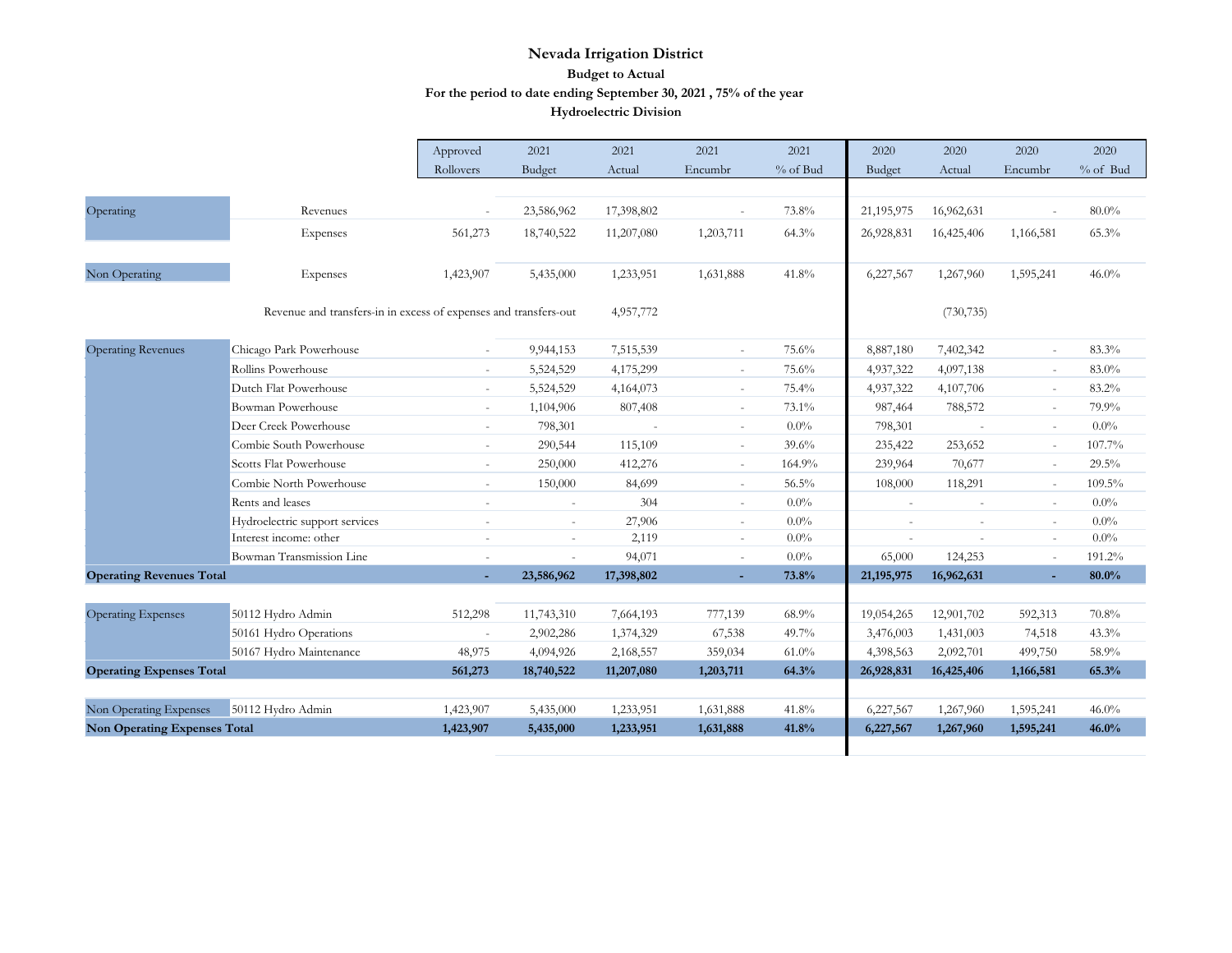|                         |                                 | Approved                 | 2021           | 2021      | 2021                     | 2021     | 2020       | 2020                     | 2020                     | 2020       |
|-------------------------|---------------------------------|--------------------------|----------------|-----------|--------------------------|----------|------------|--------------------------|--------------------------|------------|
|                         |                                 | Rollovers                | Budget         | Actual    | Encumbr                  | % of Bud | Budget     | Actual                   | Encumbr                  | $%$ of Bud |
|                         |                                 |                          |                |           |                          |          |            |                          |                          |            |
| 50112 Hydro Admin       | 51101 Salary                    |                          | 762,263        | 504,459   | ÷,                       | 66.2%    | 783,709    | 471,336                  |                          | $60.1\%$   |
|                         | 51105 Overtime                  | i.                       | 2,000          | 1,158     | $\sim$                   | 57.9%    | 2,000      | 518                      | $\sim$                   | 25.9%      |
|                         | 51106 Double Time               | $\sim$                   | 500            |           | $\overline{\phantom{a}}$ | 0.0%     | 500        | $\sim$                   | $\sim$                   | $0.0\%$    |
|                         | 51201 Temporary Salary          | $\sim$                   | 25,520         | 19,978    | $\sim$                   | 78.3%    | 77,400     | 60,227                   | $\sim$                   | 77.8%      |
|                         | 51305 Air Ambulance             | $\overline{\phantom{a}}$ | $\overline{a}$ | 382       | ÷.                       | $0.0\%$  | L.         | $\overline{a}$           | ÷.                       | $0.0\%$    |
|                         | 51306 Short Term Disability     | $\sim$                   | 1,211          | 863       | ÷.                       | 71.3%    | 1,131      | 769                      | $\sim$                   | $68.0\%$   |
|                         | 51310 Medicare                  | $\sim$                   | 11,053         | 7,609     | $\sim$                   | 68.8%    | 11,364     | 7,758                    | $\sim$                   | 68.3%      |
|                         | 51311 Pension Premiums          | ÷.                       | 274,868        | 177,634   | ÷,                       | 64.6%    | 277,433    | 155,933                  | $\sim$                   | 56.2%      |
|                         | 51312 Health Insurance          |                          | 136,839        | 105,552   | $\sim$                   | 77.1%    | 183,824    | 89,763                   | $\overline{\phantom{a}}$ | 48.8%      |
|                         | 51313 Life Insurance            | $\overline{\phantom{a}}$ | 6,239          | 5,998     | $\sim$                   | 96.1%    | 6,414      | 6,029                    | $\sim$                   | 94.0%      |
|                         | 51314 Dental Insurance          | $\overline{\phantom{a}}$ | 10,836         | 5,437     | $\overline{\phantom{a}}$ | 50.2%    | 10,840     | 6,080                    | $\sim$                   | 56.1%      |
|                         | 51315 Vision Insurance          | $\sim$                   | 1,361          | 910       | $\sim$                   | 66.9%    | 1,358      | 953                      | in 1919.                 | 70.2%      |
|                         | 51316 Long Term Disability      | $\sim$                   | 3,430          | 749       | $\sim$                   | 21.8%    | 3,527      | 762                      | $\sim$                   | 21.6%      |
|                         | 51317 Workers Comp              | $\sim$                   | 19,604         | 8,563     | $\sim$                   | 43.7%    | 22,758     | 8,479                    | $\sim$                   | 37.3%      |
|                         | 51319 FICA                      | $\overline{\phantom{a}}$ | $\sim$         | 700       | $\overline{\phantom{a}}$ | 0.0%     | $\bar{a}$  | 67                       | $\overline{\phantom{a}}$ | $0.0\%$    |
|                         | 51321 Health Benefit-Retirees   |                          | 117,630        | 92,433    | L.                       | 78.6%    | $\sim$     | 72,164                   |                          | $0.0\%$    |
|                         | 51324 Opeb Net Arc              | ÷.                       | 99,000         |           | ÷,                       | 0.0%     | 99,000     | 99,000                   | ×.                       | 100.0%     |
|                         | 52501 Chemicals                 | $\sim$                   | 85,000         | 65,475    | $\sim$                   | 77.0%    | 85,000     | 53,943                   | $\sim$                   | 63.5%      |
|                         | 52503 Equipment Maintenance     | $\overline{\phantom{a}}$ | 36,000         | 12,300    | 2,616                    | 41.4%    | 56,000     | 7,362                    | 1,131                    | 15.2%      |
|                         | 52504 Materials                 |                          | 10,000         | 719       |                          | 7.2%     | 20,000     | 2,469                    |                          | 12.3%      |
|                         | 52505 Safety                    | ÷.                       | 8,500          | 1,184     | $\sim$                   | 13.9%    | 10,000     | 7,999                    | ×.                       | $80.0\%$   |
|                         | 52506 Small Tools               | $\sim$                   | 5,000          | 38        | $\sim$                   | 0.8%     | 5,000      | 3,879                    | $\overline{\phantom{a}}$ | 77.6%      |
|                         | 52603 Consulting/Contractor Fee | 512,298                  | 1,581,000      | 482,538   | 760,607                  | 59.4%    | 1,676,089  | 425,547                  | 580,240                  | $60.0\%$   |
|                         | 52604 Legal Fees                |                          | 75,000         | 207,194   |                          | 276.3%   | 75,000     | 40,081                   | $\sim$                   | 53.4%      |
|                         | 52607 Franchise Fees            |                          | 81,024         | 31,628    | $\sim$                   | 39.0%    | 92,800     | 31,628                   | $\sim$                   | 34.1%      |
|                         | 52608 Fed/St/Co Fees            | $\sim$                   | 1,137,932      | 666,296   | $\overline{\phantom{a}}$ | 58.6%    | 1,053,618  | 545,674                  | $\sim$                   | 51.8%      |
|                         | 52704 Insurance                 | $\sim$                   | 550,000        | 320,851   | $\sim$                   | 58.3%    | 220,000    | 797                      | $\sim$                   | 0.4%       |
|                         | 52706 Dues, Publctns, Spnsrshp  |                          | 27,500         | 18,378    | ÷,                       | 66.8%    | 27,500     | 23,313                   |                          | 84.8%      |
|                         | 52710 Office Supplies           | $\sim$                   | 26,000         | 3,638     | $\sim$                   | 14.0%    | 26,000     | 9,030                    | $\sim$                   | 34.7%      |
|                         | 52711 Education/Training/Meals  | $\sim$                   | 30,000         | 10,282    | $\overline{\phantom{a}}$ | 34.3%    | 30,000     | 5,491                    | $\sim$                   | 18.3%      |
|                         | 52713 Utilities                 | $\sim$                   | 161,500        | 100,236   | 1,774                    | 63.2%    | 161,500    | 93,059                   | ÷.                       | 57.6%      |
|                         | 52901 Land/Easement Purchases   |                          | 50,000         | 10,651    | 410                      | 22.1%    | 75,000     | 512                      | $\sim$                   | 0.7%       |
|                         | 52902 Vehicle Purchases         | $\sim$                   | 40,000         | $\sim$    | ÷,                       | 0.0%     | 40,000     | $\sim$                   | $\sim$                   | 0.0%       |
|                         | 52904 Equipment Purchases       | $\sim$                   | 25,000         | 12,476    | 2,518                    | $60.0\%$ | 25,000     | $\overline{\phantom{a}}$ | 10,943                   | 43.8%      |
|                         | 54000 Transfer Out              | $\sim$                   | 6,315,000      | 4,736,250 |                          | 75.0%    | 13,894,500 | 10,670,875               |                          | 76.8%      |
|                         | 52615 Contractor Fees           |                          | 26,500         | 51,635    | 9,214                    | 229.6%   |            |                          |                          | $0.0\%$    |
| 50112 Hydro Admin Total |                                 | 512,298                  | 11,743,310     | 7,664,193 | 777,139                  | 68.9%    | 19,054,265 | 12,901,702               | 592,313                  | 70.8%      |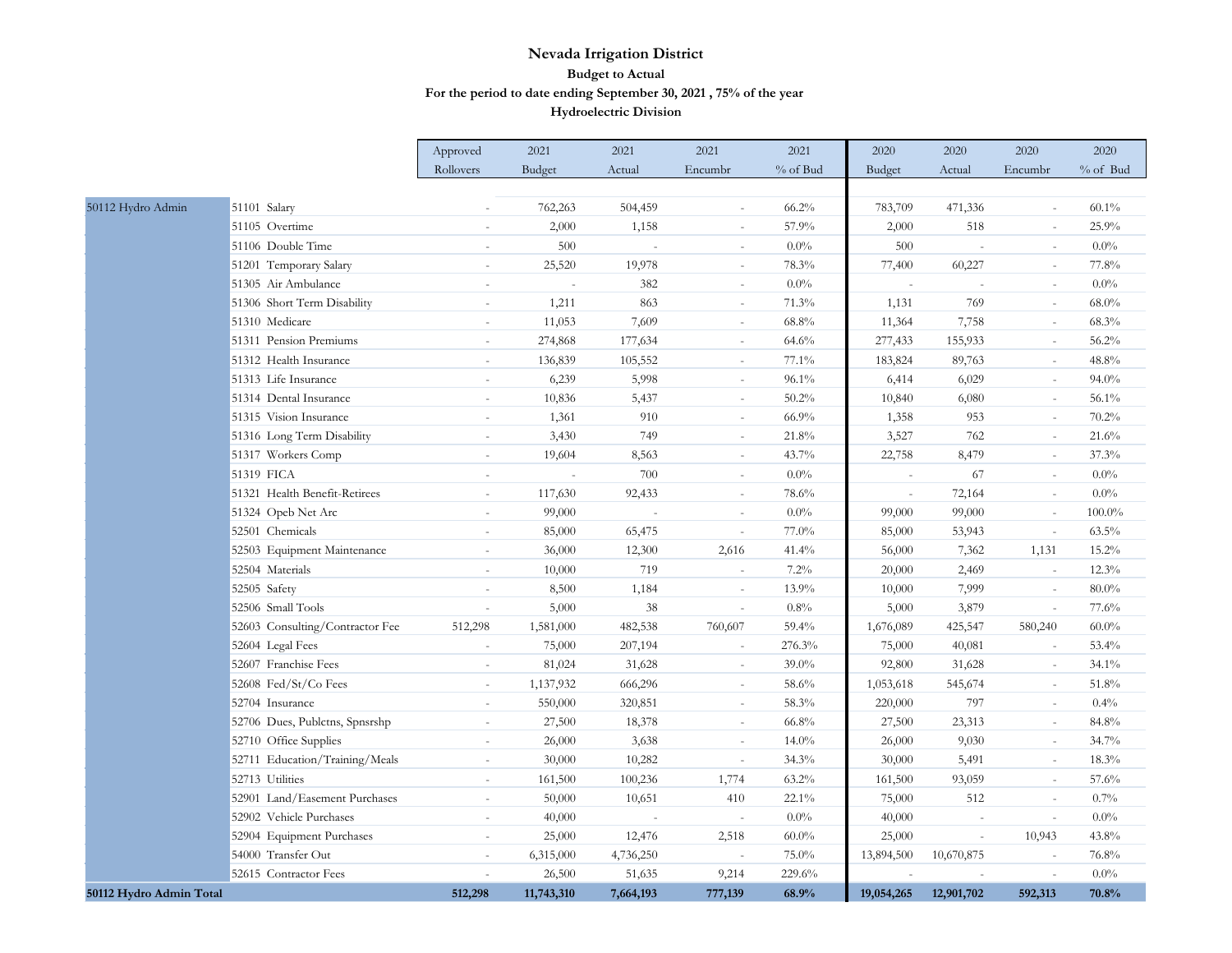|                              |                                   | Approved                 | 2021      | 2021                     | 2021                     | 2021     | 2020      | 2020                     | 2020                     | 2020       |
|------------------------------|-----------------------------------|--------------------------|-----------|--------------------------|--------------------------|----------|-----------|--------------------------|--------------------------|------------|
|                              |                                   | Rollovers                | Budget    | Actual                   | Encumbr                  | % of Bud | Budget    | Actual                   | Encumbr                  | $%$ of Bud |
|                              |                                   |                          |           |                          |                          |          |           |                          |                          |            |
|                              |                                   |                          |           |                          |                          |          |           |                          |                          |            |
| 50161 Hydro Operations       | 51101 Salary                      | $\sim$                   | 1,383,841 | 701,883                  | $\overline{\phantom{a}}$ | 50.7%    | 1,374,648 | 753,196                  | $\overline{\phantom{a}}$ | 54.8%      |
|                              | 51105 Overtime                    |                          | 75,000    | 26,125                   | $\overline{\phantom{a}}$ | 34.8%    | 75,000    | 17,739                   | $\sim$                   | 23.7%      |
|                              | 51106 Double Time                 | $\sim$                   | 20,000    | 8,772                    | $\sim$                   | 43.9%    | 20,000    | 3,559                    | $\sim$                   | 17.8%      |
|                              | 51144 Standby                     | $\overline{\phantom{a}}$ | 32,000    | 24,697                   | $\overline{\phantom{a}}$ | 77.2%    | 32,000    | 25,135                   | $\sim$                   | 78.5%      |
|                              | 51201 Temporary Salary            | $\overline{\phantom{a}}$ | 20,000    | $\sim$                   | $\sim$                   | 0.0%     | 20,000    | $\sim$                   | $\sim$                   | 0.0%       |
|                              | 51306 Short Term Disability       | $\overline{\phantom{a}}$ | 1,302     | 720                      | $\overline{\phantom{a}}$ | 55.3%    | 1,302     | 935                      | $\overline{\phantom{a}}$ | 71.8%      |
|                              | 51310 Medicare                    | $\sim$                   | 20,066    | 10,951                   | $\overline{\phantom{a}}$ | 54.6%    | 19,932    | 11,734                   | $\sim$                   | 58.9%      |
|                              | 51311 Pension Premiums            | $\overline{\phantom{a}}$ | 485,045   | 251,685                  | $\overline{\phantom{a}}$ | 51.9%    | 486,625   | 225,078                  | $\overline{\phantom{a}}$ | 46.3%      |
|                              | 51312 Health Insurance            | $\sim$                   | 264,558   | 159,729                  | $\overline{\phantom{a}}$ | 60.4%    | 367,649   | 175,512                  | $\sim$                   | 47.7%      |
|                              | 51313 Life Insurance              | $\sim$                   | 11,325    | 6,422                    | $\sim$                   | 56.7%    | 11,250    | 6,989                    | $\sim$                   | 62.1%      |
|                              | 51314 Dental Insurance            | $\overline{\phantom{a}}$ | 21,672    | 9,017                    | $\overline{\phantom{a}}$ | 41.6%    | 21,680    | 10,465                   | $\sim$                   | 48.3%      |
|                              | 51315 Vision Insurance            | $\sim$                   | 2,722     | 1,386                    | $\sim$                   | 50.9%    | 2,717     | 1,563                    | $\sim$                   | 57.5%      |
|                              | 51316 Long Term Disability        | $\overline{\phantom{a}}$ | 6,228     | 1,150                    | $\overline{\phantom{a}}$ | 18.5%    | 6,186     | 1,300                    | $\sim$                   | 21.0%      |
|                              | 51317 Workers Comp                | $\overline{\phantom{a}}$ | 48,277    | 16,284                   | $\sim$                   | 33.7%    | 47,563    | 17,442                   | $\sim$                   | 36.7%      |
|                              | 52501 Chemicals                   | $\overline{\phantom{a}}$ | 1,000     | $\overline{\phantom{a}}$ | $\overline{\phantom{a}}$ | 0.0%     | 1,000     | 32                       | $\sim$                   | $3.2\%$    |
|                              | 52503 Equipment Maintenance       | $\overline{\phantom{a}}$ | 107,250   | 20,588                   | 50,987                   | 66.7%    | 107,100   | 10,244                   | 15,122                   | 23.7%      |
|                              | 52504 Materials                   | $\sim$                   | 46,000    | 9,290                    | $\overline{\phantom{a}}$ | 20.2%    | 46,000    | 11,872                   | $\sim$                   | 25.8%      |
|                              | 52505 Safety                      | $\overline{\phantom{a}}$ | 35,000    | 4,427                    | $\overline{\phantom{a}}$ | 12.6%    | 33,000    | 858                      | $\sim$                   | 2.6%       |
|                              | 52506 Small Tools                 | $\sim$                   | 25,000    | 5,277                    | $\overline{\phantom{a}}$ | 21.1%    | 12,000    | 917                      | $\sim$                   | 7.6%       |
|                              | 52603 Consulting/Contractor Fee   | $\overline{\phantom{a}}$ | 18,000    | 1,297                    | 655                      | 10.8%    | 209,000   | 11,360                   | 27,805                   | 18.7%      |
|                              | 52608 Fed/St/Co Fees              | $\sim$                   | $\sim$    |                          | $\sim$                   | $0.0\%$  | $\sim$    | 52                       | $\sim$                   | $0.0\%$    |
|                              | 52710 Office Supplies             | $\overline{\phantom{a}}$ | 10,000    | 184                      | $\overline{\phantom{a}}$ | 1.8%     | 5,000     | 764                      | $\sim$                   | 15.3%      |
|                              | Education/Training/Meals<br>52711 | $\overline{\phantom{a}}$ | 40,000    | 5,100                    | $\sim$                   | 12.8%    | 40,000    | 935                      | $\sim$                   | 2.3%       |
|                              | 52713 Utilities                   | $\sim$                   | 6,000     |                          | $\sim$                   | 0.0%     | 6,000     | ÷                        | $\sim$                   | 0.0%       |
|                              | 52902 Vehicle Purchases           | $\overline{\phantom{a}}$ | 40,000    | 41,639                   | $\overline{\phantom{a}}$ | 104.1%   | 80,000    | $\overline{\phantom{a}}$ | $\overline{\phantom{a}}$ | 0.0%       |
|                              | 52904 Equipment Purchases         | $\overline{\phantom{a}}$ | 67,000    | 22,601                   | 15,897                   | 57.5%    | 450,351   | 143,323                  | 31,590                   | 38.8%      |
|                              | 52615 Contractor Fees             | $\overline{\phantom{a}}$ | 115,000   | 45,106                   |                          | 39.2%    |           |                          |                          | $0.0\%$    |
| 50161 Hydro Operations Total |                                   |                          | 2,902,286 | 1,374,329                | 67,538                   | 49.7%    | 3,476,003 | 1,431,003                | 74,518                   | 43.3%      |
|                              |                                   |                          |           |                          |                          |          |           |                          |                          |            |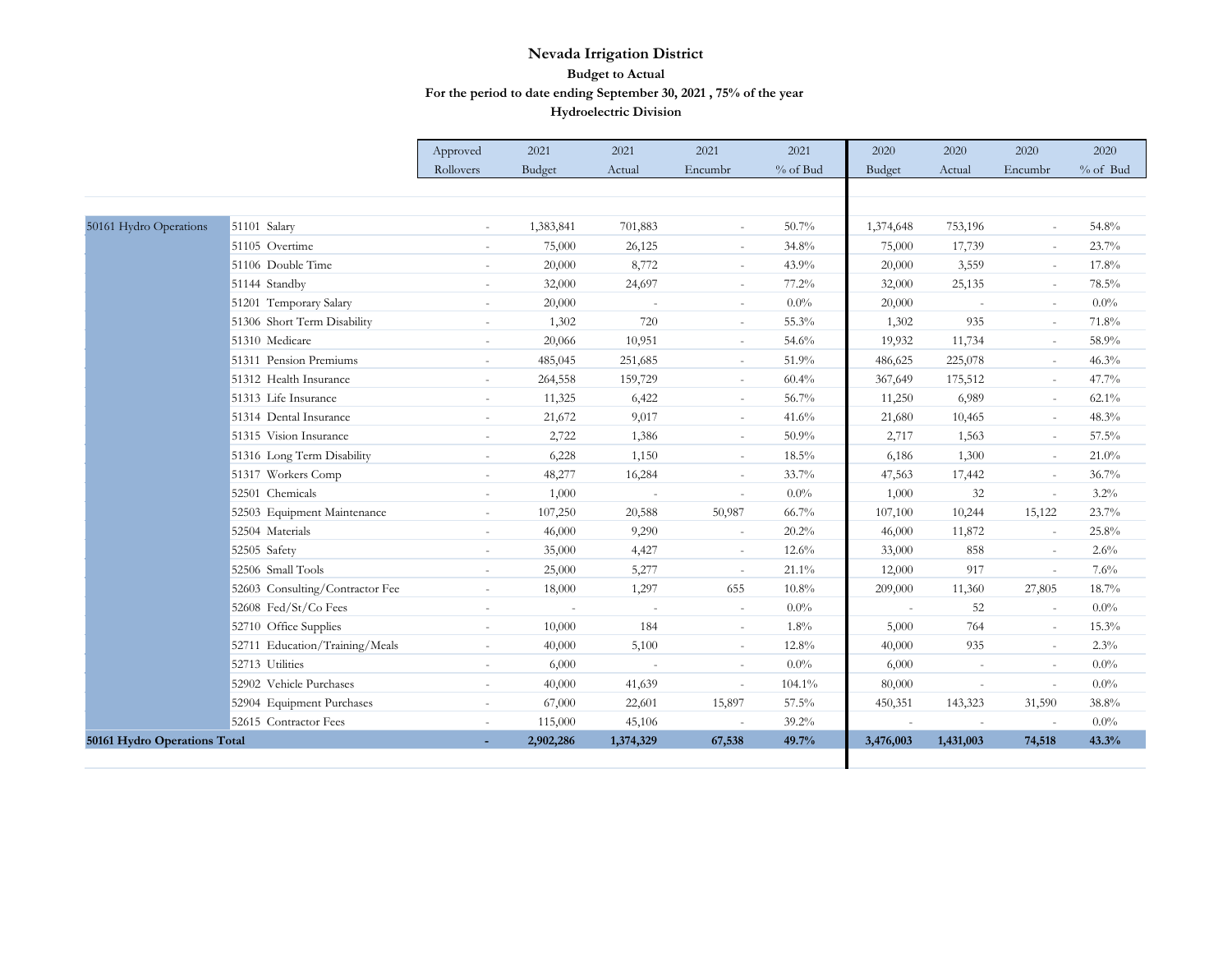|                                     |                                                    | Approved                 | 2021               | 2021              | 2021                     | 2021           | 2020       | 2020              | 2020                     | 2020             |
|-------------------------------------|----------------------------------------------------|--------------------------|--------------------|-------------------|--------------------------|----------------|------------|-------------------|--------------------------|------------------|
|                                     |                                                    | Rollovers                | Budget             | Actual            | Encumbr                  | % of Bud       | Budget     | Actual            | Encumbr                  | % of Bud         |
|                                     |                                                    |                          |                    |                   |                          |                |            |                   |                          |                  |
| 50167 Hydro Maintenance             | 51101 Salary                                       | ÷.                       | 1,368,121          | 926,644           |                          | 67.7%          | 1,377,052  | 908,887           | ÷.                       | $66.0\%$         |
|                                     | 51105 Overtime                                     |                          | 70,000             | 22,536            |                          | 32.2%          | 75,000     | 29,361            | ÷.                       | 39.1%            |
|                                     | 51106 Double Time                                  | $\sim$                   | 15,000             | 2,407             | $\overline{\phantom{a}}$ | $16.0\%$       | 16,000     | 3,833             | $\overline{\phantom{a}}$ | 24.0%            |
|                                     | 51201 Temporary Salary                             | $\sim$                   | 67,620             | 22,154            | $\sim$                   | 32.8%          | 84,840     | 13,708            | $\sim$                   | 16.2%            |
|                                     | 51306 Short Term Disability                        | $\overline{\phantom{a}}$ | 2,086              | 2,177             | $\overline{\phantom{a}}$ | 104.4%         | 1,862      | 2,208             | $\sim$                   | 118.6%           |
|                                     | 51310 Medicare                                     | $\overline{\phantom{a}}$ | 19,837             | 14,545            | $\sim$                   | 73.3%          | 19,967     | 14,121            | $\sim$                   | 70.7%            |
|                                     | 51311 Pension Premiums                             | ÷,                       | 479,535            | 324,972           | $\sim$                   | 67.8%          | 487,476    | 272,723           | ÷.                       | 55.9%            |
|                                     | 51312 Health Insurance                             | $\sim$                   | 255,438            | 183,087           | $\sim$                   | 71.7%          | 367,649    | 166,738           | $\sim$                   | 45.4%            |
|                                     | 51313 Life Insurance                               | $\sim$                   | 11,197             | 8,135             | $\sim$                   | 72.7%          | 11,270     | 8,484             | $\sim$                   | 75.3%            |
|                                     | 51314 Dental Insurance                             | $\sim$                   | 21,672             | 11,148            | $\sim$                   | 51.4%          | 21,680     | 10,706            | $\sim$                   | 49.4%            |
|                                     | 51315 Vision Insurance                             | $\sim$                   | 2,722              | 1,688             | $\sim$                   | 62.0%          | 2,717      | 1,797             | $\sim$                   | $66.2\%$         |
|                                     | 51316 Long Term Disability                         | $\sim$                   | 6,157              | 1,404             | $\sim$                   | 22.8%          | 6,197      | 1,495             | $\sim$                   | 24.1%            |
|                                     | 51317 Workers Comp                                 | ÷,                       | 53,041             | 22,289            | $\overline{\phantom{a}}$ | 42.0%          | 47,646     | 22,113            | $\sim$                   | 46.4%            |
|                                     | 51319 FICA                                         | $\overline{a}$           |                    |                   | $\sim$                   | $0.0\%$        |            | 850               | $\sim$                   | 0.0%             |
|                                     | 52501 Chemicals                                    | ä,                       | 7,500              | 2,547             | $\sim$                   | 34.0%          | 7,500      | 87                | $\overline{\phantom{a}}$ | 1.2%             |
|                                     | 52503 Equipment Maintenance                        | $\bar{a}$                | 264,500            | 115,514           | 47,702                   | 61.7%          | 272,500    | 192,411           | 163,457                  | 130.6%           |
|                                     | 52504 Materials                                    | $\sim$                   | 320,500            | 79,326            | 38,083                   | 36.6%          | 390,500    | 145,016           | 11,722                   | 40.1%            |
|                                     | 52505 Safety                                       | ÷,                       | 40,000             | 7,581             |                          | 19.0%          | 38,000     | 8,164             |                          | $21.5\%$         |
|                                     | 52506 Small Tools                                  | $\bar{a}$                | 30,000             | 6,387             | $\sim$                   | 21.3%          | 30,000     | 7,153             | $\sim$                   | 23.8%            |
|                                     | 52603 Consulting/Contractor Fee                    | 48,975                   | 178,000            | 56,914            | 50,748                   | 47.4%          | 603,707    | 57,888            | 109,259                  | 27.7%            |
|                                     | 52704 Insurance                                    |                          |                    | 291               |                          | $0.0\%$        |            |                   | $\sim$                   | $0.0\%$          |
|                                     | 52710 Office Supplies                              | ÷.                       | 5,000              |                   | $\sim$                   | $0.0\%$        | 20,000     | 8,011             | $\sim$                   | 40.1%            |
|                                     | Education/Training/Meals<br>52711                  | $\sim$                   | 35,000             | 7,438             |                          | 21.3%          | 35,000     | 5,039             | $\sim$                   | 14.4%            |
|                                     | 52902 Vehicle Purchases                            | $\bar{a}$                | 335,000            | 134,863           | 144,967                  | 83.5%          | 185,000    | 72,758            | 82,967                   | 84.2%            |
|                                     | 52904 Equipment Purchases<br>52615 Contractor Fees | $\mathbf{r}$<br>$\sim$   | 154,500<br>352,500 | 55,014<br>159,495 | 77,533                   | 35.6%<br>67.2% | 297,000    | 139,153<br>$\sim$ | 132,346<br>$\sim$        | 91.4%<br>$0.0\%$ |
| 50167 Hydro Maintenance Total       |                                                    | 48,975                   | 4,094,926          | 2,168,557         | 359,034                  | 61.0%          | 4,398,563  | 2,092,701         | 499,750                  | 58.9%            |
|                                     |                                                    |                          |                    |                   |                          |                |            |                   |                          |                  |
| <b>Total Operating Expenses</b>     |                                                    | 561,273                  | 18,740,522         | 11,207,080        | 1,203,711                | 64.3%          | 26,928,831 | 16,425,406        | 1,166,581                | 65.3%            |
| 50112 Hydro Admin                   | 52915 Project: Non-Programmati                     | 263,611                  | 250,000            | 14,673            | 263,611                  | 54.2%          | 713,821    | 197,294           | 393,561                  | 82.8%            |
|                                     | 52920 Program: Ph Improvements                     | 461,253                  | 1,740,000          | 733,309           | 281,924                  | 46.1%          | 2,179,804  | 592,462           | 662,341                  | 57.6%            |
|                                     | 52921 Program: Reserv, Dam, Wa                     | 407,667                  | 2,660,000          | 438,134           | 873,991                  | 42.8%          | 2,418,942  | 446,910           | 495,739                  | 39.0%            |
|                                     | 52922 Program: Lower Div Wtrwy                     |                          | 100,000            |                   |                          | $0.0\%$        | 450,000    | 13                | ÷,                       | 0.0%             |
|                                     | 52923 Program: Upper Div Wtrwy                     | 200,000                  | 485,000            |                   | 168,821                  | 24.6%          | 200,000    | $\sim$            | $\sim$                   | 0.0%             |
|                                     | 52924 Program: SCADA Com Upgrd                     | 91,376                   | 200,000            | 47,835            | 43,541                   | 31.4%          | 265,000    | 31,280            | 43,600                   | 28.3%            |
| 50112 Hydro Admin Total             |                                                    | 1,423,907                | 5,435,000          | 1,233,951         | 1,631,888                | 41.8%          | 6,227,567  | 1,267,960         | 1,595,241                | 46.0%            |
| <b>Total Non Operating Expenses</b> |                                                    | 1,423,907                | 5,435,000          | 1,233,951         | 1,631,888                | 41.8%          | 6,227,567  | 1,267,960         | 1,595,241                | 46.0%            |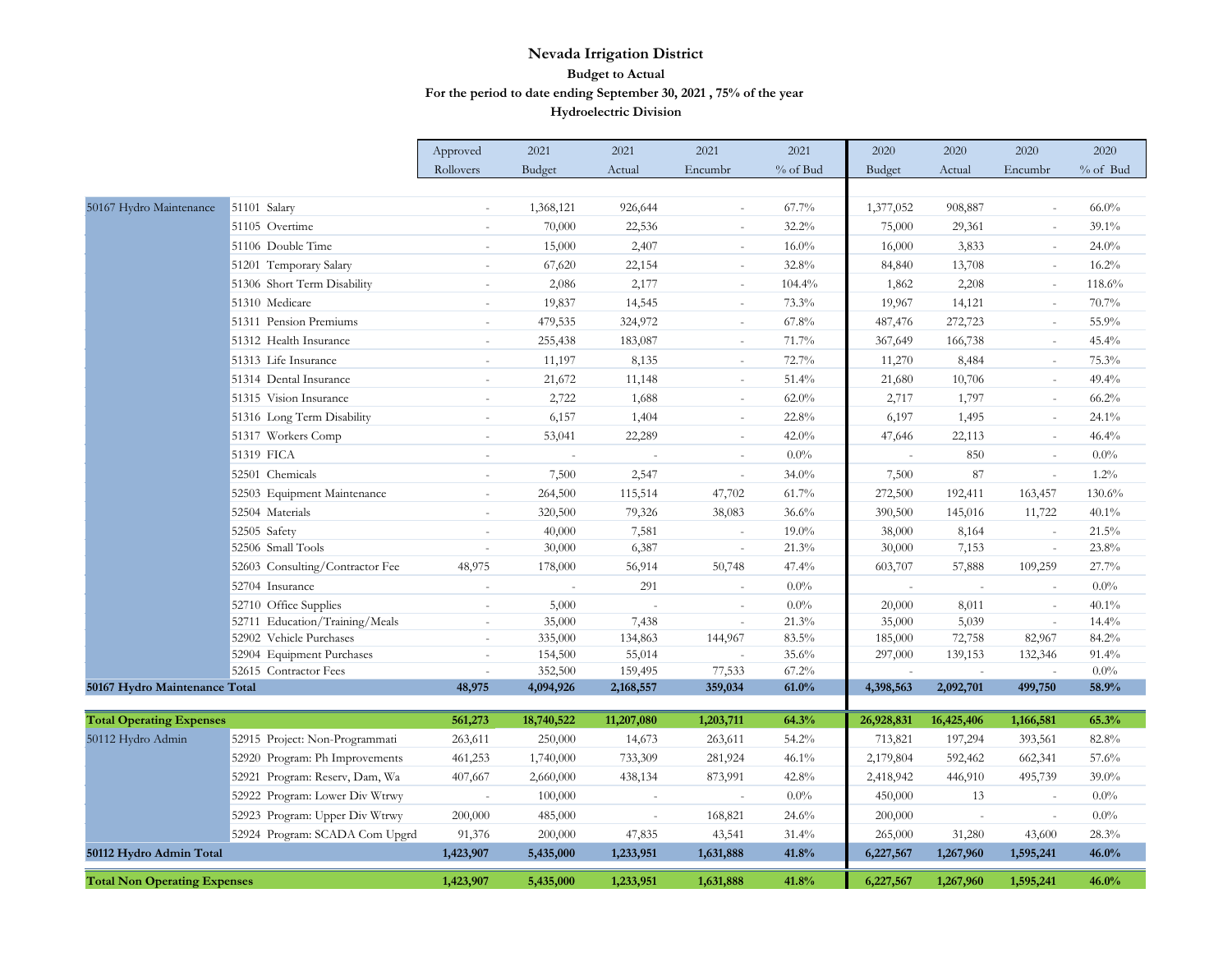#### **Nevada Irrigation District For the period to date ending September 30, 2021 , 75% of the year Capital Project Spending Budget to Actual**

| Water<br>52915 Project: Non-Programmatic<br>20,000<br>10115 Management<br>2021 Budget<br>2504 ADMIN RAMP ACCESS REPAIR<br>18,000<br>$\sim$<br>52915 Project: Non-Programmatic Sum<br>20,000<br>18,000<br>2,000<br>$\sim$<br>10118 Information Services 52915 Project: Non-Programmatic<br>2295 FINANCIAL SYSTEMS IMPLMNT<br>1,084,546<br>372,930<br>749,414<br>$\sim$<br>52915 Project: Non-Programmatic Sum<br>1,084,546<br>372,930<br>749,414<br>(37,799)<br>$\overline{a}$<br>10151 Engineering<br>52907 Program: Pipeline Rplc<br>1,860,000<br>2021 Budget<br>2071 LIDSTER/COUNTRY CLUB<br>93,613<br>93,015<br>$\sim$<br>2182 N DAY RD PIPELINE RPLCMNT<br>9,000<br>$\sim$<br>1,860,000<br>1,850,402<br>52907 Program: Pipeline Rplc Sum<br>93,015<br>102,613<br>$\sim$<br>52908 Program: PRV<br>2021 Budget<br>480,000<br>2370 BERGGREN LANE PRV RPLCMNT<br>67,000<br>79,936<br>$\sim$<br>$\overline{\phantom{a}}$<br>52908 Program: PRV<br>67,000<br>480,000<br>79,936<br>467,064<br>Sum<br>$\overline{\phantom{a}}$<br>52910 Program: Raw Water Rplc<br>2021 Budget<br>1,250,000<br>1031 DOTY N.CANAL REPL SIPHON1<br>14,587<br>432,034<br>13,632<br>$\sim$<br>1098 SANTINI SIPHON 1&2 RPLMT<br>93,500<br>164,511<br>1,000<br>$\sim$<br>2419 SOUTH YUBA CANAL EVAL<br>179,917<br>80,397<br>123,493<br>$\blacksquare$<br><b>6898 RAW WTR INTERTIE W/PCWA</b><br>5,753<br>6,448<br>8099-4 MABEN REHAB PHASE IV<br>$\overline{\phantom{a}}$<br>$\sim$<br>52910 Program: Raw Water Rplc Sum<br>293,757<br>1,250,000<br>683,391<br>138,125<br>722,241<br>52911 Program: Backbone Ext<br>2021 Budget<br>$\overline{\phantom{a}}$<br>2255 E GEORGE TO LWW BEP<br>207,499<br>190,000<br>300,627<br>9,699<br>7,811<br>71,382<br>225507 SIERRA COLLEGE-RIDGE BEP<br>$\sim$<br>52911 Program: Backbone Ext Sum<br>308,438<br>81,081<br>7,981<br>207,499<br>190,000<br>52912 Program: Community Inves<br>2021 Budget<br>$\blacksquare$<br>2181 LOMA RICA DRIVE DFWLE<br>916,232<br>4,500<br>620,640<br>$\sim$<br>52912 Program: Community Inves Sum<br>916,232<br>4,500<br>620,640<br>291,092<br>52913 Program: Extended CEQA<br>2021 Budget<br>40,000<br>6593-2 BANNER CASCADE EXT CEOA<br>39,538<br>÷,<br>$\sim$<br>52913 Program: Extended CEQA Sum<br>39,538<br>462<br>40,000<br>52914 Program: Sediment Removl<br>2021 Budget<br>$\overline{\phantom{a}}$<br>2090 LOMA RICA RES SDMNT RMVL<br>51,359<br>44,560<br>5,463<br>$\sim$<br>1,348,994<br>136,907<br>716,563<br>2135 COMBIE RES DWR GRANT-MERC<br>$\sim$<br>2213 DUTCH FLAT SEDIMENT RMVL<br>61,866<br>61,866<br>$\overline{\phantom{a}}$<br>2500 RESERVOIRS SEDIMENT STUDY<br>62,575<br>$\sim$<br>$\overline{\phantom{a}}$<br>8301 MERCURY REMOVAL DEMO<br>4,947<br>19,889<br>8515 GHORN CRK SEDIMENT REMV<br>19,889<br>$\omega$<br>$\sim$<br>52914 Program: Sediment Removl Sum | Fund | Department | Project Account | <b>Project Description</b> | Rollover  | <b>Budget</b> | Actual  | Encumbr | <b>Balance</b> |
|-------------------------------------------------------------------------------------------------------------------------------------------------------------------------------------------------------------------------------------------------------------------------------------------------------------------------------------------------------------------------------------------------------------------------------------------------------------------------------------------------------------------------------------------------------------------------------------------------------------------------------------------------------------------------------------------------------------------------------------------------------------------------------------------------------------------------------------------------------------------------------------------------------------------------------------------------------------------------------------------------------------------------------------------------------------------------------------------------------------------------------------------------------------------------------------------------------------------------------------------------------------------------------------------------------------------------------------------------------------------------------------------------------------------------------------------------------------------------------------------------------------------------------------------------------------------------------------------------------------------------------------------------------------------------------------------------------------------------------------------------------------------------------------------------------------------------------------------------------------------------------------------------------------------------------------------------------------------------------------------------------------------------------------------------------------------------------------------------------------------------------------------------------------------------------------------------------------------------------------------------------------------------------------------------------------------------------------------------------------------------------------------------------------------------------------------------------------------------------------------------------------------------------------------------------------------------------------------------------------------------------------------------------------------------------------------------------------------------------------------------------------------------------------------------------------------------------------------|------|------------|-----------------|----------------------------|-----------|---------------|---------|---------|----------------|
|                                                                                                                                                                                                                                                                                                                                                                                                                                                                                                                                                                                                                                                                                                                                                                                                                                                                                                                                                                                                                                                                                                                                                                                                                                                                                                                                                                                                                                                                                                                                                                                                                                                                                                                                                                                                                                                                                                                                                                                                                                                                                                                                                                                                                                                                                                                                                                                                                                                                                                                                                                                                                                                                                                                                                                                                                                           |      |            |                 |                            |           |               |         |         |                |
|                                                                                                                                                                                                                                                                                                                                                                                                                                                                                                                                                                                                                                                                                                                                                                                                                                                                                                                                                                                                                                                                                                                                                                                                                                                                                                                                                                                                                                                                                                                                                                                                                                                                                                                                                                                                                                                                                                                                                                                                                                                                                                                                                                                                                                                                                                                                                                                                                                                                                                                                                                                                                                                                                                                                                                                                                                           |      |            |                 |                            |           |               |         |         |                |
|                                                                                                                                                                                                                                                                                                                                                                                                                                                                                                                                                                                                                                                                                                                                                                                                                                                                                                                                                                                                                                                                                                                                                                                                                                                                                                                                                                                                                                                                                                                                                                                                                                                                                                                                                                                                                                                                                                                                                                                                                                                                                                                                                                                                                                                                                                                                                                                                                                                                                                                                                                                                                                                                                                                                                                                                                                           |      |            |                 |                            |           |               |         |         |                |
|                                                                                                                                                                                                                                                                                                                                                                                                                                                                                                                                                                                                                                                                                                                                                                                                                                                                                                                                                                                                                                                                                                                                                                                                                                                                                                                                                                                                                                                                                                                                                                                                                                                                                                                                                                                                                                                                                                                                                                                                                                                                                                                                                                                                                                                                                                                                                                                                                                                                                                                                                                                                                                                                                                                                                                                                                                           |      |            |                 |                            |           |               |         |         |                |
|                                                                                                                                                                                                                                                                                                                                                                                                                                                                                                                                                                                                                                                                                                                                                                                                                                                                                                                                                                                                                                                                                                                                                                                                                                                                                                                                                                                                                                                                                                                                                                                                                                                                                                                                                                                                                                                                                                                                                                                                                                                                                                                                                                                                                                                                                                                                                                                                                                                                                                                                                                                                                                                                                                                                                                                                                                           |      |            |                 |                            |           |               |         |         |                |
|                                                                                                                                                                                                                                                                                                                                                                                                                                                                                                                                                                                                                                                                                                                                                                                                                                                                                                                                                                                                                                                                                                                                                                                                                                                                                                                                                                                                                                                                                                                                                                                                                                                                                                                                                                                                                                                                                                                                                                                                                                                                                                                                                                                                                                                                                                                                                                                                                                                                                                                                                                                                                                                                                                                                                                                                                                           |      |            |                 |                            |           |               |         |         |                |
|                                                                                                                                                                                                                                                                                                                                                                                                                                                                                                                                                                                                                                                                                                                                                                                                                                                                                                                                                                                                                                                                                                                                                                                                                                                                                                                                                                                                                                                                                                                                                                                                                                                                                                                                                                                                                                                                                                                                                                                                                                                                                                                                                                                                                                                                                                                                                                                                                                                                                                                                                                                                                                                                                                                                                                                                                                           |      |            |                 |                            |           |               |         |         |                |
|                                                                                                                                                                                                                                                                                                                                                                                                                                                                                                                                                                                                                                                                                                                                                                                                                                                                                                                                                                                                                                                                                                                                                                                                                                                                                                                                                                                                                                                                                                                                                                                                                                                                                                                                                                                                                                                                                                                                                                                                                                                                                                                                                                                                                                                                                                                                                                                                                                                                                                                                                                                                                                                                                                                                                                                                                                           |      |            |                 |                            |           |               |         |         |                |
|                                                                                                                                                                                                                                                                                                                                                                                                                                                                                                                                                                                                                                                                                                                                                                                                                                                                                                                                                                                                                                                                                                                                                                                                                                                                                                                                                                                                                                                                                                                                                                                                                                                                                                                                                                                                                                                                                                                                                                                                                                                                                                                                                                                                                                                                                                                                                                                                                                                                                                                                                                                                                                                                                                                                                                                                                                           |      |            |                 |                            |           |               |         |         |                |
|                                                                                                                                                                                                                                                                                                                                                                                                                                                                                                                                                                                                                                                                                                                                                                                                                                                                                                                                                                                                                                                                                                                                                                                                                                                                                                                                                                                                                                                                                                                                                                                                                                                                                                                                                                                                                                                                                                                                                                                                                                                                                                                                                                                                                                                                                                                                                                                                                                                                                                                                                                                                                                                                                                                                                                                                                                           |      |            |                 |                            |           |               |         |         |                |
|                                                                                                                                                                                                                                                                                                                                                                                                                                                                                                                                                                                                                                                                                                                                                                                                                                                                                                                                                                                                                                                                                                                                                                                                                                                                                                                                                                                                                                                                                                                                                                                                                                                                                                                                                                                                                                                                                                                                                                                                                                                                                                                                                                                                                                                                                                                                                                                                                                                                                                                                                                                                                                                                                                                                                                                                                                           |      |            |                 |                            |           |               |         |         |                |
|                                                                                                                                                                                                                                                                                                                                                                                                                                                                                                                                                                                                                                                                                                                                                                                                                                                                                                                                                                                                                                                                                                                                                                                                                                                                                                                                                                                                                                                                                                                                                                                                                                                                                                                                                                                                                                                                                                                                                                                                                                                                                                                                                                                                                                                                                                                                                                                                                                                                                                                                                                                                                                                                                                                                                                                                                                           |      |            |                 |                            |           |               |         |         |                |
|                                                                                                                                                                                                                                                                                                                                                                                                                                                                                                                                                                                                                                                                                                                                                                                                                                                                                                                                                                                                                                                                                                                                                                                                                                                                                                                                                                                                                                                                                                                                                                                                                                                                                                                                                                                                                                                                                                                                                                                                                                                                                                                                                                                                                                                                                                                                                                                                                                                                                                                                                                                                                                                                                                                                                                                                                                           |      |            |                 |                            |           |               |         |         |                |
|                                                                                                                                                                                                                                                                                                                                                                                                                                                                                                                                                                                                                                                                                                                                                                                                                                                                                                                                                                                                                                                                                                                                                                                                                                                                                                                                                                                                                                                                                                                                                                                                                                                                                                                                                                                                                                                                                                                                                                                                                                                                                                                                                                                                                                                                                                                                                                                                                                                                                                                                                                                                                                                                                                                                                                                                                                           |      |            |                 |                            |           |               |         |         |                |
|                                                                                                                                                                                                                                                                                                                                                                                                                                                                                                                                                                                                                                                                                                                                                                                                                                                                                                                                                                                                                                                                                                                                                                                                                                                                                                                                                                                                                                                                                                                                                                                                                                                                                                                                                                                                                                                                                                                                                                                                                                                                                                                                                                                                                                                                                                                                                                                                                                                                                                                                                                                                                                                                                                                                                                                                                                           |      |            |                 |                            |           |               |         |         |                |
|                                                                                                                                                                                                                                                                                                                                                                                                                                                                                                                                                                                                                                                                                                                                                                                                                                                                                                                                                                                                                                                                                                                                                                                                                                                                                                                                                                                                                                                                                                                                                                                                                                                                                                                                                                                                                                                                                                                                                                                                                                                                                                                                                                                                                                                                                                                                                                                                                                                                                                                                                                                                                                                                                                                                                                                                                                           |      |            |                 |                            |           |               |         |         |                |
|                                                                                                                                                                                                                                                                                                                                                                                                                                                                                                                                                                                                                                                                                                                                                                                                                                                                                                                                                                                                                                                                                                                                                                                                                                                                                                                                                                                                                                                                                                                                                                                                                                                                                                                                                                                                                                                                                                                                                                                                                                                                                                                                                                                                                                                                                                                                                                                                                                                                                                                                                                                                                                                                                                                                                                                                                                           |      |            |                 |                            |           |               |         |         |                |
|                                                                                                                                                                                                                                                                                                                                                                                                                                                                                                                                                                                                                                                                                                                                                                                                                                                                                                                                                                                                                                                                                                                                                                                                                                                                                                                                                                                                                                                                                                                                                                                                                                                                                                                                                                                                                                                                                                                                                                                                                                                                                                                                                                                                                                                                                                                                                                                                                                                                                                                                                                                                                                                                                                                                                                                                                                           |      |            |                 |                            |           |               |         |         |                |
|                                                                                                                                                                                                                                                                                                                                                                                                                                                                                                                                                                                                                                                                                                                                                                                                                                                                                                                                                                                                                                                                                                                                                                                                                                                                                                                                                                                                                                                                                                                                                                                                                                                                                                                                                                                                                                                                                                                                                                                                                                                                                                                                                                                                                                                                                                                                                                                                                                                                                                                                                                                                                                                                                                                                                                                                                                           |      |            |                 |                            |           |               |         |         |                |
|                                                                                                                                                                                                                                                                                                                                                                                                                                                                                                                                                                                                                                                                                                                                                                                                                                                                                                                                                                                                                                                                                                                                                                                                                                                                                                                                                                                                                                                                                                                                                                                                                                                                                                                                                                                                                                                                                                                                                                                                                                                                                                                                                                                                                                                                                                                                                                                                                                                                                                                                                                                                                                                                                                                                                                                                                                           |      |            |                 |                            |           |               |         |         |                |
|                                                                                                                                                                                                                                                                                                                                                                                                                                                                                                                                                                                                                                                                                                                                                                                                                                                                                                                                                                                                                                                                                                                                                                                                                                                                                                                                                                                                                                                                                                                                                                                                                                                                                                                                                                                                                                                                                                                                                                                                                                                                                                                                                                                                                                                                                                                                                                                                                                                                                                                                                                                                                                                                                                                                                                                                                                           |      |            |                 |                            |           |               |         |         |                |
|                                                                                                                                                                                                                                                                                                                                                                                                                                                                                                                                                                                                                                                                                                                                                                                                                                                                                                                                                                                                                                                                                                                                                                                                                                                                                                                                                                                                                                                                                                                                                                                                                                                                                                                                                                                                                                                                                                                                                                                                                                                                                                                                                                                                                                                                                                                                                                                                                                                                                                                                                                                                                                                                                                                                                                                                                                           |      |            |                 |                            |           |               |         |         |                |
|                                                                                                                                                                                                                                                                                                                                                                                                                                                                                                                                                                                                                                                                                                                                                                                                                                                                                                                                                                                                                                                                                                                                                                                                                                                                                                                                                                                                                                                                                                                                                                                                                                                                                                                                                                                                                                                                                                                                                                                                                                                                                                                                                                                                                                                                                                                                                                                                                                                                                                                                                                                                                                                                                                                                                                                                                                           |      |            |                 |                            |           |               |         |         |                |
|                                                                                                                                                                                                                                                                                                                                                                                                                                                                                                                                                                                                                                                                                                                                                                                                                                                                                                                                                                                                                                                                                                                                                                                                                                                                                                                                                                                                                                                                                                                                                                                                                                                                                                                                                                                                                                                                                                                                                                                                                                                                                                                                                                                                                                                                                                                                                                                                                                                                                                                                                                                                                                                                                                                                                                                                                                           |      |            |                 |                            |           |               |         |         |                |
|                                                                                                                                                                                                                                                                                                                                                                                                                                                                                                                                                                                                                                                                                                                                                                                                                                                                                                                                                                                                                                                                                                                                                                                                                                                                                                                                                                                                                                                                                                                                                                                                                                                                                                                                                                                                                                                                                                                                                                                                                                                                                                                                                                                                                                                                                                                                                                                                                                                                                                                                                                                                                                                                                                                                                                                                                                           |      |            |                 |                            |           |               |         |         |                |
|                                                                                                                                                                                                                                                                                                                                                                                                                                                                                                                                                                                                                                                                                                                                                                                                                                                                                                                                                                                                                                                                                                                                                                                                                                                                                                                                                                                                                                                                                                                                                                                                                                                                                                                                                                                                                                                                                                                                                                                                                                                                                                                                                                                                                                                                                                                                                                                                                                                                                                                                                                                                                                                                                                                                                                                                                                           |      |            |                 |                            |           |               |         |         |                |
|                                                                                                                                                                                                                                                                                                                                                                                                                                                                                                                                                                                                                                                                                                                                                                                                                                                                                                                                                                                                                                                                                                                                                                                                                                                                                                                                                                                                                                                                                                                                                                                                                                                                                                                                                                                                                                                                                                                                                                                                                                                                                                                                                                                                                                                                                                                                                                                                                                                                                                                                                                                                                                                                                                                                                                                                                                           |      |            |                 |                            |           |               |         |         |                |
|                                                                                                                                                                                                                                                                                                                                                                                                                                                                                                                                                                                                                                                                                                                                                                                                                                                                                                                                                                                                                                                                                                                                                                                                                                                                                                                                                                                                                                                                                                                                                                                                                                                                                                                                                                                                                                                                                                                                                                                                                                                                                                                                                                                                                                                                                                                                                                                                                                                                                                                                                                                                                                                                                                                                                                                                                                           |      |            |                 |                            |           |               |         |         |                |
|                                                                                                                                                                                                                                                                                                                                                                                                                                                                                                                                                                                                                                                                                                                                                                                                                                                                                                                                                                                                                                                                                                                                                                                                                                                                                                                                                                                                                                                                                                                                                                                                                                                                                                                                                                                                                                                                                                                                                                                                                                                                                                                                                                                                                                                                                                                                                                                                                                                                                                                                                                                                                                                                                                                                                                                                                                           |      |            |                 |                            |           |               |         |         |                |
|                                                                                                                                                                                                                                                                                                                                                                                                                                                                                                                                                                                                                                                                                                                                                                                                                                                                                                                                                                                                                                                                                                                                                                                                                                                                                                                                                                                                                                                                                                                                                                                                                                                                                                                                                                                                                                                                                                                                                                                                                                                                                                                                                                                                                                                                                                                                                                                                                                                                                                                                                                                                                                                                                                                                                                                                                                           |      |            |                 |                            |           |               |         |         |                |
|                                                                                                                                                                                                                                                                                                                                                                                                                                                                                                                                                                                                                                                                                                                                                                                                                                                                                                                                                                                                                                                                                                                                                                                                                                                                                                                                                                                                                                                                                                                                                                                                                                                                                                                                                                                                                                                                                                                                                                                                                                                                                                                                                                                                                                                                                                                                                                                                                                                                                                                                                                                                                                                                                                                                                                                                                                           |      |            |                 |                            |           |               |         |         |                |
|                                                                                                                                                                                                                                                                                                                                                                                                                                                                                                                                                                                                                                                                                                                                                                                                                                                                                                                                                                                                                                                                                                                                                                                                                                                                                                                                                                                                                                                                                                                                                                                                                                                                                                                                                                                                                                                                                                                                                                                                                                                                                                                                                                                                                                                                                                                                                                                                                                                                                                                                                                                                                                                                                                                                                                                                                                           |      |            |                 |                            |           |               |         |         |                |
|                                                                                                                                                                                                                                                                                                                                                                                                                                                                                                                                                                                                                                                                                                                                                                                                                                                                                                                                                                                                                                                                                                                                                                                                                                                                                                                                                                                                                                                                                                                                                                                                                                                                                                                                                                                                                                                                                                                                                                                                                                                                                                                                                                                                                                                                                                                                                                                                                                                                                                                                                                                                                                                                                                                                                                                                                                           |      |            |                 |                            |           |               |         |         |                |
|                                                                                                                                                                                                                                                                                                                                                                                                                                                                                                                                                                                                                                                                                                                                                                                                                                                                                                                                                                                                                                                                                                                                                                                                                                                                                                                                                                                                                                                                                                                                                                                                                                                                                                                                                                                                                                                                                                                                                                                                                                                                                                                                                                                                                                                                                                                                                                                                                                                                                                                                                                                                                                                                                                                                                                                                                                           |      |            |                 |                            |           |               |         |         |                |
|                                                                                                                                                                                                                                                                                                                                                                                                                                                                                                                                                                                                                                                                                                                                                                                                                                                                                                                                                                                                                                                                                                                                                                                                                                                                                                                                                                                                                                                                                                                                                                                                                                                                                                                                                                                                                                                                                                                                                                                                                                                                                                                                                                                                                                                                                                                                                                                                                                                                                                                                                                                                                                                                                                                                                                                                                                           |      |            |                 |                            |           |               |         |         |                |
|                                                                                                                                                                                                                                                                                                                                                                                                                                                                                                                                                                                                                                                                                                                                                                                                                                                                                                                                                                                                                                                                                                                                                                                                                                                                                                                                                                                                                                                                                                                                                                                                                                                                                                                                                                                                                                                                                                                                                                                                                                                                                                                                                                                                                                                                                                                                                                                                                                                                                                                                                                                                                                                                                                                                                                                                                                           |      |            |                 |                            |           |               |         |         |                |
|                                                                                                                                                                                                                                                                                                                                                                                                                                                                                                                                                                                                                                                                                                                                                                                                                                                                                                                                                                                                                                                                                                                                                                                                                                                                                                                                                                                                                                                                                                                                                                                                                                                                                                                                                                                                                                                                                                                                                                                                                                                                                                                                                                                                                                                                                                                                                                                                                                                                                                                                                                                                                                                                                                                                                                                                                                           |      |            |                 |                            |           |               |         |         |                |
|                                                                                                                                                                                                                                                                                                                                                                                                                                                                                                                                                                                                                                                                                                                                                                                                                                                                                                                                                                                                                                                                                                                                                                                                                                                                                                                                                                                                                                                                                                                                                                                                                                                                                                                                                                                                                                                                                                                                                                                                                                                                                                                                                                                                                                                                                                                                                                                                                                                                                                                                                                                                                                                                                                                                                                                                                                           |      |            |                 |                            |           |               |         |         |                |
|                                                                                                                                                                                                                                                                                                                                                                                                                                                                                                                                                                                                                                                                                                                                                                                                                                                                                                                                                                                                                                                                                                                                                                                                                                                                                                                                                                                                                                                                                                                                                                                                                                                                                                                                                                                                                                                                                                                                                                                                                                                                                                                                                                                                                                                                                                                                                                                                                                                                                                                                                                                                                                                                                                                                                                                                                                           |      |            |                 |                            |           |               |         |         |                |
|                                                                                                                                                                                                                                                                                                                                                                                                                                                                                                                                                                                                                                                                                                                                                                                                                                                                                                                                                                                                                                                                                                                                                                                                                                                                                                                                                                                                                                                                                                                                                                                                                                                                                                                                                                                                                                                                                                                                                                                                                                                                                                                                                                                                                                                                                                                                                                                                                                                                                                                                                                                                                                                                                                                                                                                                                                           |      |            |                 |                            |           |               |         |         |                |
|                                                                                                                                                                                                                                                                                                                                                                                                                                                                                                                                                                                                                                                                                                                                                                                                                                                                                                                                                                                                                                                                                                                                                                                                                                                                                                                                                                                                                                                                                                                                                                                                                                                                                                                                                                                                                                                                                                                                                                                                                                                                                                                                                                                                                                                                                                                                                                                                                                                                                                                                                                                                                                                                                                                                                                                                                                           |      |            |                 |                            |           |               |         |         |                |
|                                                                                                                                                                                                                                                                                                                                                                                                                                                                                                                                                                                                                                                                                                                                                                                                                                                                                                                                                                                                                                                                                                                                                                                                                                                                                                                                                                                                                                                                                                                                                                                                                                                                                                                                                                                                                                                                                                                                                                                                                                                                                                                                                                                                                                                                                                                                                                                                                                                                                                                                                                                                                                                                                                                                                                                                                                           |      |            |                 |                            | 1,487,055 |               | 244,042 | 803,781 | 439,232        |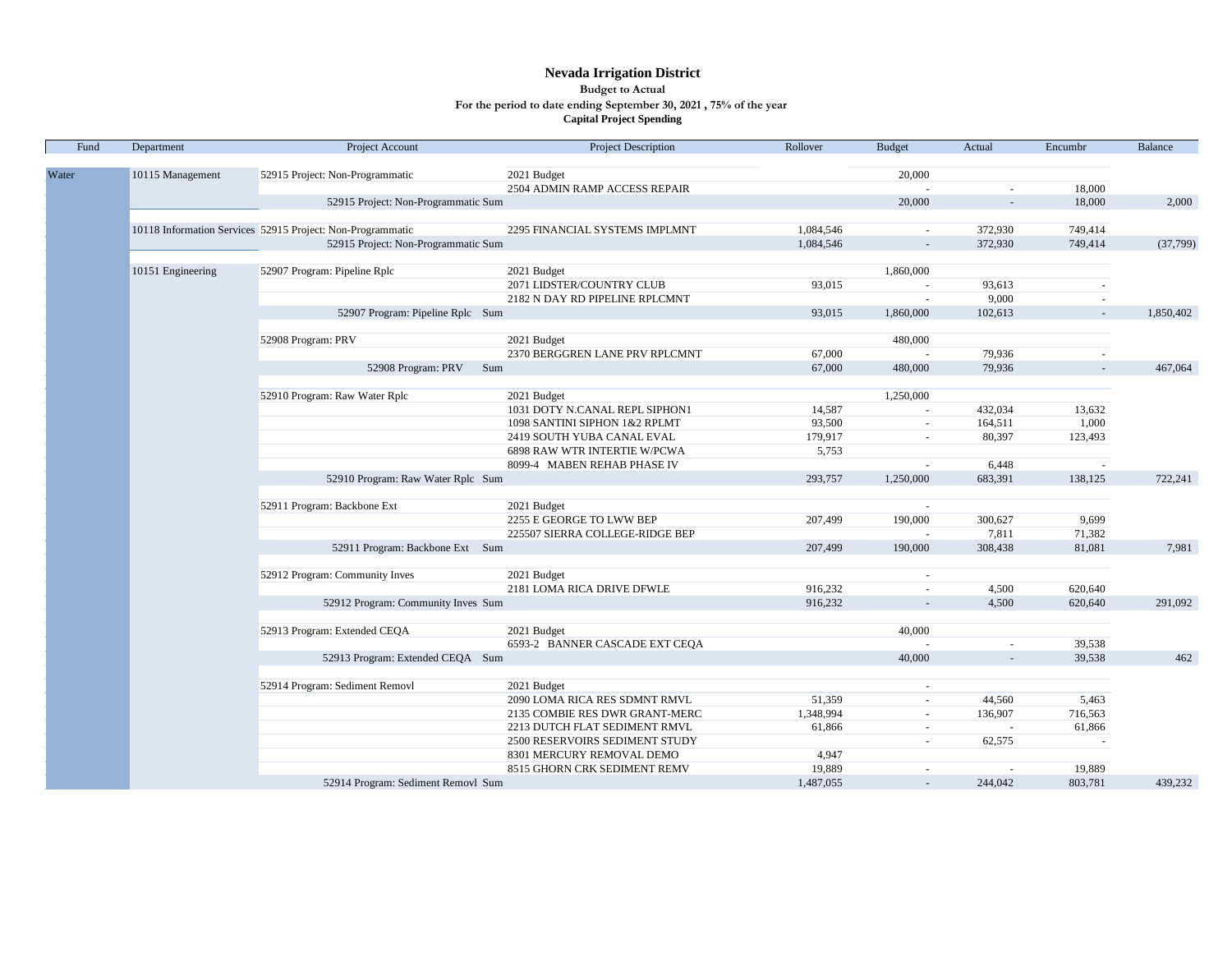#### **Nevada Irrigation District For the period to date ending September 30, 2021 , 75% of the year Capital Project Spending Budget to Actual**

| Water<br>10151 Engineering<br>52915 Project: Non-Programmatic<br>2222 VALLEY VIEW RSVR ACCESS<br>4,474<br>$\sim$<br>2,000<br>408,674<br>2322 DAVID WAY PS R/R<br>2375 LOMA RICA WTP-CLEAR WELL EXP<br>100,000<br>2376 NO. AUBURN WTP HL PUMPS<br>21,865<br>600,000<br>21,865<br>$\sim$<br>150,000<br>2378 LOMA RICA WTP MODIFY CT<br>4,163,816<br>400,000<br>9,691<br>6746 COMBIE PHASE 1 BYPASS<br>3,418,263<br>1,378,851<br>6,713,154<br>3,457,242<br>6971 ALTA SIERRA TANK REPLCMNT<br>(350,000)<br>600,000<br>6996 LWW WTP-UPGRADE BEDs, ETC.<br>553,942<br>50,000<br>7013 CENTENNIAL WATER SUPPLY<br>12,130<br>$\boldsymbol{0}$<br>138,854<br>300,000<br>160,113<br>387,129<br>7032 HEMPHILL DIVERSION/FISH<br>(124, 353)<br>3,500<br>2194 NID RENTAL PROPERTIES<br>$\sim$<br>52915 Project: Non-Programmatic Sum<br>11,591,631<br>1,850,000<br>4,851,476<br>4,288,101<br>4,302,053<br>15,740,735<br>5,690,000<br>6,647,325<br>8,044,729<br>6,738,681<br>30250 General Recretion<br>52915 Project: Non-Programmatic<br>2021 Budget<br>100,000<br>Recreation<br>2302 GREENHORN SEWER RPLCMNT<br>16,125<br>$\sim$<br>$\sim$<br>7,475<br>2589 LR CAMP HOST HVAC RPLCMNT<br>$\sim$<br>$\overline{a}$<br>7.924<br>2539 SF MARINA RETAINING WALL<br>$\sim$<br>100,000<br>24,049<br>7,475<br>68,476<br>52915 Project: Non-Programmatic Sum<br>100,000<br>7,475<br>68,476<br><b>Recreation Total</b><br>24,049<br>52915 Project: Non-Programmatic<br>250,000<br>Hydroelectric<br>50112 Hydro Admin<br>2021 Budget<br><b>2177 KLOVE TOWER UPGRADES</b><br>6,033<br>(0)<br>2432 HYDRO OFFICE DESIGN/CONST<br>17,990<br>5,460<br>17,990<br>$\sim$<br>245,621<br>245,621<br>6947 LOMA RICA HYDROELECTRIC<br>$\sim$<br>$\sim$<br>3,180<br>8464 DEER CRK/SO YUBA CNL ACQ<br>$\overline{a}$<br>$\sim$<br>52915 Project: Non-Programmatic Sum<br>263,611<br>250,000<br>14,673<br>263,611<br>235,327<br>1,925,000<br>52920 Program: Ph Improvements<br>2021 Budget<br>2164 CPPH FIRE SUPPRESSION UPG<br>84,833<br>94,578<br>1,138<br>$\sim$<br>19<br>2168 CSPH ELECTRICAL UPGRADES<br>6,464<br>$\sim$<br>2234 BOWMAN PH GOVERNOR<br>14,700<br>(185,000)<br>8,076<br>19,159<br>2240 DF PH FIRE SUPP UPGRADE<br>19,159<br>8,144<br>54,520<br>2290 DEER CREEK PH UPGRADES<br>46,269<br>$\blacksquare$<br>2306 SFPH CAISO METER<br>20,455<br>2348 DFPH BALANCE OF PLANT<br>13,395<br>4,923<br>13,634<br>$\sim$<br>32,538<br>121,881<br>131,022<br>2351 RPH OCB REPLACEMENT<br>$\sim$<br>2353 CPPH TURBINE OVERHAUL<br>12,174<br>431<br>$\omega$<br>2354 BOWMAN INTERTIE BRKR RPLC<br>4,813<br>4,813<br>$\sim$<br>$\overline{a}$<br>2362 CPPH TRANSFORMER RPLCMNT<br>11,918<br>431<br>$\sim$<br>2393 RPH BALANCE OF PLANT<br>21,930<br>230,492<br>57,708<br>$\sim$<br>24,984<br>2394 RPH RELAY PROTECTION UPGR<br>11,740<br>$\Omega$<br>$\sim$<br>179,855<br>22,640<br>2402 CPPH GOVERNOR RPLC & INST<br>102,079<br>$\sim$<br>6,893<br>2552 SFPH FIRE DETECTION UPGRD<br>18,167<br>$\sim$<br>6,893<br>2553 CNPH FIRE DETECTION UPGRD<br>5,640<br>$\sim$<br>18,167<br>2554 CSPH FIRE DETECTION UPGRD<br>6,893<br>$\sim$<br>52920 Program: Ph Improvements Sum<br>461,254<br>1,740,000<br>733,309<br>249,003<br>1,218,942 | Fund               | Department | Project Account | Project Description | Rollover | <b>Budget</b> | Actual | Encumbr | Balance |
|--------------------------------------------------------------------------------------------------------------------------------------------------------------------------------------------------------------------------------------------------------------------------------------------------------------------------------------------------------------------------------------------------------------------------------------------------------------------------------------------------------------------------------------------------------------------------------------------------------------------------------------------------------------------------------------------------------------------------------------------------------------------------------------------------------------------------------------------------------------------------------------------------------------------------------------------------------------------------------------------------------------------------------------------------------------------------------------------------------------------------------------------------------------------------------------------------------------------------------------------------------------------------------------------------------------------------------------------------------------------------------------------------------------------------------------------------------------------------------------------------------------------------------------------------------------------------------------------------------------------------------------------------------------------------------------------------------------------------------------------------------------------------------------------------------------------------------------------------------------------------------------------------------------------------------------------------------------------------------------------------------------------------------------------------------------------------------------------------------------------------------------------------------------------------------------------------------------------------------------------------------------------------------------------------------------------------------------------------------------------------------------------------------------------------------------------------------------------------------------------------------------------------------------------------------------------------------------------------------------------------------------------------------------------------------------------------------------------------------------------------------------------------------------------------------------------------------------------------------------------------------------------------------------------------------------------------------------------------------------------------------------------------------------------------------------------------------------------------------------------------------------------------------------------------------------------------------|--------------------|------------|-----------------|---------------------|----------|---------------|--------|---------|---------|
|                                                                                                                                                                                                                                                                                                                                                                                                                                                                                                                                                                                                                                                                                                                                                                                                                                                                                                                                                                                                                                                                                                                                                                                                                                                                                                                                                                                                                                                                                                                                                                                                                                                                                                                                                                                                                                                                                                                                                                                                                                                                                                                                                                                                                                                                                                                                                                                                                                                                                                                                                                                                                                                                                                                                                                                                                                                                                                                                                                                                                                                                                                                                                                                                        |                    |            |                 |                     |          |               |        |         |         |
|                                                                                                                                                                                                                                                                                                                                                                                                                                                                                                                                                                                                                                                                                                                                                                                                                                                                                                                                                                                                                                                                                                                                                                                                                                                                                                                                                                                                                                                                                                                                                                                                                                                                                                                                                                                                                                                                                                                                                                                                                                                                                                                                                                                                                                                                                                                                                                                                                                                                                                                                                                                                                                                                                                                                                                                                                                                                                                                                                                                                                                                                                                                                                                                                        |                    |            |                 |                     |          |               |        |         |         |
|                                                                                                                                                                                                                                                                                                                                                                                                                                                                                                                                                                                                                                                                                                                                                                                                                                                                                                                                                                                                                                                                                                                                                                                                                                                                                                                                                                                                                                                                                                                                                                                                                                                                                                                                                                                                                                                                                                                                                                                                                                                                                                                                                                                                                                                                                                                                                                                                                                                                                                                                                                                                                                                                                                                                                                                                                                                                                                                                                                                                                                                                                                                                                                                                        |                    |            |                 |                     |          |               |        |         |         |
|                                                                                                                                                                                                                                                                                                                                                                                                                                                                                                                                                                                                                                                                                                                                                                                                                                                                                                                                                                                                                                                                                                                                                                                                                                                                                                                                                                                                                                                                                                                                                                                                                                                                                                                                                                                                                                                                                                                                                                                                                                                                                                                                                                                                                                                                                                                                                                                                                                                                                                                                                                                                                                                                                                                                                                                                                                                                                                                                                                                                                                                                                                                                                                                                        |                    |            |                 |                     |          |               |        |         |         |
|                                                                                                                                                                                                                                                                                                                                                                                                                                                                                                                                                                                                                                                                                                                                                                                                                                                                                                                                                                                                                                                                                                                                                                                                                                                                                                                                                                                                                                                                                                                                                                                                                                                                                                                                                                                                                                                                                                                                                                                                                                                                                                                                                                                                                                                                                                                                                                                                                                                                                                                                                                                                                                                                                                                                                                                                                                                                                                                                                                                                                                                                                                                                                                                                        |                    |            |                 |                     |          |               |        |         |         |
|                                                                                                                                                                                                                                                                                                                                                                                                                                                                                                                                                                                                                                                                                                                                                                                                                                                                                                                                                                                                                                                                                                                                                                                                                                                                                                                                                                                                                                                                                                                                                                                                                                                                                                                                                                                                                                                                                                                                                                                                                                                                                                                                                                                                                                                                                                                                                                                                                                                                                                                                                                                                                                                                                                                                                                                                                                                                                                                                                                                                                                                                                                                                                                                                        |                    |            |                 |                     |          |               |        |         |         |
|                                                                                                                                                                                                                                                                                                                                                                                                                                                                                                                                                                                                                                                                                                                                                                                                                                                                                                                                                                                                                                                                                                                                                                                                                                                                                                                                                                                                                                                                                                                                                                                                                                                                                                                                                                                                                                                                                                                                                                                                                                                                                                                                                                                                                                                                                                                                                                                                                                                                                                                                                                                                                                                                                                                                                                                                                                                                                                                                                                                                                                                                                                                                                                                                        |                    |            |                 |                     |          |               |        |         |         |
|                                                                                                                                                                                                                                                                                                                                                                                                                                                                                                                                                                                                                                                                                                                                                                                                                                                                                                                                                                                                                                                                                                                                                                                                                                                                                                                                                                                                                                                                                                                                                                                                                                                                                                                                                                                                                                                                                                                                                                                                                                                                                                                                                                                                                                                                                                                                                                                                                                                                                                                                                                                                                                                                                                                                                                                                                                                                                                                                                                                                                                                                                                                                                                                                        |                    |            |                 |                     |          |               |        |         |         |
|                                                                                                                                                                                                                                                                                                                                                                                                                                                                                                                                                                                                                                                                                                                                                                                                                                                                                                                                                                                                                                                                                                                                                                                                                                                                                                                                                                                                                                                                                                                                                                                                                                                                                                                                                                                                                                                                                                                                                                                                                                                                                                                                                                                                                                                                                                                                                                                                                                                                                                                                                                                                                                                                                                                                                                                                                                                                                                                                                                                                                                                                                                                                                                                                        |                    |            |                 |                     |          |               |        |         |         |
|                                                                                                                                                                                                                                                                                                                                                                                                                                                                                                                                                                                                                                                                                                                                                                                                                                                                                                                                                                                                                                                                                                                                                                                                                                                                                                                                                                                                                                                                                                                                                                                                                                                                                                                                                                                                                                                                                                                                                                                                                                                                                                                                                                                                                                                                                                                                                                                                                                                                                                                                                                                                                                                                                                                                                                                                                                                                                                                                                                                                                                                                                                                                                                                                        |                    |            |                 |                     |          |               |        |         |         |
|                                                                                                                                                                                                                                                                                                                                                                                                                                                                                                                                                                                                                                                                                                                                                                                                                                                                                                                                                                                                                                                                                                                                                                                                                                                                                                                                                                                                                                                                                                                                                                                                                                                                                                                                                                                                                                                                                                                                                                                                                                                                                                                                                                                                                                                                                                                                                                                                                                                                                                                                                                                                                                                                                                                                                                                                                                                                                                                                                                                                                                                                                                                                                                                                        |                    |            |                 |                     |          |               |        |         |         |
|                                                                                                                                                                                                                                                                                                                                                                                                                                                                                                                                                                                                                                                                                                                                                                                                                                                                                                                                                                                                                                                                                                                                                                                                                                                                                                                                                                                                                                                                                                                                                                                                                                                                                                                                                                                                                                                                                                                                                                                                                                                                                                                                                                                                                                                                                                                                                                                                                                                                                                                                                                                                                                                                                                                                                                                                                                                                                                                                                                                                                                                                                                                                                                                                        |                    |            |                 |                     |          |               |        |         |         |
|                                                                                                                                                                                                                                                                                                                                                                                                                                                                                                                                                                                                                                                                                                                                                                                                                                                                                                                                                                                                                                                                                                                                                                                                                                                                                                                                                                                                                                                                                                                                                                                                                                                                                                                                                                                                                                                                                                                                                                                                                                                                                                                                                                                                                                                                                                                                                                                                                                                                                                                                                                                                                                                                                                                                                                                                                                                                                                                                                                                                                                                                                                                                                                                                        |                    |            |                 |                     |          |               |        |         |         |
|                                                                                                                                                                                                                                                                                                                                                                                                                                                                                                                                                                                                                                                                                                                                                                                                                                                                                                                                                                                                                                                                                                                                                                                                                                                                                                                                                                                                                                                                                                                                                                                                                                                                                                                                                                                                                                                                                                                                                                                                                                                                                                                                                                                                                                                                                                                                                                                                                                                                                                                                                                                                                                                                                                                                                                                                                                                                                                                                                                                                                                                                                                                                                                                                        | <b>Water Total</b> |            |                 |                     |          |               |        |         |         |
|                                                                                                                                                                                                                                                                                                                                                                                                                                                                                                                                                                                                                                                                                                                                                                                                                                                                                                                                                                                                                                                                                                                                                                                                                                                                                                                                                                                                                                                                                                                                                                                                                                                                                                                                                                                                                                                                                                                                                                                                                                                                                                                                                                                                                                                                                                                                                                                                                                                                                                                                                                                                                                                                                                                                                                                                                                                                                                                                                                                                                                                                                                                                                                                                        |                    |            |                 |                     |          |               |        |         |         |
|                                                                                                                                                                                                                                                                                                                                                                                                                                                                                                                                                                                                                                                                                                                                                                                                                                                                                                                                                                                                                                                                                                                                                                                                                                                                                                                                                                                                                                                                                                                                                                                                                                                                                                                                                                                                                                                                                                                                                                                                                                                                                                                                                                                                                                                                                                                                                                                                                                                                                                                                                                                                                                                                                                                                                                                                                                                                                                                                                                                                                                                                                                                                                                                                        |                    |            |                 |                     |          |               |        |         |         |
|                                                                                                                                                                                                                                                                                                                                                                                                                                                                                                                                                                                                                                                                                                                                                                                                                                                                                                                                                                                                                                                                                                                                                                                                                                                                                                                                                                                                                                                                                                                                                                                                                                                                                                                                                                                                                                                                                                                                                                                                                                                                                                                                                                                                                                                                                                                                                                                                                                                                                                                                                                                                                                                                                                                                                                                                                                                                                                                                                                                                                                                                                                                                                                                                        |                    |            |                 |                     |          |               |        |         |         |
|                                                                                                                                                                                                                                                                                                                                                                                                                                                                                                                                                                                                                                                                                                                                                                                                                                                                                                                                                                                                                                                                                                                                                                                                                                                                                                                                                                                                                                                                                                                                                                                                                                                                                                                                                                                                                                                                                                                                                                                                                                                                                                                                                                                                                                                                                                                                                                                                                                                                                                                                                                                                                                                                                                                                                                                                                                                                                                                                                                                                                                                                                                                                                                                                        |                    |            |                 |                     |          |               |        |         |         |
|                                                                                                                                                                                                                                                                                                                                                                                                                                                                                                                                                                                                                                                                                                                                                                                                                                                                                                                                                                                                                                                                                                                                                                                                                                                                                                                                                                                                                                                                                                                                                                                                                                                                                                                                                                                                                                                                                                                                                                                                                                                                                                                                                                                                                                                                                                                                                                                                                                                                                                                                                                                                                                                                                                                                                                                                                                                                                                                                                                                                                                                                                                                                                                                                        |                    |            |                 |                     |          |               |        |         |         |
|                                                                                                                                                                                                                                                                                                                                                                                                                                                                                                                                                                                                                                                                                                                                                                                                                                                                                                                                                                                                                                                                                                                                                                                                                                                                                                                                                                                                                                                                                                                                                                                                                                                                                                                                                                                                                                                                                                                                                                                                                                                                                                                                                                                                                                                                                                                                                                                                                                                                                                                                                                                                                                                                                                                                                                                                                                                                                                                                                                                                                                                                                                                                                                                                        |                    |            |                 |                     |          |               |        |         |         |
|                                                                                                                                                                                                                                                                                                                                                                                                                                                                                                                                                                                                                                                                                                                                                                                                                                                                                                                                                                                                                                                                                                                                                                                                                                                                                                                                                                                                                                                                                                                                                                                                                                                                                                                                                                                                                                                                                                                                                                                                                                                                                                                                                                                                                                                                                                                                                                                                                                                                                                                                                                                                                                                                                                                                                                                                                                                                                                                                                                                                                                                                                                                                                                                                        |                    |            |                 |                     |          |               |        |         |         |
|                                                                                                                                                                                                                                                                                                                                                                                                                                                                                                                                                                                                                                                                                                                                                                                                                                                                                                                                                                                                                                                                                                                                                                                                                                                                                                                                                                                                                                                                                                                                                                                                                                                                                                                                                                                                                                                                                                                                                                                                                                                                                                                                                                                                                                                                                                                                                                                                                                                                                                                                                                                                                                                                                                                                                                                                                                                                                                                                                                                                                                                                                                                                                                                                        |                    |            |                 |                     |          |               |        |         |         |
|                                                                                                                                                                                                                                                                                                                                                                                                                                                                                                                                                                                                                                                                                                                                                                                                                                                                                                                                                                                                                                                                                                                                                                                                                                                                                                                                                                                                                                                                                                                                                                                                                                                                                                                                                                                                                                                                                                                                                                                                                                                                                                                                                                                                                                                                                                                                                                                                                                                                                                                                                                                                                                                                                                                                                                                                                                                                                                                                                                                                                                                                                                                                                                                                        |                    |            |                 |                     |          |               |        |         |         |
|                                                                                                                                                                                                                                                                                                                                                                                                                                                                                                                                                                                                                                                                                                                                                                                                                                                                                                                                                                                                                                                                                                                                                                                                                                                                                                                                                                                                                                                                                                                                                                                                                                                                                                                                                                                                                                                                                                                                                                                                                                                                                                                                                                                                                                                                                                                                                                                                                                                                                                                                                                                                                                                                                                                                                                                                                                                                                                                                                                                                                                                                                                                                                                                                        |                    |            |                 |                     |          |               |        |         |         |
|                                                                                                                                                                                                                                                                                                                                                                                                                                                                                                                                                                                                                                                                                                                                                                                                                                                                                                                                                                                                                                                                                                                                                                                                                                                                                                                                                                                                                                                                                                                                                                                                                                                                                                                                                                                                                                                                                                                                                                                                                                                                                                                                                                                                                                                                                                                                                                                                                                                                                                                                                                                                                                                                                                                                                                                                                                                                                                                                                                                                                                                                                                                                                                                                        |                    |            |                 |                     |          |               |        |         |         |
|                                                                                                                                                                                                                                                                                                                                                                                                                                                                                                                                                                                                                                                                                                                                                                                                                                                                                                                                                                                                                                                                                                                                                                                                                                                                                                                                                                                                                                                                                                                                                                                                                                                                                                                                                                                                                                                                                                                                                                                                                                                                                                                                                                                                                                                                                                                                                                                                                                                                                                                                                                                                                                                                                                                                                                                                                                                                                                                                                                                                                                                                                                                                                                                                        |                    |            |                 |                     |          |               |        |         |         |
|                                                                                                                                                                                                                                                                                                                                                                                                                                                                                                                                                                                                                                                                                                                                                                                                                                                                                                                                                                                                                                                                                                                                                                                                                                                                                                                                                                                                                                                                                                                                                                                                                                                                                                                                                                                                                                                                                                                                                                                                                                                                                                                                                                                                                                                                                                                                                                                                                                                                                                                                                                                                                                                                                                                                                                                                                                                                                                                                                                                                                                                                                                                                                                                                        |                    |            |                 |                     |          |               |        |         |         |
|                                                                                                                                                                                                                                                                                                                                                                                                                                                                                                                                                                                                                                                                                                                                                                                                                                                                                                                                                                                                                                                                                                                                                                                                                                                                                                                                                                                                                                                                                                                                                                                                                                                                                                                                                                                                                                                                                                                                                                                                                                                                                                                                                                                                                                                                                                                                                                                                                                                                                                                                                                                                                                                                                                                                                                                                                                                                                                                                                                                                                                                                                                                                                                                                        |                    |            |                 |                     |          |               |        |         |         |
|                                                                                                                                                                                                                                                                                                                                                                                                                                                                                                                                                                                                                                                                                                                                                                                                                                                                                                                                                                                                                                                                                                                                                                                                                                                                                                                                                                                                                                                                                                                                                                                                                                                                                                                                                                                                                                                                                                                                                                                                                                                                                                                                                                                                                                                                                                                                                                                                                                                                                                                                                                                                                                                                                                                                                                                                                                                                                                                                                                                                                                                                                                                                                                                                        |                    |            |                 |                     |          |               |        |         |         |
|                                                                                                                                                                                                                                                                                                                                                                                                                                                                                                                                                                                                                                                                                                                                                                                                                                                                                                                                                                                                                                                                                                                                                                                                                                                                                                                                                                                                                                                                                                                                                                                                                                                                                                                                                                                                                                                                                                                                                                                                                                                                                                                                                                                                                                                                                                                                                                                                                                                                                                                                                                                                                                                                                                                                                                                                                                                                                                                                                                                                                                                                                                                                                                                                        |                    |            |                 |                     |          |               |        |         |         |
|                                                                                                                                                                                                                                                                                                                                                                                                                                                                                                                                                                                                                                                                                                                                                                                                                                                                                                                                                                                                                                                                                                                                                                                                                                                                                                                                                                                                                                                                                                                                                                                                                                                                                                                                                                                                                                                                                                                                                                                                                                                                                                                                                                                                                                                                                                                                                                                                                                                                                                                                                                                                                                                                                                                                                                                                                                                                                                                                                                                                                                                                                                                                                                                                        |                    |            |                 |                     |          |               |        |         |         |
|                                                                                                                                                                                                                                                                                                                                                                                                                                                                                                                                                                                                                                                                                                                                                                                                                                                                                                                                                                                                                                                                                                                                                                                                                                                                                                                                                                                                                                                                                                                                                                                                                                                                                                                                                                                                                                                                                                                                                                                                                                                                                                                                                                                                                                                                                                                                                                                                                                                                                                                                                                                                                                                                                                                                                                                                                                                                                                                                                                                                                                                                                                                                                                                                        |                    |            |                 |                     |          |               |        |         |         |
|                                                                                                                                                                                                                                                                                                                                                                                                                                                                                                                                                                                                                                                                                                                                                                                                                                                                                                                                                                                                                                                                                                                                                                                                                                                                                                                                                                                                                                                                                                                                                                                                                                                                                                                                                                                                                                                                                                                                                                                                                                                                                                                                                                                                                                                                                                                                                                                                                                                                                                                                                                                                                                                                                                                                                                                                                                                                                                                                                                                                                                                                                                                                                                                                        |                    |            |                 |                     |          |               |        |         |         |
|                                                                                                                                                                                                                                                                                                                                                                                                                                                                                                                                                                                                                                                                                                                                                                                                                                                                                                                                                                                                                                                                                                                                                                                                                                                                                                                                                                                                                                                                                                                                                                                                                                                                                                                                                                                                                                                                                                                                                                                                                                                                                                                                                                                                                                                                                                                                                                                                                                                                                                                                                                                                                                                                                                                                                                                                                                                                                                                                                                                                                                                                                                                                                                                                        |                    |            |                 |                     |          |               |        |         |         |
|                                                                                                                                                                                                                                                                                                                                                                                                                                                                                                                                                                                                                                                                                                                                                                                                                                                                                                                                                                                                                                                                                                                                                                                                                                                                                                                                                                                                                                                                                                                                                                                                                                                                                                                                                                                                                                                                                                                                                                                                                                                                                                                                                                                                                                                                                                                                                                                                                                                                                                                                                                                                                                                                                                                                                                                                                                                                                                                                                                                                                                                                                                                                                                                                        |                    |            |                 |                     |          |               |        |         |         |
|                                                                                                                                                                                                                                                                                                                                                                                                                                                                                                                                                                                                                                                                                                                                                                                                                                                                                                                                                                                                                                                                                                                                                                                                                                                                                                                                                                                                                                                                                                                                                                                                                                                                                                                                                                                                                                                                                                                                                                                                                                                                                                                                                                                                                                                                                                                                                                                                                                                                                                                                                                                                                                                                                                                                                                                                                                                                                                                                                                                                                                                                                                                                                                                                        |                    |            |                 |                     |          |               |        |         |         |
|                                                                                                                                                                                                                                                                                                                                                                                                                                                                                                                                                                                                                                                                                                                                                                                                                                                                                                                                                                                                                                                                                                                                                                                                                                                                                                                                                                                                                                                                                                                                                                                                                                                                                                                                                                                                                                                                                                                                                                                                                                                                                                                                                                                                                                                                                                                                                                                                                                                                                                                                                                                                                                                                                                                                                                                                                                                                                                                                                                                                                                                                                                                                                                                                        |                    |            |                 |                     |          |               |        |         |         |
|                                                                                                                                                                                                                                                                                                                                                                                                                                                                                                                                                                                                                                                                                                                                                                                                                                                                                                                                                                                                                                                                                                                                                                                                                                                                                                                                                                                                                                                                                                                                                                                                                                                                                                                                                                                                                                                                                                                                                                                                                                                                                                                                                                                                                                                                                                                                                                                                                                                                                                                                                                                                                                                                                                                                                                                                                                                                                                                                                                                                                                                                                                                                                                                                        |                    |            |                 |                     |          |               |        |         |         |
|                                                                                                                                                                                                                                                                                                                                                                                                                                                                                                                                                                                                                                                                                                                                                                                                                                                                                                                                                                                                                                                                                                                                                                                                                                                                                                                                                                                                                                                                                                                                                                                                                                                                                                                                                                                                                                                                                                                                                                                                                                                                                                                                                                                                                                                                                                                                                                                                                                                                                                                                                                                                                                                                                                                                                                                                                                                                                                                                                                                                                                                                                                                                                                                                        |                    |            |                 |                     |          |               |        |         |         |
|                                                                                                                                                                                                                                                                                                                                                                                                                                                                                                                                                                                                                                                                                                                                                                                                                                                                                                                                                                                                                                                                                                                                                                                                                                                                                                                                                                                                                                                                                                                                                                                                                                                                                                                                                                                                                                                                                                                                                                                                                                                                                                                                                                                                                                                                                                                                                                                                                                                                                                                                                                                                                                                                                                                                                                                                                                                                                                                                                                                                                                                                                                                                                                                                        |                    |            |                 |                     |          |               |        |         |         |
|                                                                                                                                                                                                                                                                                                                                                                                                                                                                                                                                                                                                                                                                                                                                                                                                                                                                                                                                                                                                                                                                                                                                                                                                                                                                                                                                                                                                                                                                                                                                                                                                                                                                                                                                                                                                                                                                                                                                                                                                                                                                                                                                                                                                                                                                                                                                                                                                                                                                                                                                                                                                                                                                                                                                                                                                                                                                                                                                                                                                                                                                                                                                                                                                        |                    |            |                 |                     |          |               |        |         |         |
|                                                                                                                                                                                                                                                                                                                                                                                                                                                                                                                                                                                                                                                                                                                                                                                                                                                                                                                                                                                                                                                                                                                                                                                                                                                                                                                                                                                                                                                                                                                                                                                                                                                                                                                                                                                                                                                                                                                                                                                                                                                                                                                                                                                                                                                                                                                                                                                                                                                                                                                                                                                                                                                                                                                                                                                                                                                                                                                                                                                                                                                                                                                                                                                                        |                    |            |                 |                     |          |               |        |         |         |
|                                                                                                                                                                                                                                                                                                                                                                                                                                                                                                                                                                                                                                                                                                                                                                                                                                                                                                                                                                                                                                                                                                                                                                                                                                                                                                                                                                                                                                                                                                                                                                                                                                                                                                                                                                                                                                                                                                                                                                                                                                                                                                                                                                                                                                                                                                                                                                                                                                                                                                                                                                                                                                                                                                                                                                                                                                                                                                                                                                                                                                                                                                                                                                                                        |                    |            |                 |                     |          |               |        |         |         |
|                                                                                                                                                                                                                                                                                                                                                                                                                                                                                                                                                                                                                                                                                                                                                                                                                                                                                                                                                                                                                                                                                                                                                                                                                                                                                                                                                                                                                                                                                                                                                                                                                                                                                                                                                                                                                                                                                                                                                                                                                                                                                                                                                                                                                                                                                                                                                                                                                                                                                                                                                                                                                                                                                                                                                                                                                                                                                                                                                                                                                                                                                                                                                                                                        |                    |            |                 |                     |          |               |        |         |         |
|                                                                                                                                                                                                                                                                                                                                                                                                                                                                                                                                                                                                                                                                                                                                                                                                                                                                                                                                                                                                                                                                                                                                                                                                                                                                                                                                                                                                                                                                                                                                                                                                                                                                                                                                                                                                                                                                                                                                                                                                                                                                                                                                                                                                                                                                                                                                                                                                                                                                                                                                                                                                                                                                                                                                                                                                                                                                                                                                                                                                                                                                                                                                                                                                        |                    |            |                 |                     |          |               |        |         |         |
|                                                                                                                                                                                                                                                                                                                                                                                                                                                                                                                                                                                                                                                                                                                                                                                                                                                                                                                                                                                                                                                                                                                                                                                                                                                                                                                                                                                                                                                                                                                                                                                                                                                                                                                                                                                                                                                                                                                                                                                                                                                                                                                                                                                                                                                                                                                                                                                                                                                                                                                                                                                                                                                                                                                                                                                                                                                                                                                                                                                                                                                                                                                                                                                                        |                    |            |                 |                     |          |               |        |         |         |
|                                                                                                                                                                                                                                                                                                                                                                                                                                                                                                                                                                                                                                                                                                                                                                                                                                                                                                                                                                                                                                                                                                                                                                                                                                                                                                                                                                                                                                                                                                                                                                                                                                                                                                                                                                                                                                                                                                                                                                                                                                                                                                                                                                                                                                                                                                                                                                                                                                                                                                                                                                                                                                                                                                                                                                                                                                                                                                                                                                                                                                                                                                                                                                                                        |                    |            |                 |                     |          |               |        |         |         |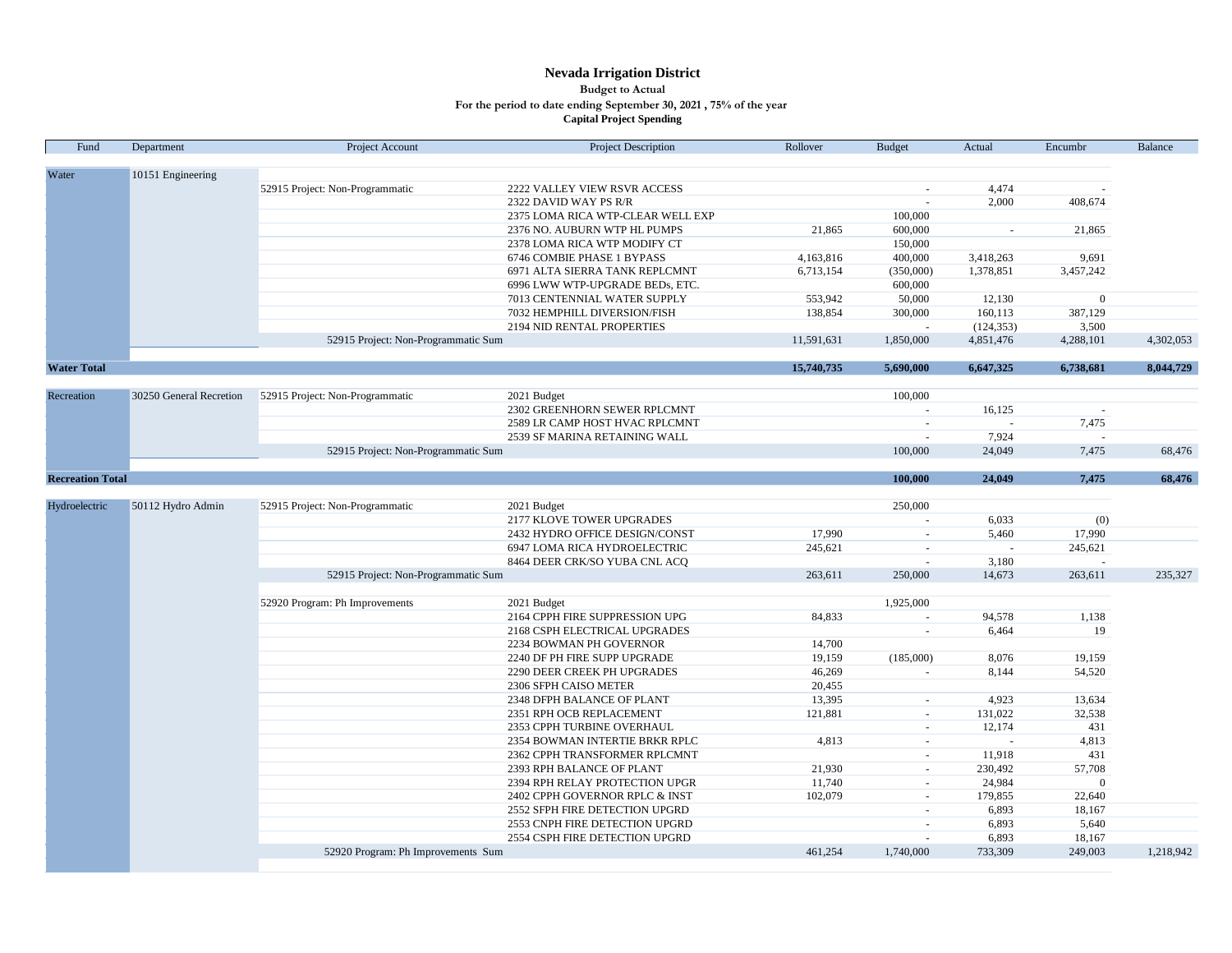#### **Nevada Irrigation District For the period to date ending September 30, 2021 , 75% of the year Capital Project Spending Budget to Actual**

| Fund                               | Department | Project Account                    | <b>Project Description</b>       | Rollover   | <b>Budget</b>            | Actual                   | Encumbr   | Balance    |
|------------------------------------|------------|------------------------------------|----------------------------------|------------|--------------------------|--------------------------|-----------|------------|
|                                    |            |                                    |                                  |            |                          |                          |           |            |
| 50112 Hydro Admin<br>Hydroelectric |            | 52921 Program: Res, Dam, Wtrwy     | 2021 Budget                      |            | 2,660,000                |                          |           |            |
|                                    |            |                                    | 2007 HYDRO GAGING STN DESIGN     | 5,210      | $\overline{\phantom{a}}$ | 236                      | 5,210     |            |
|                                    |            |                                    | 201402 COMBIESO SCOUR COUNTER ME | 23,157     | $\overline{\phantom{a}}$ | 42,318                   |           |            |
|                                    |            |                                    | 2094 SF SPILLWAY REPAIR          | 379,300    | $\sim$                   | 208,406                  | 277,889   |            |
|                                    |            |                                    | 2357 SAWMILL DAM FACE IMPRVMNT   |            | $\overline{\phantom{a}}$ | 6,497                    |           |            |
|                                    |            |                                    | 2360 FRENCH DAM UPGRADES         |            |                          | 180,677                  | 590,892   |            |
|                                    |            | 52921 Program: Res, Dam, Wtrwy Sum |                                  | 407,667    | 2,660,000                | 438,134                  | 873,991   | 1,755,543  |
|                                    |            |                                    |                                  |            |                          |                          |           |            |
|                                    |            | 52922 Program: Lower Div Wtrwy     | 2021 Budget                      |            | 100,000                  |                          |           |            |
|                                    |            | 52922 Program: Lower Div Wtrwy Sum |                                  |            | 100,000                  |                          |           | 100,000    |
|                                    |            |                                    |                                  |            |                          |                          |           |            |
|                                    |            | 52923 Program: Upper Div Wtrwy     | 2021 Budget                      |            | 300,000                  |                          |           |            |
|                                    |            |                                    | 2339 RUCKER SPILL GATE           | 200,000    |                          |                          |           |            |
|                                    |            |                                    | 2525 TEXAS CREEK FLUME REPAIR    |            | 185,000                  |                          | 168,821   |            |
|                                    |            | 52923 Program: Upper Div Wtrwy Sum |                                  | 200,000    | 485,000                  | $\overline{\phantom{a}}$ | 168,821   | 516,179    |
|                                    |            |                                    |                                  |            |                          |                          |           |            |
|                                    |            | 52924 Program: SCADA Com Upgrd     | 2021 Budget                      |            | 200,000                  |                          |           |            |
|                                    |            |                                    | 2355 DFPH-DFFB FIBER OPTIC       | 14,700     |                          |                          | 14,700    |            |
|                                    |            |                                    | 2405 HYDRO OFFICE RADIO TOWER    | 76,676     |                          | 47,835                   | 28,841    |            |
|                                    |            | 52924 Program: SCADA Com Upgrd Sum |                                  | 91,376     | 200,000                  | 47,835                   | 43,541    | 200,000    |
|                                    |            |                                    |                                  |            |                          |                          |           |            |
| <b>Hydroelectric Total</b>         |            |                                    |                                  | 1,423,908  | 5,435,000                | 1,233,951                | 1,598,967 | 4,025,991  |
|                                    |            |                                    |                                  |            |                          |                          |           |            |
| <b>Grand Total</b>                 |            |                                    |                                  | 17,164,643 | 11,225,000               | 7,905,325                | 8,345,123 | 12,139,196 |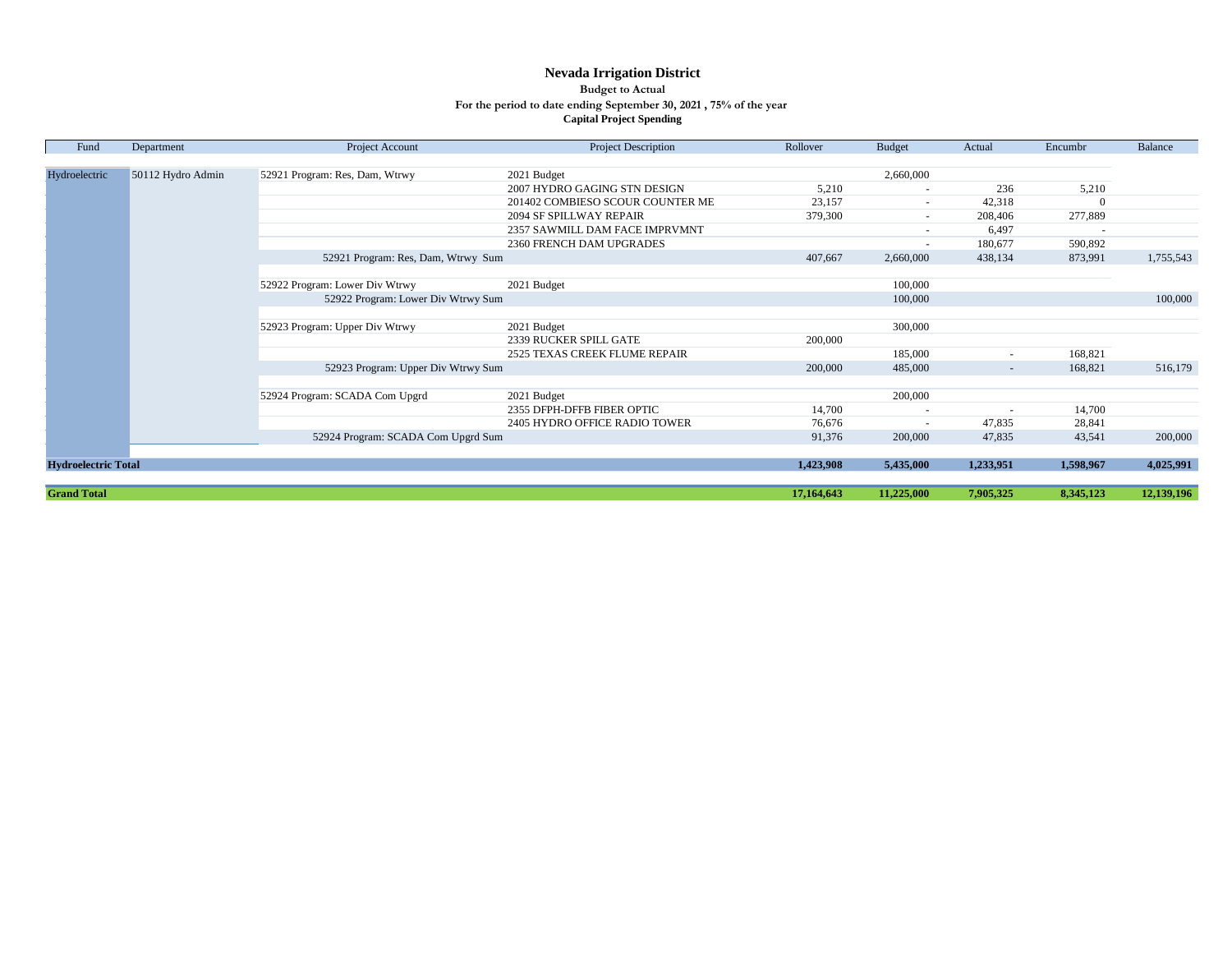# **For the period to date ending September 30, 2021 , 75% of the year Budget Amendment Summary Budget to Actual**

|                                     |                                  | Rollovers  | 2021 Budget  | Amendments | Original     |
|-------------------------------------|----------------------------------|------------|--------------|------------|--------------|
|                                     |                                  |            |              |            |              |
| <b>Water Division</b>               | 10113 Directors                  |            | 209,749      |            | 209,749      |
|                                     | 10114 Administration             |            |              |            |              |
|                                     | 10115 Management                 | 209,416    | 7,362,480    | (326, 764) | 7,689,244    |
|                                     | 10116 Watershed                  | 167,555    | 1,292,252    |            | 1,292,252    |
|                                     | 10117 Human Resources            |            | 471,726      |            | 471,726      |
|                                     | 10118 Information Services       | 1,092,409  | 1,333,200    | 210,000    | 1,123,200    |
|                                     | 10119 Safety                     | 43,900     | 367,934      | 942        | 366,992      |
|                                     | 10120 Communications             | 22,439     | 277,262      | 5,000      | 272,262      |
|                                     | 10131 Cashiering                 |            | 200,185      | 1,565      | 198,620      |
|                                     | 10133 Customer Service           |            | 1,523,872    | 8,359      | 1,515,513    |
|                                     | 10135 Accounting                 | 166,140    | 1,082,485    | 2,443      | 1,080,042    |
|                                     | 10151 Engineering                | 14,703,694 | 9,020,954    | (323, 979) | 9,344,933    |
|                                     | 10171 Water Operations           | 198,640    | 9,662,657    | 598,601    | 9,064,056    |
|                                     | 10191 Maintenance                | 711,571    | 10,780,792   | (41, 504)  | 10,822,296   |
|                                     | 10192 Vegetation                 | 17,948     | 1,122,879    | 5,972      | 1,116,907    |
|                                     | 10193 Purchasing                 |            | 946,777      | 5,402      | 941,375      |
|                                     | 10195 Shop Operations            |            | 886,670      | 3,851      | 882,819      |
|                                     | <b>Transfer Out Debt Service</b> |            |              |            |              |
| <b>Water Division Total</b>         |                                  | 17,333,712 | 46,541,874   | 149,888    | 46,391,986   |
|                                     |                                  |            |              |            |              |
| <b>Recreation Division</b>          | 30250 General Recreation         |            | 2,108,981    | (194, 776) | 2,303,757    |
|                                     | 30254 Upper Division Recreation  |            | 503,061      | 1,745      | 501,316      |
| <b>Recreation Division Total</b>    |                                  |            | 2,612,042    | (193, 031) | 2,805,073    |
|                                     |                                  |            |              |            |              |
| Hydroelectric Division              | 50112 Hydro Admin                | 1,936,205  | 17,178,310   | 3,313      | 17,174,997   |
|                                     | 50161 Hydro Operations           |            | 2,902,286    | 20,029     | 2,882,257    |
|                                     | 50167 Hydro Maintenance          | 48,975     | 4,094,926    | 19,801     | 4,075,125    |
| <b>Hydroelectric Division Total</b> |                                  | 1,985,180  | 24, 175, 522 | 43,143     | 24, 132, 379 |
| <b>Grand Total</b>                  |                                  | 19,318,892 | 73,329,438   |            | 73,329,438   |
|                                     |                                  |            |              |            |              |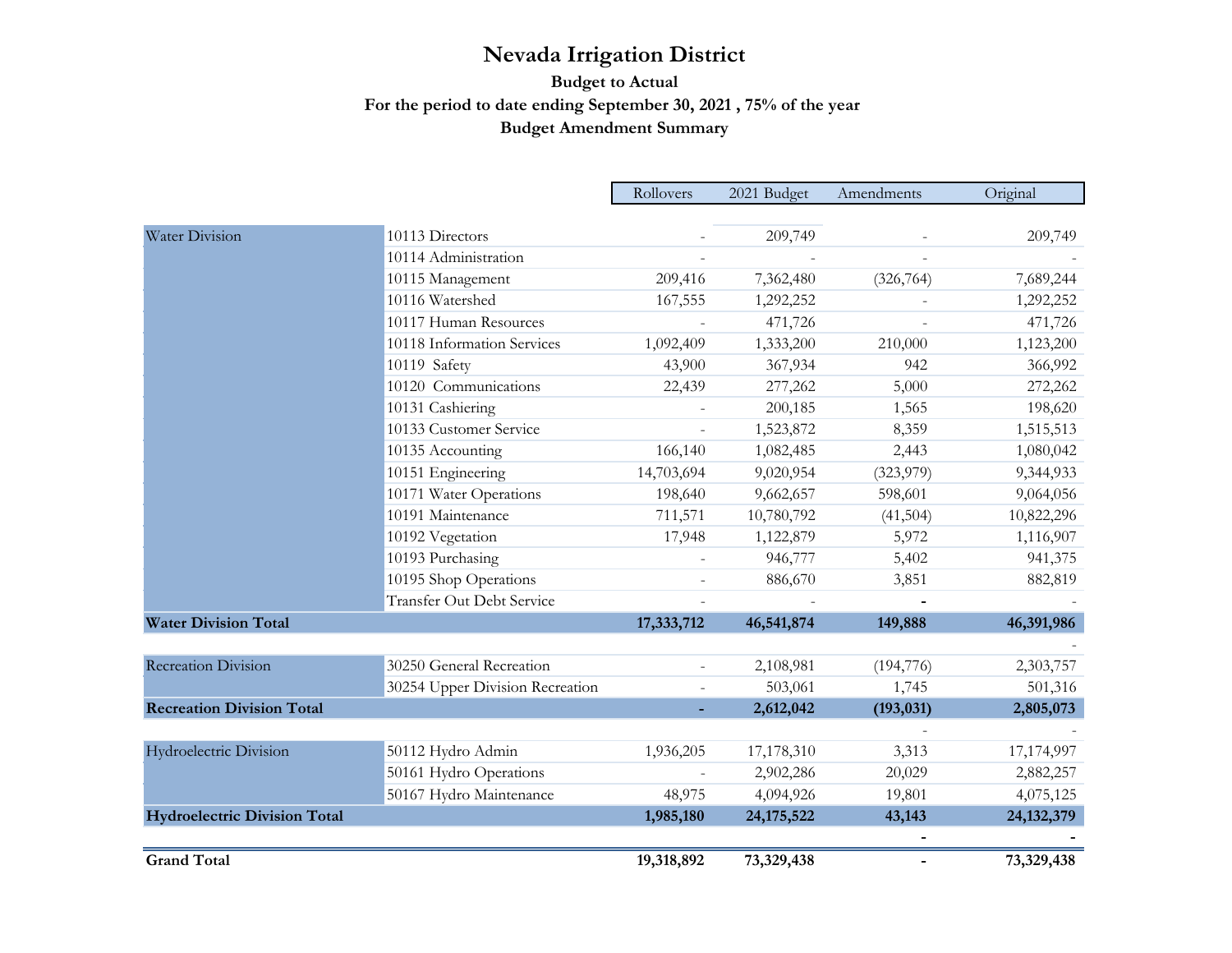**Budget Amendment (Policy 3100) Detail**

#### **For the period to date ending September 30, 2021 , 75% of the year**

| <b>BA</b> Number        | Dept  | <b>Account Description</b>                                                  | Total            | Purpose                                          |
|-------------------------|-------|-----------------------------------------------------------------------------|------------------|--------------------------------------------------|
|                         |       | Rollovers: Encumbrances, approved budgets, incomplete end of year contracts |                  |                                                  |
|                         |       |                                                                             |                  |                                                  |
| BA 2021-164             | 10151 | 52908 Program: PRV Program                                                  | 67,000           | Rollover prior approved unencumbered budgets     |
| Period 3                |       | 52910 Program: Raw Water Rplc                                               | 93,500           |                                                  |
|                         |       | 52911 Program: Backbone Extension                                           | 197,800          |                                                  |
|                         |       |                                                                             | Total<br>358,300 |                                                  |
| BA 2021-169<br>Period 3 | 10115 | 52603 Consulting/Contractor Fees                                            | 147,508          | Rollover prior budgets for existing encumbrances |
|                         | 10116 | 52603 Consulting/Contractor Fees                                            | 40,164           |                                                  |
|                         | 10118 | 52603 Consulting/Contractor Fees                                            | 7,863            |                                                  |
|                         |       | 52915 Proj Bud: Non-Programmatic                                            | 908,791          |                                                  |
|                         | 10119 | 52710 Office Supplies                                                       | 43,900           |                                                  |
|                         | 10135 | 52603 Consulting/Contractor Fees                                            | 96,447           |                                                  |
|                         |       | 52609 Temporary Labor                                                       | 50,393           |                                                  |
|                         | 10151 | 52603 Consulting/Contractor Fees                                            | 47,505           |                                                  |
|                         |       | 52907 Program: Pipeline Rplc                                                | 93,015           |                                                  |
|                         |       | 52910 Program: Raw Water Rplc                                               | 200,257          |                                                  |
|                         |       | 52911 Program: Backbone Extension                                           | 9,699            |                                                  |
|                         |       | 52914 Program: Sediment Removal                                             | 938,841          |                                                  |
|                         |       | 52915 Proj Bud: Non-Programmatic                                            | 7,201,489        |                                                  |
|                         | 10171 | 52603 Consulting/Contractor Fees                                            | 78,640           |                                                  |
|                         | 10191 | 52902 Vehicle Purchases                                                     | 143,955          |                                                  |
|                         |       | 52915 Proj Bud: Non-Programmatic                                            | 26,537           |                                                  |
|                         |       | 52943 Program: Canal Rstrtn                                                 | 6,920            |                                                  |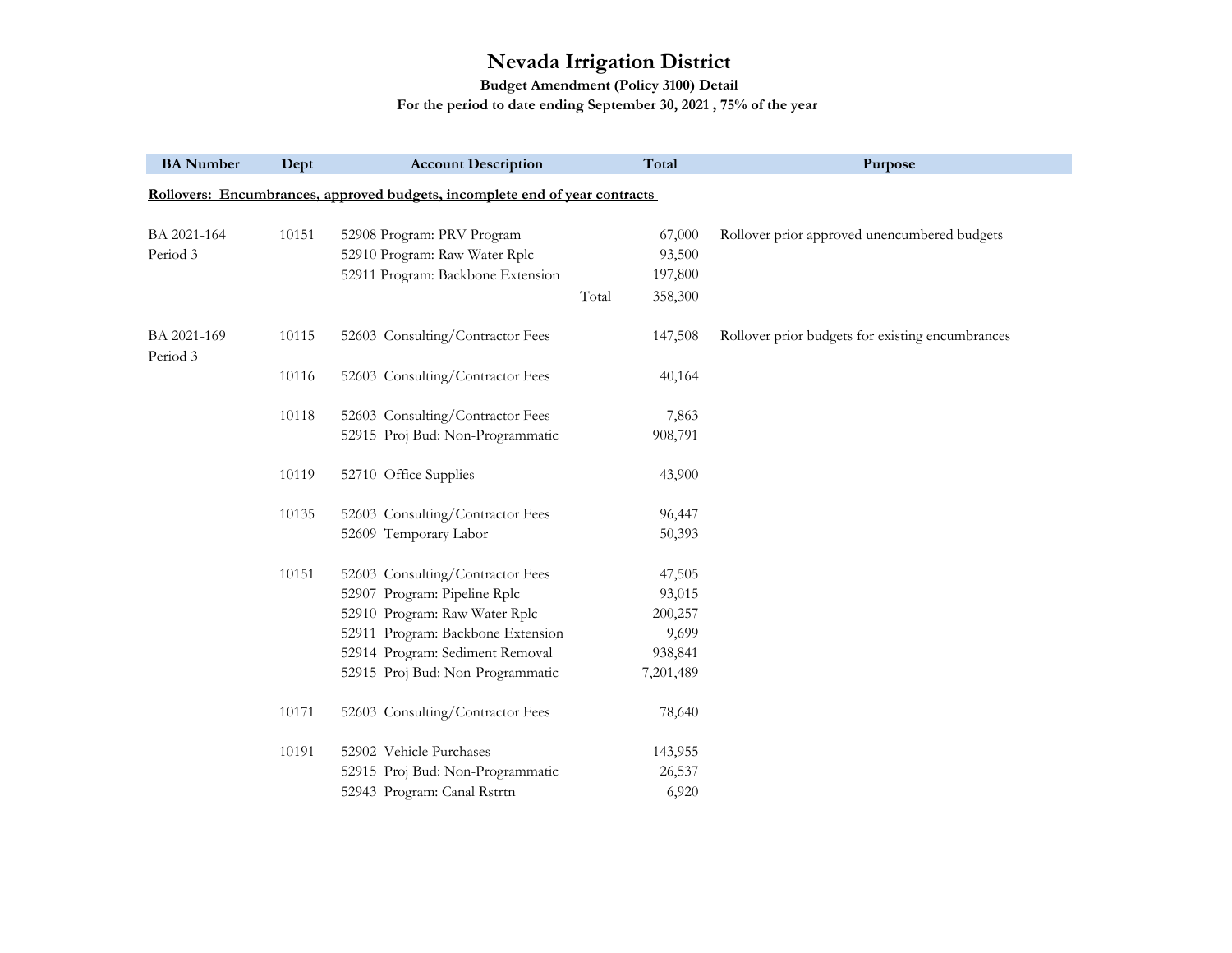**Budget Amendment (Policy 3100) Detail**

**For the period to date ending September 30, 2021 , 75% of the year** 

| <b>BA</b> Number         | Dept  | <b>Account Description</b>                                                  |       | Total      | Purpose                                          |
|--------------------------|-------|-----------------------------------------------------------------------------|-------|------------|--------------------------------------------------|
|                          |       | Rollovers: Encumbrances, approved budgets, incomplete end of year contracts |       |            |                                                  |
|                          | 10192 | 52603 Consulting/Contractor Fees                                            |       | 15,948     |                                                  |
|                          |       |                                                                             |       |            |                                                  |
|                          | 50112 | 52603 Consulting/Contractor Fees                                            |       | 512,298    |                                                  |
|                          |       | 52915 Project: Non-Programmatic                                             |       | 263,611    |                                                  |
|                          |       | 52920 Program: Powerhouse Impr                                              |       | 361,253    |                                                  |
|                          |       | 52921 Program: Dam & Water Impr                                             |       | 407,667    |                                                  |
|                          |       | 52924 Program: SCADA Com Upgrd                                              |       | 91,376     |                                                  |
|                          | 50167 | 52603 Consulting/Contractor Fees                                            |       | 48,975     |                                                  |
|                          |       |                                                                             | Total | 11,743,052 |                                                  |
| BA 2021-170              | 10151 | 52914 Program: Sediment Removal                                             |       | 548,214    | Rollover prior approved unencumbered budgets     |
| Period 3                 |       | 52915 Project: Non-Programmatic                                             |       | 4,390,142  |                                                  |
|                          |       |                                                                             | Total | 4,938,356  |                                                  |
| BA 2021-172<br>Period 3  | 10118 | 52915 Project: Non-Programmatic                                             |       | 175,755    | Rollover prior budgets for existing encumbrances |
| BA 2021-177              | 10191 | 52902 Vehicle Purchases                                                     |       | 134,159    | Rollover prior budgets for existing encumbrances |
| Period 6                 | 10192 | 52506 Small Tools                                                           |       | 2,000      | FY2021 Small tools budget never entered          |
|                          |       |                                                                             | Total | 136,159    |                                                  |
| BA 2021-178              | 10115 | 52603 Consultant Fees                                                       |       | 46,463     | Rollover prior budgets for existing encumbrances |
| Period 6                 | 10115 | 52615 Contractor Fees                                                       |       | 15,445     |                                                  |
|                          | 10116 | 52603 Consultant Fees                                                       |       | 127,391    |                                                  |
|                          | 10120 | 52603 Consultant Fees                                                       |       | 22,439     |                                                  |
|                          |       |                                                                             | Total | 211,738    |                                                  |
| BA 2021-180A<br>Period 6 | 10135 | 52609 Temporary Labor                                                       |       | 19,300     | Rollover prior budgets for existing encumbrances |

Rollover Total 17,582,660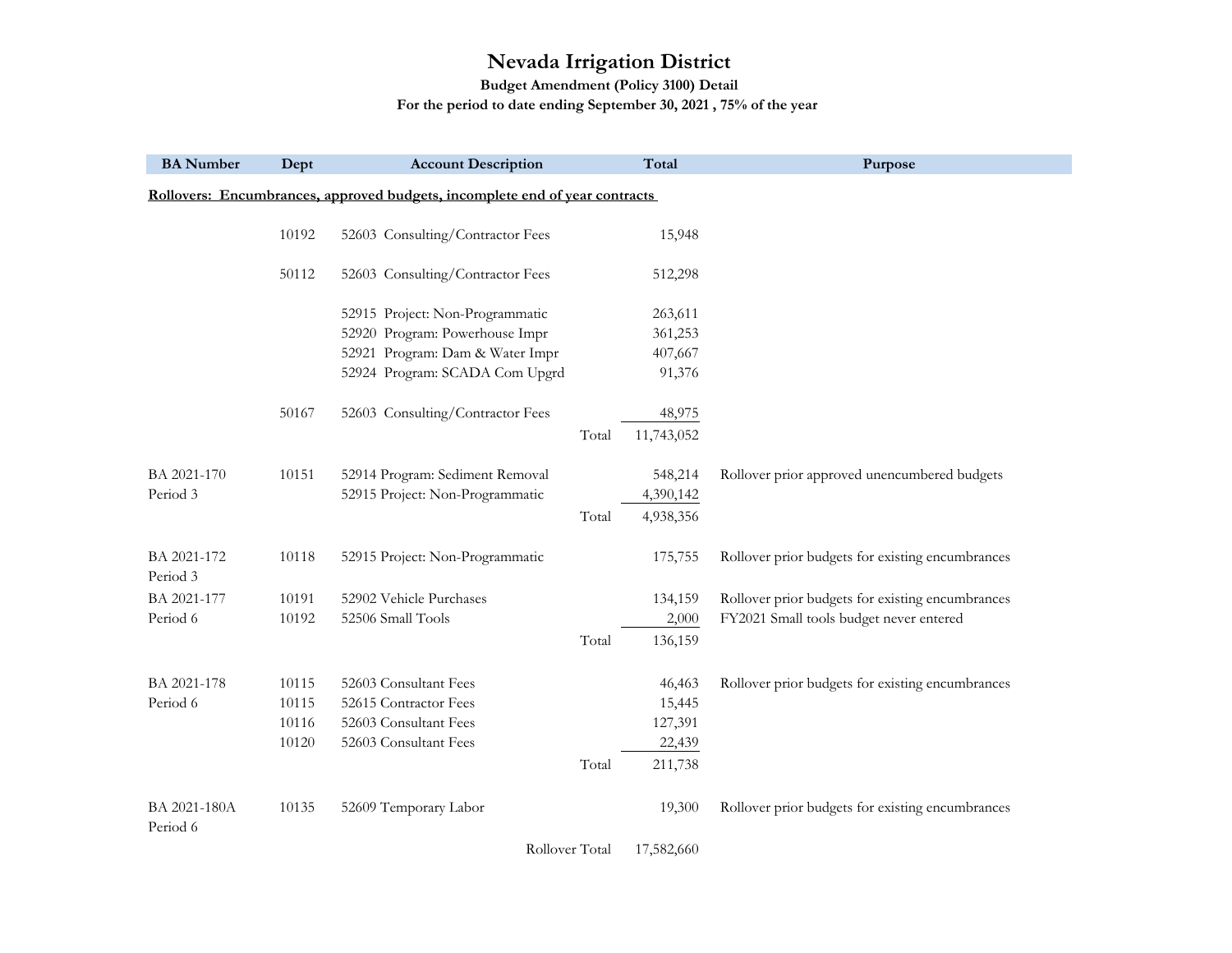**Budget Amendment (Policy 3100) Detail**

#### **For the period to date ending September 30, 2021 , 75% of the year**

| <b>BA</b> Number | Dept  | <b>Account Description</b>                                          |       | Total     | Purpose                                          |
|------------------|-------|---------------------------------------------------------------------|-------|-----------|--------------------------------------------------|
|                  |       |                                                                     |       |           |                                                  |
|                  |       | GM Level I: Amendments up to maximum of \$600,000 for a fiscal year |       |           |                                                  |
|                  |       |                                                                     |       |           |                                                  |
| BA 2021-165      | 10118 | 52603 Consultant Fees                                               |       | 100,000   | Transfer to cover IT Temp IT Administrator       |
| Period 1         | 10115 | 51101 Salary                                                        |       | (75,000)  |                                                  |
|                  | 10191 | 51101 Salary                                                        |       | (25,000)  |                                                  |
|                  |       |                                                                     | Total |           |                                                  |
| BA 2021-166      | 10120 | 52709 Advertising/Legal Notices                                     |       | 5,000     | Transfer to cover NID brochure update            |
| Period 1         | 10115 | 52603 Consultant Fees                                               |       | (5,000)   |                                                  |
|                  |       |                                                                     | Total |           |                                                  |
| BA 2021-168      | 10118 | 52603 Consultant Fees                                               |       | 100,000   | Transfer to cover IT Temp Helpdesk Staffing      |
| Period 1         | 10118 | 52915 Project: Non-Programmatic                                     |       | (50,000)  |                                                  |
|                  | 10115 | 51311 Pension Premiums                                              |       | (35,000)  |                                                  |
|                  | 10191 | 51311 Pension Premiums                                              |       | (15,000)  |                                                  |
|                  |       |                                                                     | Total |           |                                                  |
| BA 2021-173      | 10118 | 52915 Project: Non-Programmatic                                     |       | 50,000    | Transfer to replace 2295 Financial System budget |
| Period 3         | 10191 | 51101 Salary                                                        |       | (50,000)  |                                                  |
|                  |       |                                                                     | Total |           |                                                  |
| BA 2021-171      | 10151 | 52911 Program: Backbone Extension                                   |       | 190,000   |                                                  |
| Period 5         | 10151 | 52913 Program: Extended CEQA                                        |       | 10,000    |                                                  |
|                  | 10151 | 52907 Program: Pipeline Rplc                                        |       | (190,000) |                                                  |
|                  | 10151 | 52603 Consultant Fees                                               |       | (10,000)  |                                                  |
|                  |       |                                                                     | Total |           |                                                  |
|                  |       | GM Level I Total                                                    |       | 455,000   |                                                  |